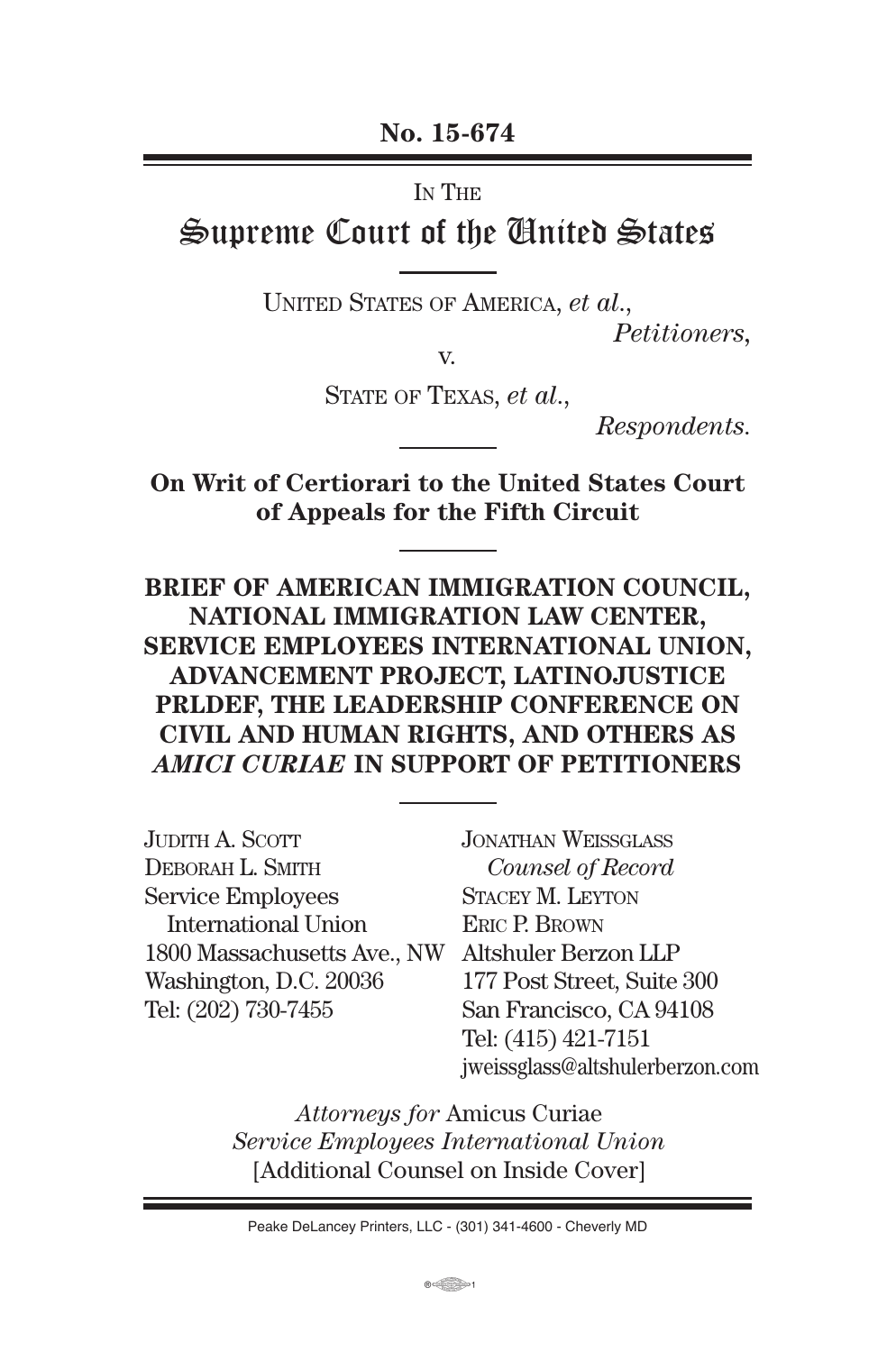#### **ADDITIONAL COUNSEL FOR** *AMICI CURIAE*

MELISSA CROW American Immigration Council 1331 G Street, N.W., Suite 200 Washington, D.C. 20005 Tel: (202) 507-7523

MARIELENA HINCAPIÉ LINTON JOAQUIN Karen c. TUmLIn National Immigration Law Center 3435 Wilshire Blvd., Suite 2850 Los Angeles, CA 90010 Tel: (213) 639-3900

*Attorneys for all* Amici Curiae *except Service Employees International Union, Advancement Project, LatinoJustice PRLDEF, and The Leadership Conference on Civil and Human Rights*

PENDA D. HAIR fLavIa JImenez Advancement Project 1220 L Street, N.W., Suite 850 Washington, D.C. 20005 Tel: (202) 728-9557

*Attorneys for* Amicus Curiae *Advancement Project*

WADE J. HENDERSON LISA M. BORNSTEIN The Leadership Conference on Civil and Human Rights 1629 K Street, N.W. Washington, DC 20006 Tel: (202) 466-3311

*Attorneys for* Amicus Curiae *The Leadership Conference on Civil and Human Rights*

JUAN CARTAGENA JoSe Perez LatinoJustice PRLDEF 99 Hudson Street, 14th Floor New York, NY 10013 Tel: (212) 219-3360

*Attorneys for* Amicus Curiae *LatinoJustice PRLDEF*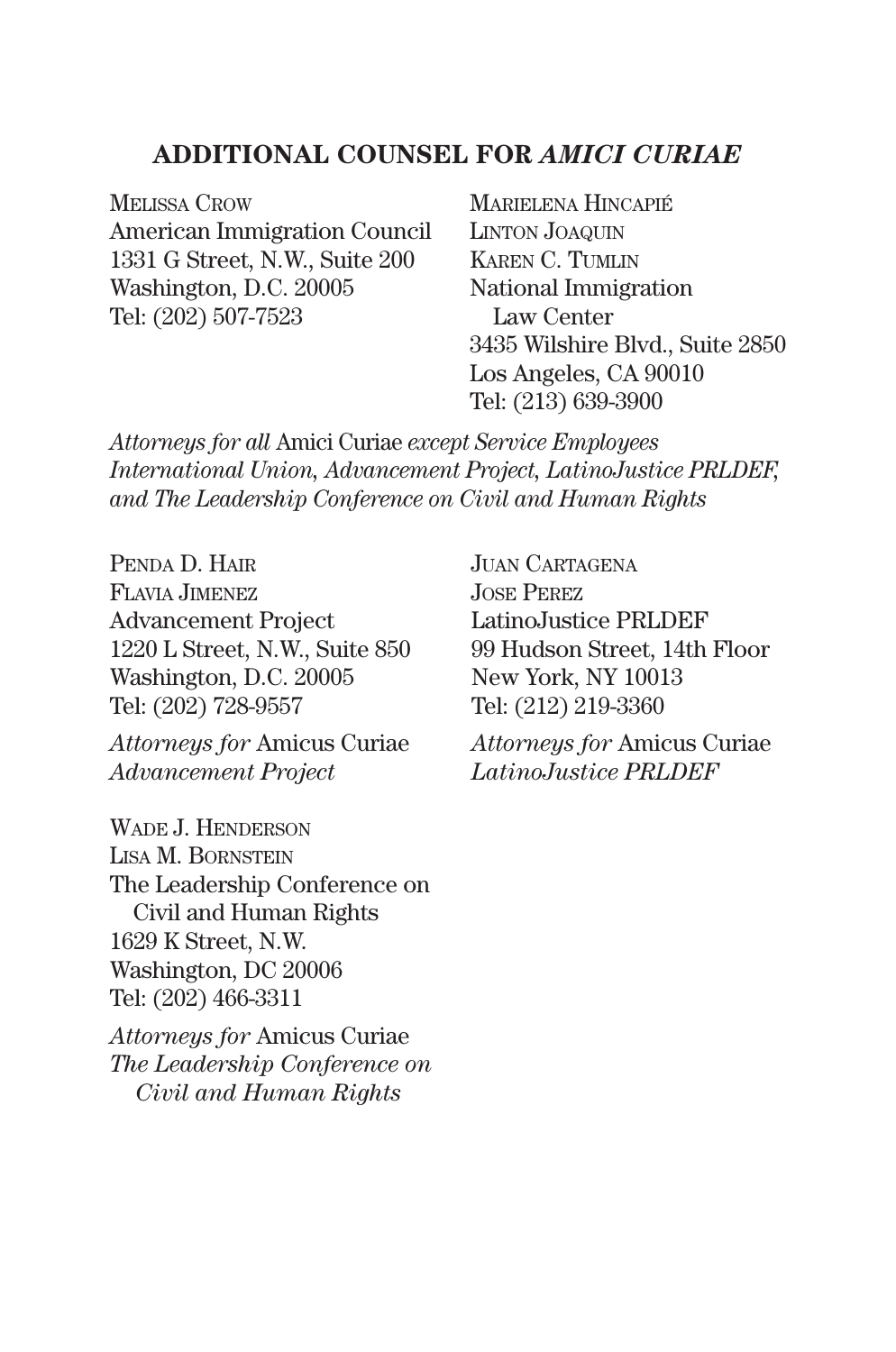# **TABLE OF CONTENTS**

|                                                                                          | Page |
|------------------------------------------------------------------------------------------|------|
|                                                                                          | ii   |
|                                                                                          | 1    |
|                                                                                          | 4    |
|                                                                                          | 5    |
| I. The Enjoined Initiatives Would Benefit<br>Millions Of People And Their Families       | 5    |
| II. The Human Impact Of The Enjoined                                                     | 10   |
| A. Individuals Who Immigrated As                                                         | 10   |
| B. Parents Of U.S. Citizens And Lawful                                                   | 15   |
| III. Contributions Of Formerly                                                           | 25   |
| IV. DHS Line Officers Have Discretion To<br><b>Evaluate Requests For Deferred Action</b> | 30   |
|                                                                                          | 36   |
|                                                                                          |      |
| APPENDIX: LIST OF AMICI CURIAE                                                           | 39   |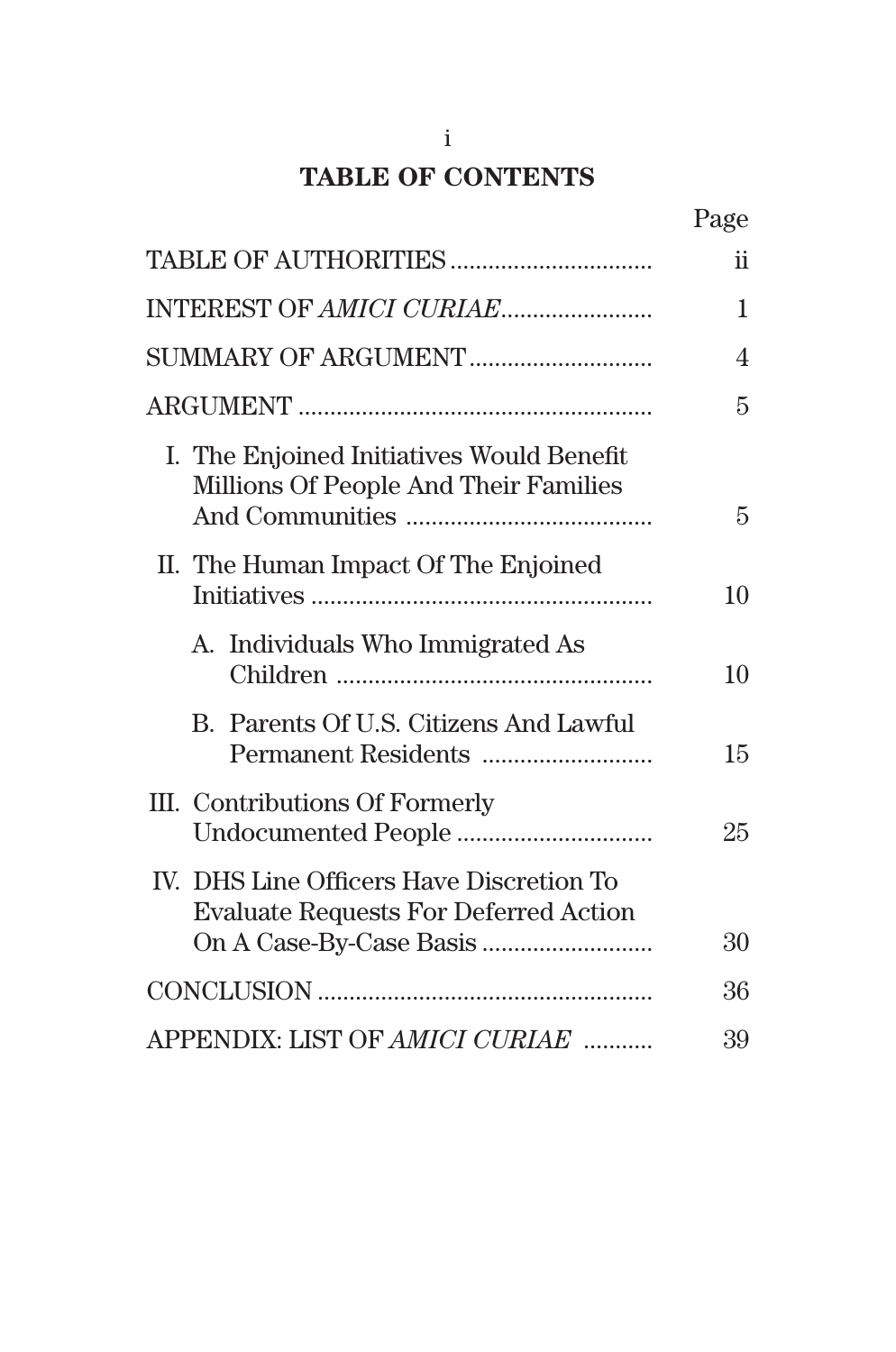## **TABLE OF AUTHORITIES**

| <b>SUPREME COURT RULES</b>                                                                                                                                                                                                                    | Page |
|-----------------------------------------------------------------------------------------------------------------------------------------------------------------------------------------------------------------------------------------------|------|
|                                                                                                                                                                                                                                               | 1    |
|                                                                                                                                                                                                                                               | 1    |
| <b>MISCELLANEOUS</b>                                                                                                                                                                                                                          |      |
| Ajay Chaudry, et al., Facing Our Future:<br>Children in the Aftermath of<br><i><b>Immigration Enforcement</b></i>                                                                                                                             | 9    |
| Randy Capps, et al., Deferred Action for<br>Unauthorized Immigrant Parents:<br>Analysis of DAPA's Potential Effects on<br><i>Families and Children</i> (Migration Policy)<br>Institute and Urban Institute, 2016)                             | 16   |
| Fiscal Policy Institute, <i>President's</i><br><b>Immigration Action Expected to Benefit</b>                                                                                                                                                  | 8    |
| Roberto G. Gonzales and Veronica Terriquez,<br>How DACA is Impacting the Lives of<br>Those who are now DACAmented:<br>Preliminary Findings from the National<br><b>UnDACAmented Research Project</b><br>(American Immigration Council, 2013)  | 9    |
| Dr. Raul Hinojosa-Ojeda with Maksim Wynn,<br>From the Shadows to the Mainstream:<br><i>Estimating the Economic Impact of</i><br>Presidential Administrative Action and<br>Comprehensive Immigration Reform<br>(North American Integration and |      |
| Development Center, Nov. 21, 2014)                                                                                                                                                                                                            | 8    |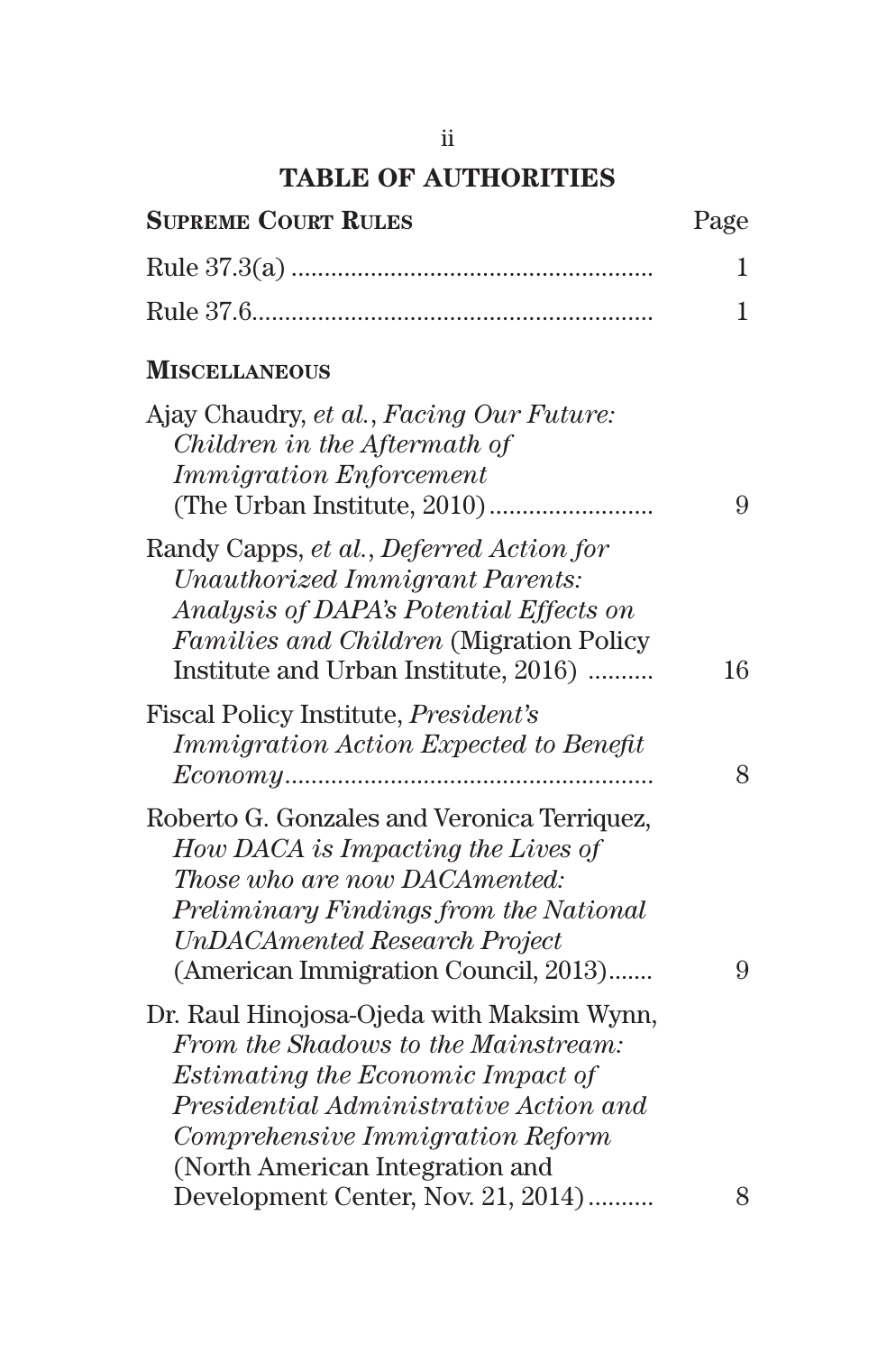## TABLE OF AUTHORITIES—Continued

| Human Impact Partners, Family Unity,<br>Family Health: How Family-Focused<br>Immigration Reform Will Mean Better                                                                                             |      |
|--------------------------------------------------------------------------------------------------------------------------------------------------------------------------------------------------------------|------|
| <b>Health for Children and Families</b>                                                                                                                                                                      | 9    |
| Migration Policy Institute, <i>Profile of the</i><br>Unauthorized Population: United States                                                                                                                  | 5, 6 |
| Patrick Oakford, Administrative Action on<br><i><b>Immigration Reform, The Fiscal Benefits</b></i><br>of Temporary Work Permits                                                                              |      |
| (Center for American Progress, 2014)                                                                                                                                                                         | 7, 8 |
| USC Dornsife Center for the Study of<br>Immigrant Integration, <i>Expanding</i><br>Opportunity: How California Gains if<br><i>the President's Executive Actions on</i><br><i>Immigration are Implemented</i> |      |
| USCIS, Number of I-821D, Consideration of<br>Deferred Action for Childhood Arrivals<br>by Fiscal Year, Quarter, Intake,<br>Biometrics and Case Status: 2012-2015                                             | 8    |
|                                                                                                                                                                                                              | 5    |
| White House Council of Economic Advisors,<br>The Economic Effects of Administrative                                                                                                                          |      |
| Action on Immigration (Nov. 2014)                                                                                                                                                                            | 7    |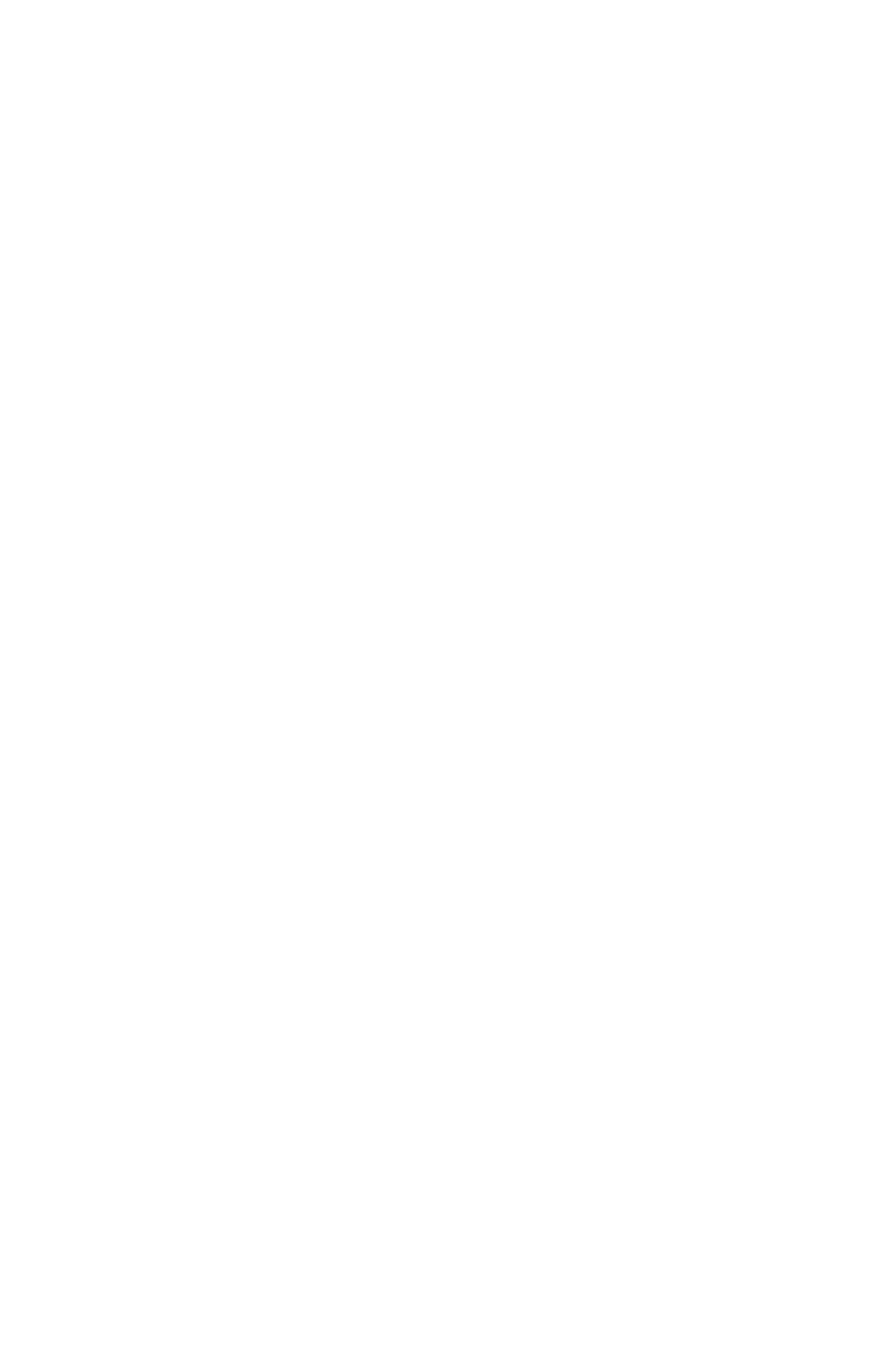#### **INTEREST OF** *AMICI CURIAE*

*Amici curiae* are the American Immigration Council, the National Immigration Law Center, the Service Employees International Union, the Advancement Project, LatinoJustice PRLDEF, The Leadership Conference on Civil and Human Rights, and 320 other immigrants' rights, civil rights, labor, and service provider organizations.<sup>1</sup>

The American Immigration Council ("Immigration Council") is a nonprofit organization established to increase public understanding of immigration law and policy, advocate for the just and fair administration of the immigration laws, protect the legal rights of noncitizens, and educate the public about the enduring contributions of America's immigrants. The Immigration Council engages in impact litigation, appears as *amicus curiae* before federal courts and administrative tribunals, provides technical assistance to immigration lawyers across the country, and has played a key role in implementing Deferred Action for Childhood Arrivals ("DACA").

The National Immigration Law Center ("NILC") is the primary national organization in the United States exclusively dedicated to defending and advancing the rights and opportunities of low-income immigrants and their families. Over the past 35 years, NILC has won landmark legal decisions protecting

<sup>1</sup> Pursuant to Rule 37.6, amici certify that no counsel for a party authored this brief in whole or in part, and no person other than amici or their counsel made a monetary contribution to the preparation or submission of this brief. Pursuant to Rule 37.3(a), all parties consented to the filing of this amicus brief.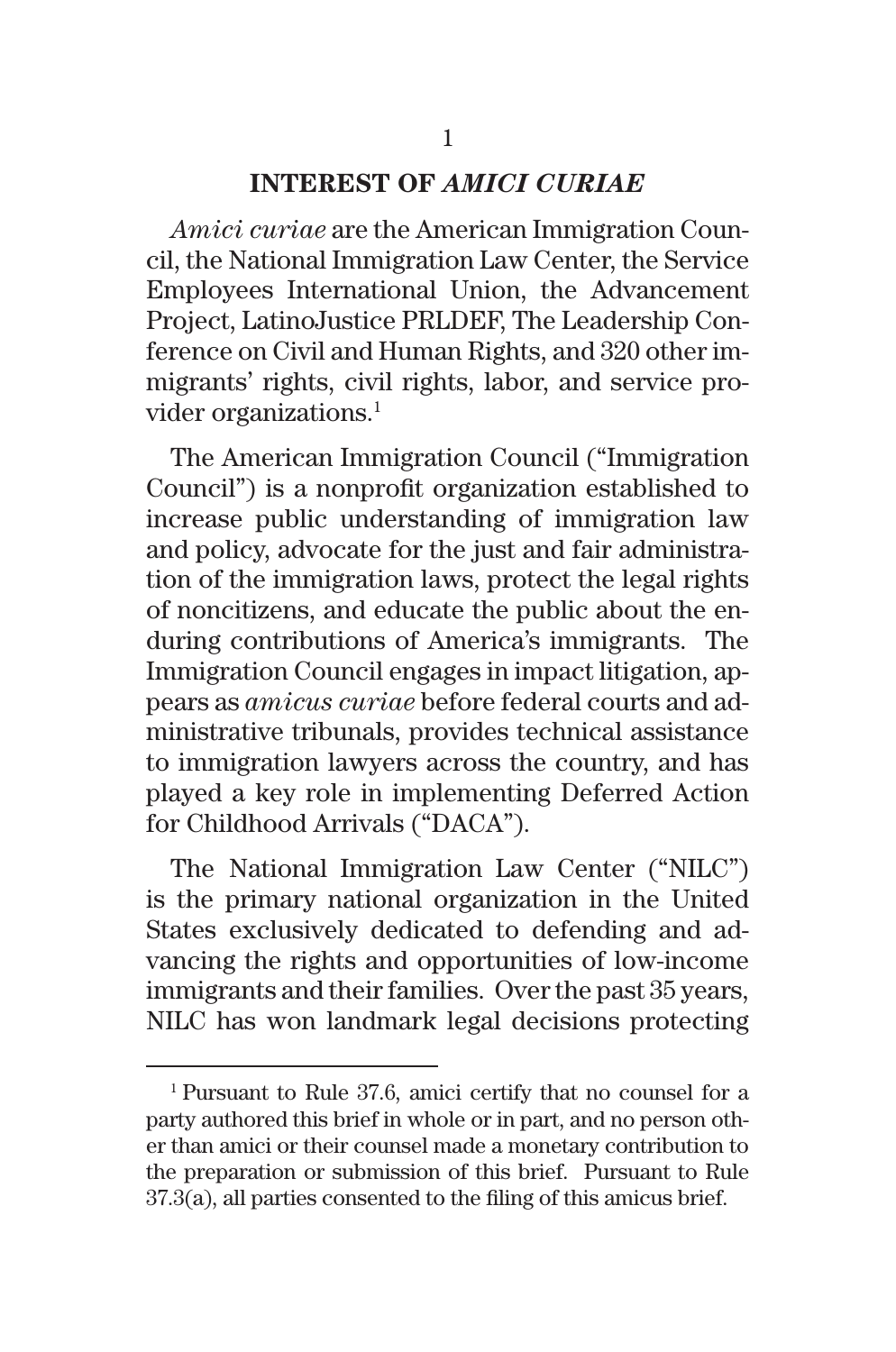fundamental rights, and advanced policies that reinforce the values of equality, opportunity, and justice. NILC has worked extensively on implementation of DACA, and works closely with organizations led by DACA recipients.

The Service Employees International Union ("SEIU") is an international labor organization representing approximately two million working men and women in the United States and Canada employed in the private and public sectors. Many of SEIU's members are foreign-born U.S. citizens, lawful permanent residents, or immigrants authorized to work in the United States. Many of SEIU's members have mixedstatus families.

The Advancement Project ("AP") is a next generation, multi-racial civil rights organization. Rooted in human rights struggles for equality and justice, AP exists to fulfill America's promise of a caring, inclusive, and just democracy. AP combines law, communications, policy, and technology to create workable solutions and achieve systemic change on issues of democracy, voting rights, and access to justice. Its immigrant justice project works with grassroots organizations that serve and advocate on behalf of immigrants, including undocumented immigrants, many of whom would be eligible for expanded DACA and Deferred Action for Parents of Americans and Lawful Permanent Residents ("DAPA").

LatinoJustice PRLDEF is a national nonprofit pan-Latino law organization that has engaged in impact litigation, advocacy, and education to defend the civil and constitutional rights of Latinos since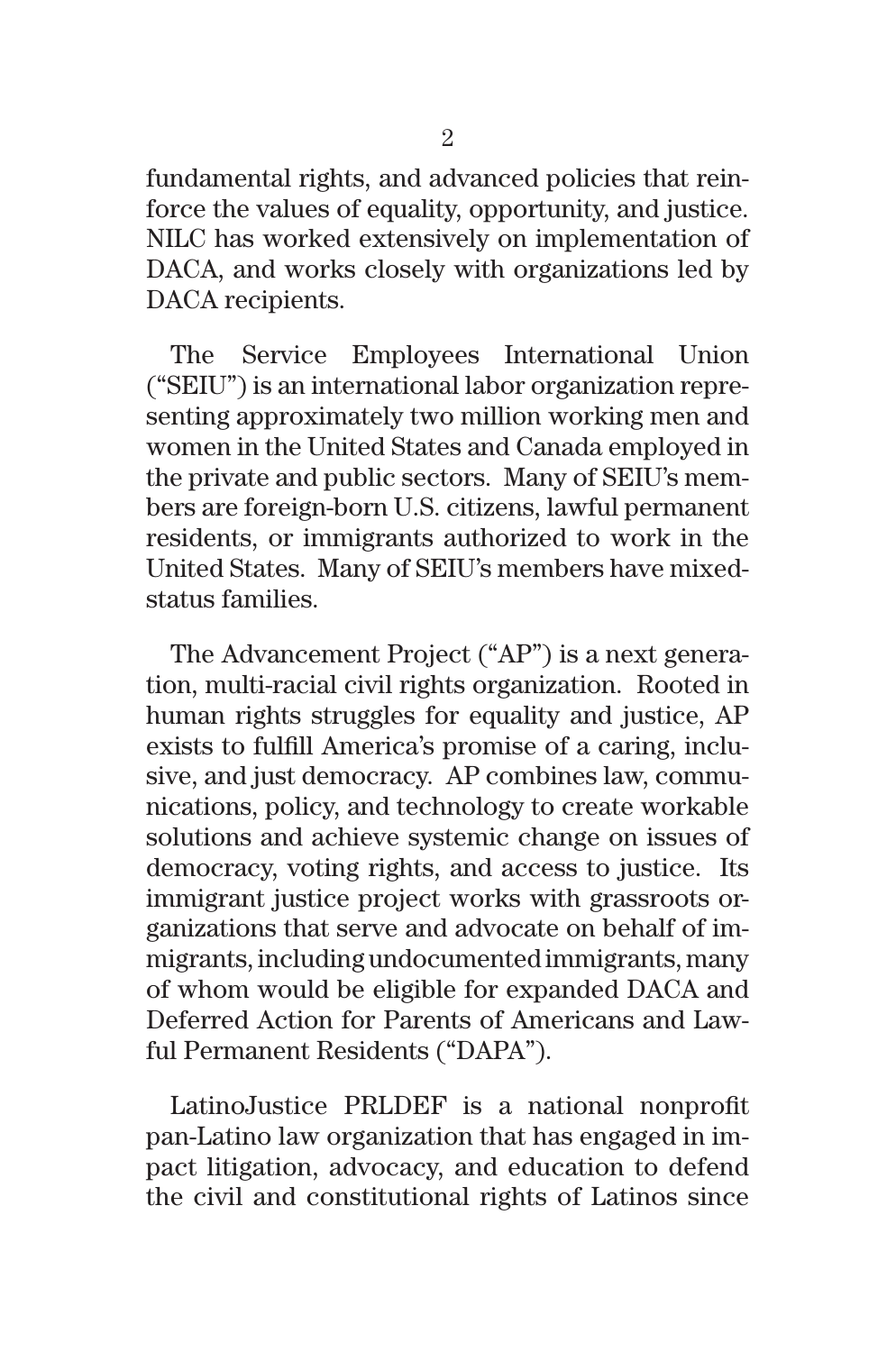1972. LatinoJustice champions an equitable society through advancing Latino civil engagement, cultivating leadership, and protecting civil rights and equality in the areas of voting rights, immigrant rights, and fair access to housing, education, and employment. LatinoJustice strongly supports the federal government's lawful executive actions on immigration that provided relief from deportation for thousands of Latina/o students and DREAMers and the more recent expansion of DACA eligibility and DAPA that would provide further protection for Latina/o families across the country.

The Leadership Conference on Civil and Human Rights ("The Leadership Conference") is a diverse coalition of more than 200 national organizations charged with promoting and protecting the civil and human rights of all persons in the United States. It is the nation's oldest, largest, and most diverse civil and human rights coalition. For more than half a century, The Leadership Conference, based in Washington, D.C., has led the fight for civil and human rights by advocating for federal legislation and policy, securing passage of every major civil rights statute since the Civil Rights Act of 1957. The Leadership Conference works to build an America that is inclusive and as good as its ideals. Its member organizations represent people of all races, ethnicities, and sexual orientations.

An appendix to this brief lists the 326 *amici* organizations. These organizations seek to further immigrants' rights, civil rights, labor rights, and other social interests. *Amici* have a substantial interest in this case, which implicates issues that are a central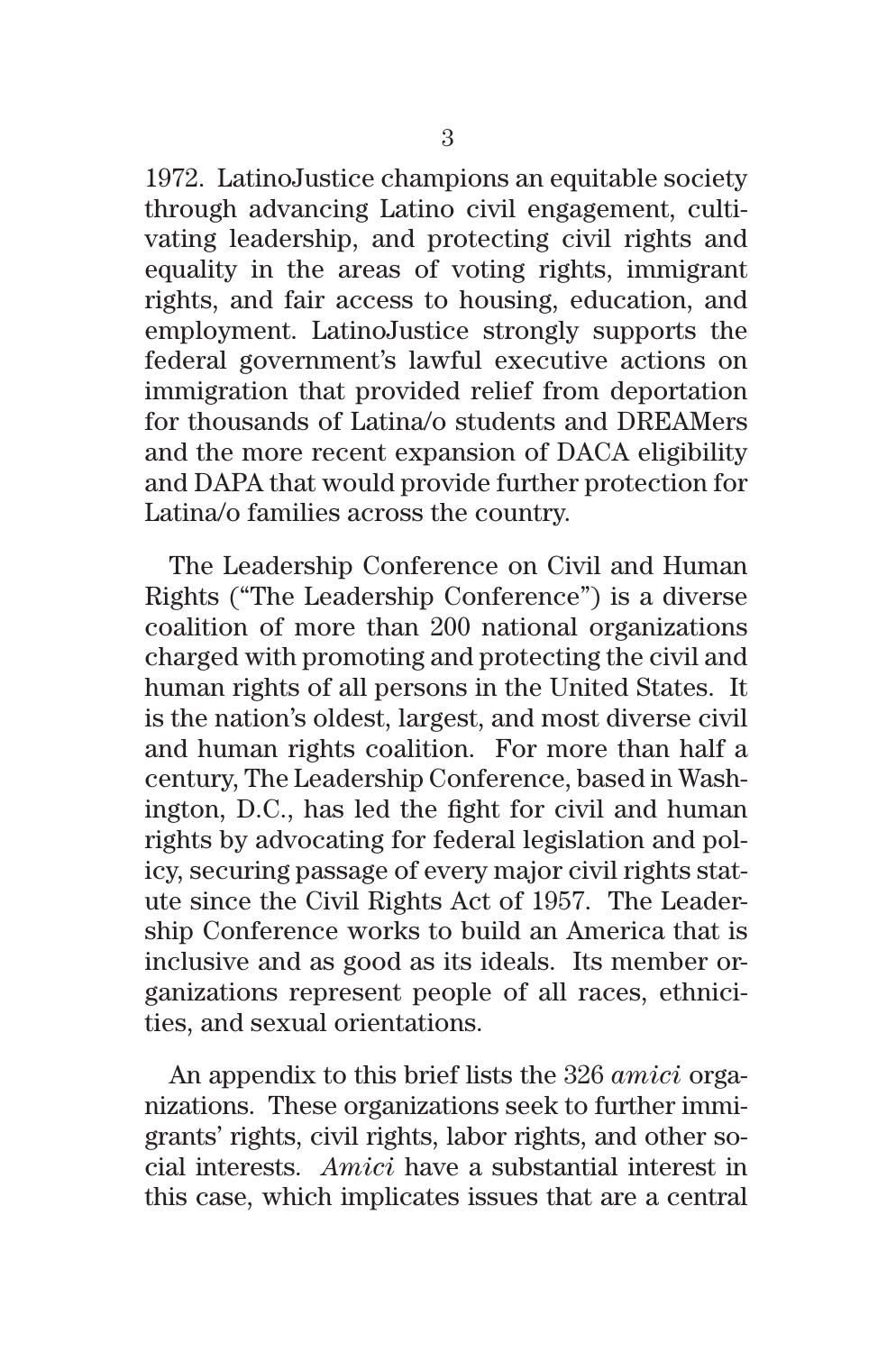focus of their advocacy, directly impacts the communities they serve, and concerns initiatives many of them have worked to implement.

#### **SUMMARY OF ARGUMENT**

The court below upheld a preliminary injunction that is preventing millions of people with close ties to the United States from applying for an opportunity to receive a temporary, revocable reprieve from deportation and for work authorization. The sweeping injunction directly harms individuals who (1) have been in the United States since they were children or are the parents of U.S. citizens or lawful permanent residents and (2) warrant a favorable exercise of discretion by the Department of Homeland Security ("DHS"), as well as the U.S. citizen and lawful permanent resident children of both groups. By extension, the injunction also harms the communities of the millions of individual immigrants who could benefit from expanded DACA or DAPA.

If the injunction is lifted, many families will be more secure, without the looming threat that loved ones will be deported at a moment's notice. Many deserving individuals will also have access to better jobs and the ability to improve their lives, the lives of their families, and their communities. Indeed, formerly undocumented persons have long made significant contributions to this country. DHS has discretion to grant or deny applications for the initiatives at issue, and the concocted argument to the contrary should not be used to prevent individuals from even applying. The people whose tribulations, struggles, and contributions to the United States are profiled here, and who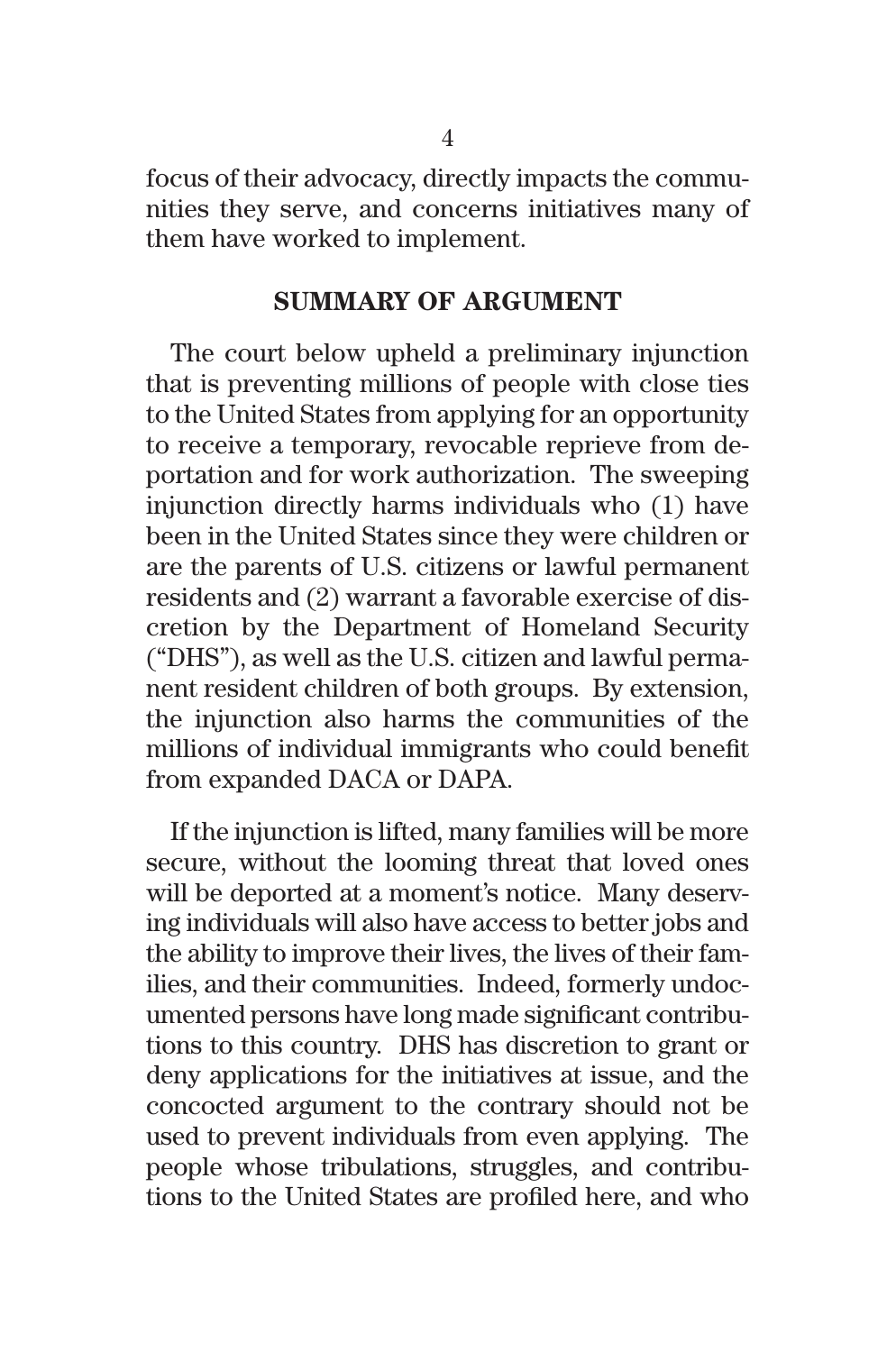represent countless others, illustrate the importance of this case to millions of individuals, their families, their communities, and the nation as a whole.

#### **ARGUMENT**

## **I. The Enjoined Initiatives Would Benefit Millions Of People And Their Families And Communities**

The decision below upholds a preliminary injunction blocking an attempt by DHS to both expand the 2012 Deferred Action for Childhood Arrivals initiative and implement a new initiative known as Deferred Action for Parents of Americans and Lawful Permanent Residents.

DACA allows people who have been in the United States since they were children and who meet certain criteria to apply for temporary deferral of deportation (sometimes referred to as "deferred action") and for work authorization. Pet. App. 415a-416a. According to U.S. Citizenship and Immigration Services ("USCIS"), almost 700,000 people were granted deferred action under DACA in approximately three years. USCIS, Number of I-821D, *Consideration of Deferred Action for Childhood Arrivals by Fiscal Year, Quarter, Intake, Biometrics and Case Status: 2012-15 (September 30), available at* http://1.usa. gov/1KNazkM. By expanding DACA, DHS would allow greater numbers of young immigrants who were brought to the United States as children and have made their lives here the opportunity to continue to reside here and thrive. *See* Migration Policy Institute, *Profile of the Unauthorized Population: United States*,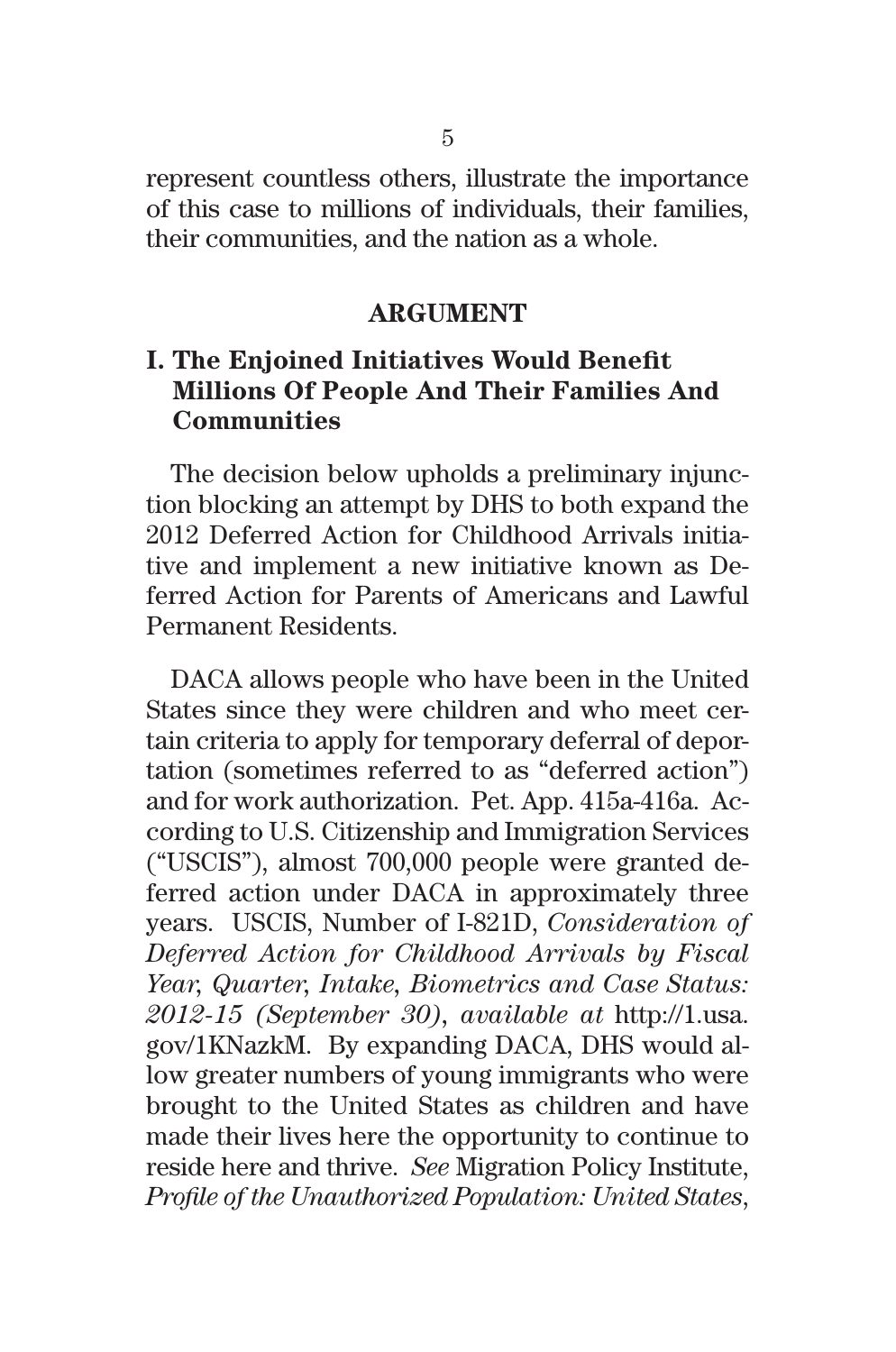*available at* http://bit.ly/1FLd5kL (estimating increase of more than 250,000 people eligible for DACA under expansion).

The new initiative, DAPA, would likewise create much-needed stability in immigrant families. DAPA would allow the parents of U.S. citizens and lawful permanent residents to apply for temporary deferral of deportation and for work authorization if they meet certain requirements. Pet. App. 416a-417a. Although exact estimates vary, all sources indicate that millions of people would be eligible for this new initiative. *See, e.g.*, Migration Policy Institute, *Profile of the Unauthorized Population: United States* (estimating approximately 3.6 million people eligible for DAPA); Pet. App. 5a-6a (Court of Appeals' opinion estimating 4.3 million people eligible for DAPA).

DAPA and expanded DACA together promise to benefit millions of individual immigrants who have close ties to this country. These initiatives also stand to benefit millions of U.S. citizen children, other family members, employers, employees, and community members who have established relationships with these individuals.

Under DAPA and expanded DACA, many currently employed undocumented individuals would have access to better jobs and improved working conditions. Because undocumented immigrants, who lack work authorization, seek jobs that minimize their risk of being identified and deported, they often do not work in jobs that best fit their education, skills, and abilities, or those that would maximize their earning po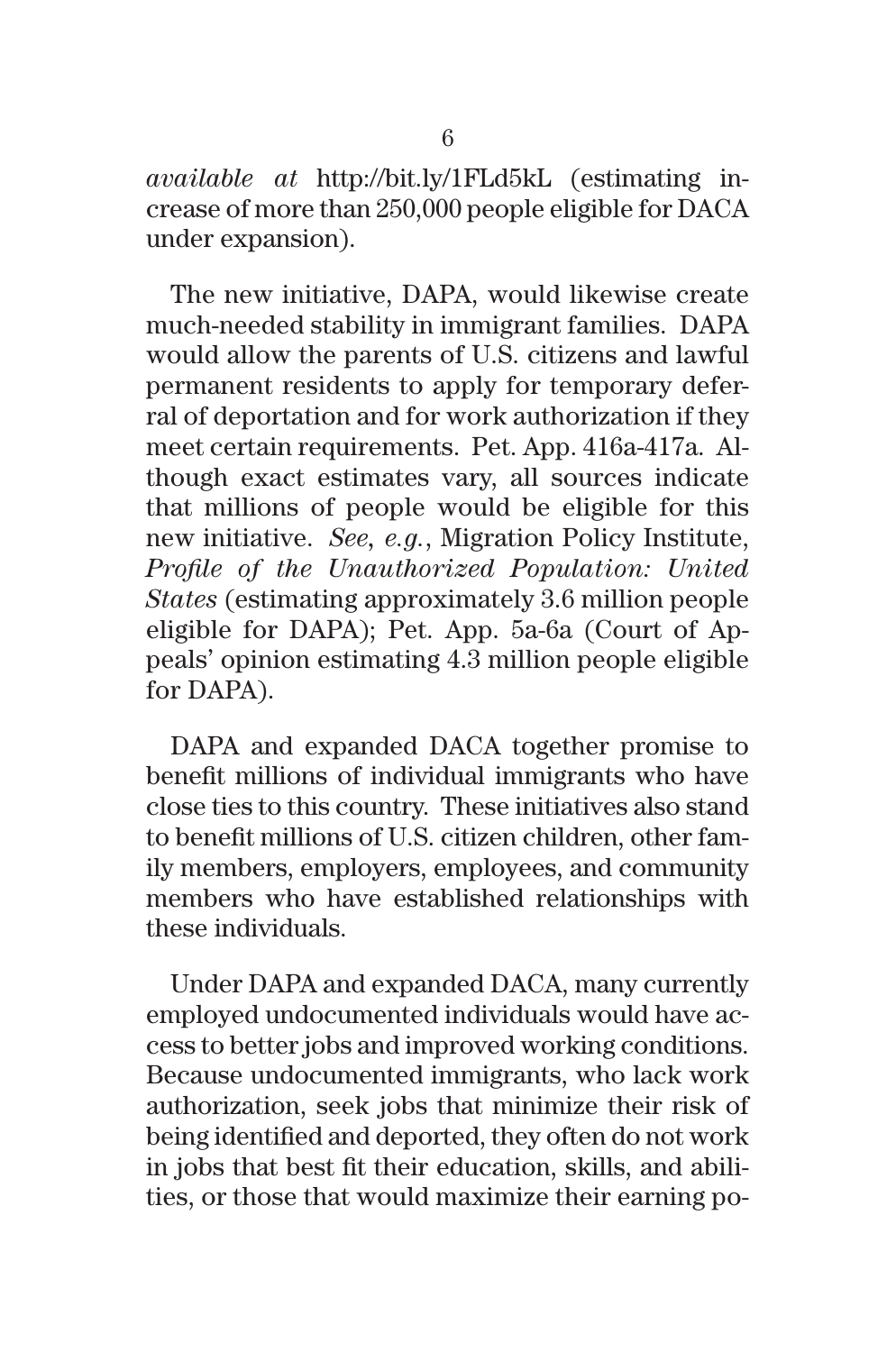tential. Patrick Oakford, *Administrative Action on Immigration Reform, The Fiscal Benefits of Temporary Work Permits*, at 6 (Center for American Progress, 2014), *available at* http://ampr.gs/1vw27HZ. Making workers eligible to apply for deferred action and work permits would allow them greater occupational mobility, enabling them to seek out a wider range of potential career opportunities. Moreover, "[t]he interaction between our broken immigration system and employment and labor laws have made undocumented workers more susceptible to exploitation in the workplace, leading them to earn lower wages than they otherwise could." *Id.* at 5. Eliminating the fear of retaliatory reporting of immigration violations and deportation would allow these workers to better protect their own workplace rights and those of their co-workers, leading to higher real wages and fewer violations of employment and labor laws and regulations.<sup>2</sup>

Those eligible for deferred action will enjoy increased earning potential, producing a positive mul-

<sup>&</sup>lt;sup>2</sup> The deferred action initiatives will not have a negative impact on employment for native-born workers. "Theory suggests that these policy changes would not have an effect on the long-run employment (or unemployment) rate . . . as the additional demand associated with the expanded economy would offset the additional supply of workers. . . . Consistent with the theory, much of the academic literature suggests that changes in immigration policy have no effect on the likelihood of employment for native workers." White House Council of Economic Advisors, *The Economic Effects of Administrative Action on Immigration,* at 9 (Nov. 2014), available at http://1. usa.gov/1vwdrJQ (citing several academic studies conducted between 1990 and 2014).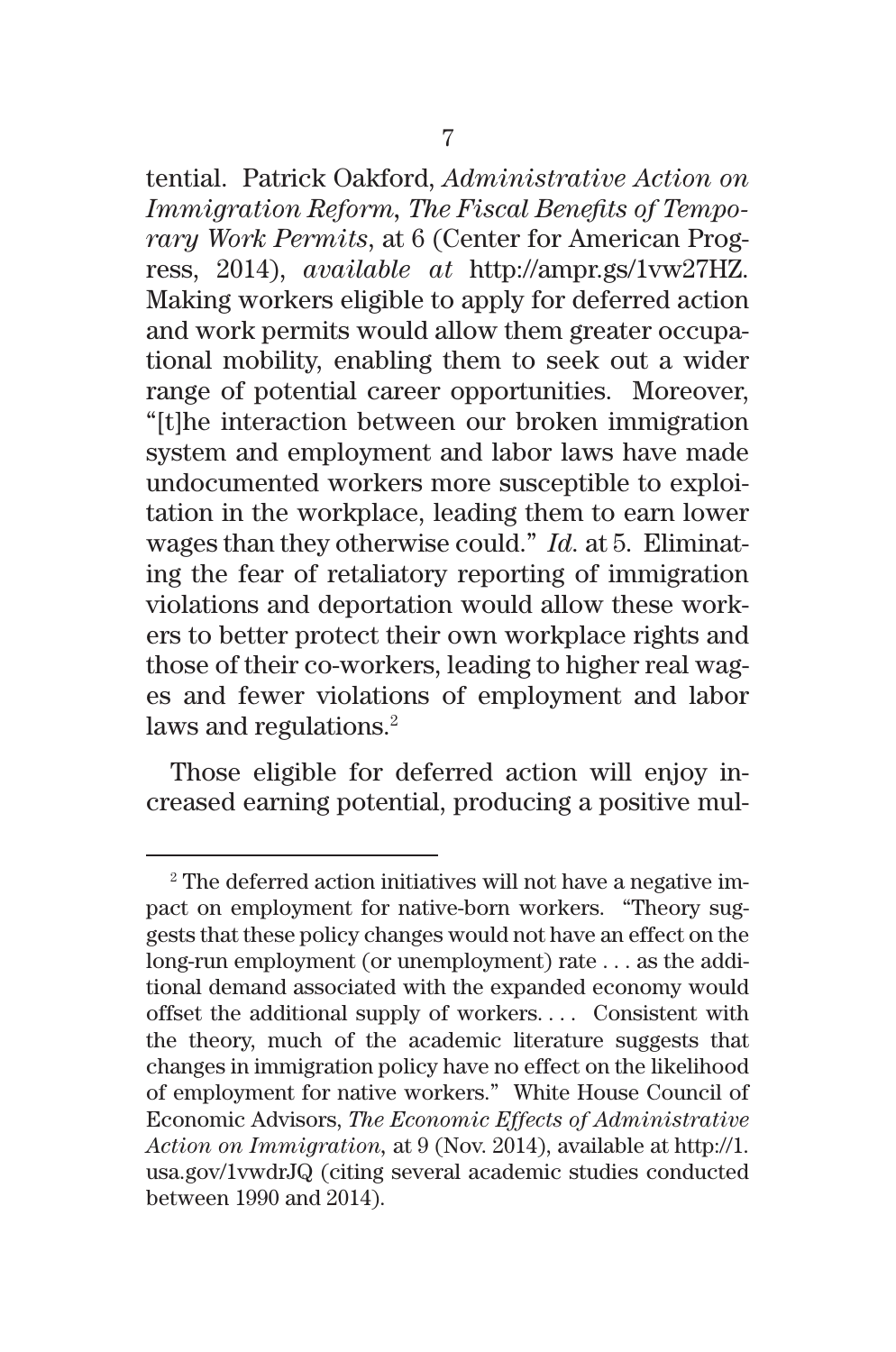tiplier effect on local economies. Fiscal Policy Institute, *President's Immigration Action Expected to Benefit Economy*, *available at* http://bit.ly/1FbnS7q (estimating that wages for those eligible for work authorization will increase by five to 10 percent); Oakford, *Administrative Action on Immigration Reform, The Fiscal Benefits of Temporary Work Permits*, at 3 ("Temporary work permits would increase the earnings of undocumented immigrants by about 8.5 percent as they are able to work legally and find jobs that match their skills."). Overall, one estimate suggests that the group of individuals eligible to receive deferred action through expanded DACA and DAPA "will experience a labor income increase of \$7.1 billion dollars." Dr. Raul Hinojosa-Ojeda with Maksim Wynn, *From the Shadows to the Mainstream: Estimating the Economic Impact of Presidential Administrative Action and Comprehensive Immigration Reform*, Appendix A at 32 (North American Integration and Development Center, Nov. 21, 2014), *available at* http://bit.ly/1QShl90. In California alone, data shows that DAPA and expanded DACA have "the potential to boost family earnings in the state by nearly \$1.7 billion and to bring nearly 40,000 children out of poverty." USC Dornsife Center for the Study of Immigrant Integration, *Expanding Opportunity: How California Gains if the President's Executive Actions on Immigration are Implemented* (February 2016), *available at* bit.ly/1LHs3de.

The upward mobility that would result from DAPA and expanded DACA is apparent from the results of a national survey of 1,402 young adults who were approved for DACA through June 2013: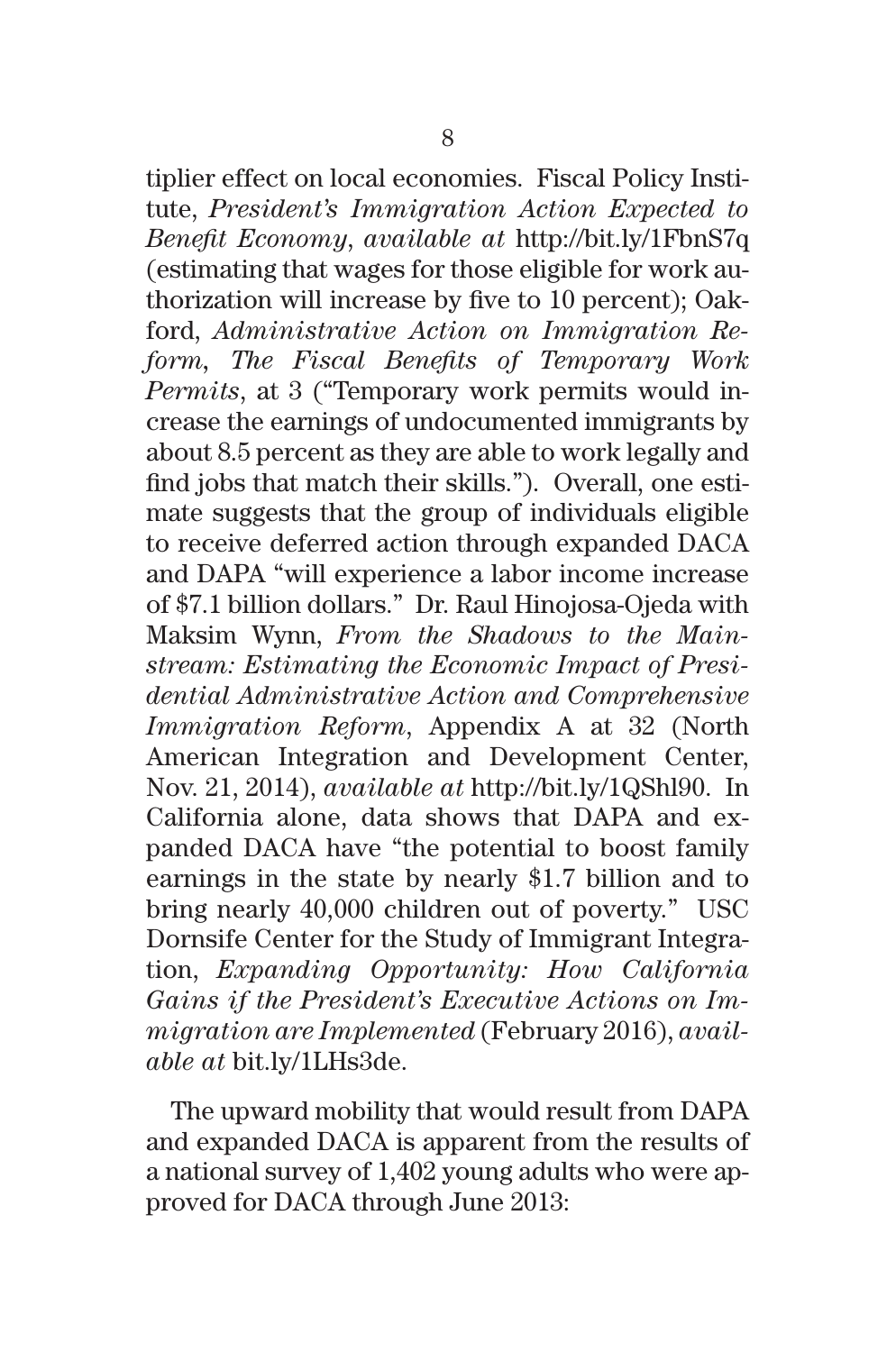Since receiving DACA, young adult immigrants have become more integrated into the nation's economic institutions. Approximately 61% of DACA recipients surveyed have obtained a new job since receiving DACA. Meanwhile, over half have opened their first bank account, and 38% have obtained their first credit card.

Roberto G. Gonzales and Veronica Terriquez, *How DACA is Impacting the Lives of Those who are now DACAmented: Preliminary Findings from the National UnDACAmented Research Project* (American Immigration Council, 2013), *available at* http://bit. ly/1jaS0tq. In short, DACA created significant economic benefits for qualifying individuals and for the nation at large by permitting greater levels of contribution to the workforce by educated individuals who previously had limited employment opportunities. DAPA and expanded DACA would do the same.

Beyond these economic benefits, there is a less tangible but equally important benefit in the security that family unity provides. *See generally* Human Impact Partners, *Family Unity, Family Health: How Family-Focused Immigration Reform Will Mean Better Health for Children and Families* (June 2013), *available at* http://bit.ly/1eU6dmk (discussing consequences of immigration detention and deportation policy on individuals' physical and mental health and children's educational and behavioral outcomes as documented by numerous academic studies); Ajay Chaudry, *et al.*, *Facing Our Future: Children in the Aftermath of Immigration Enforcement* (The Urban Institute, 2010), *available at* http://urbn.is/217ObaG (studying consequences of parental arrest, detention,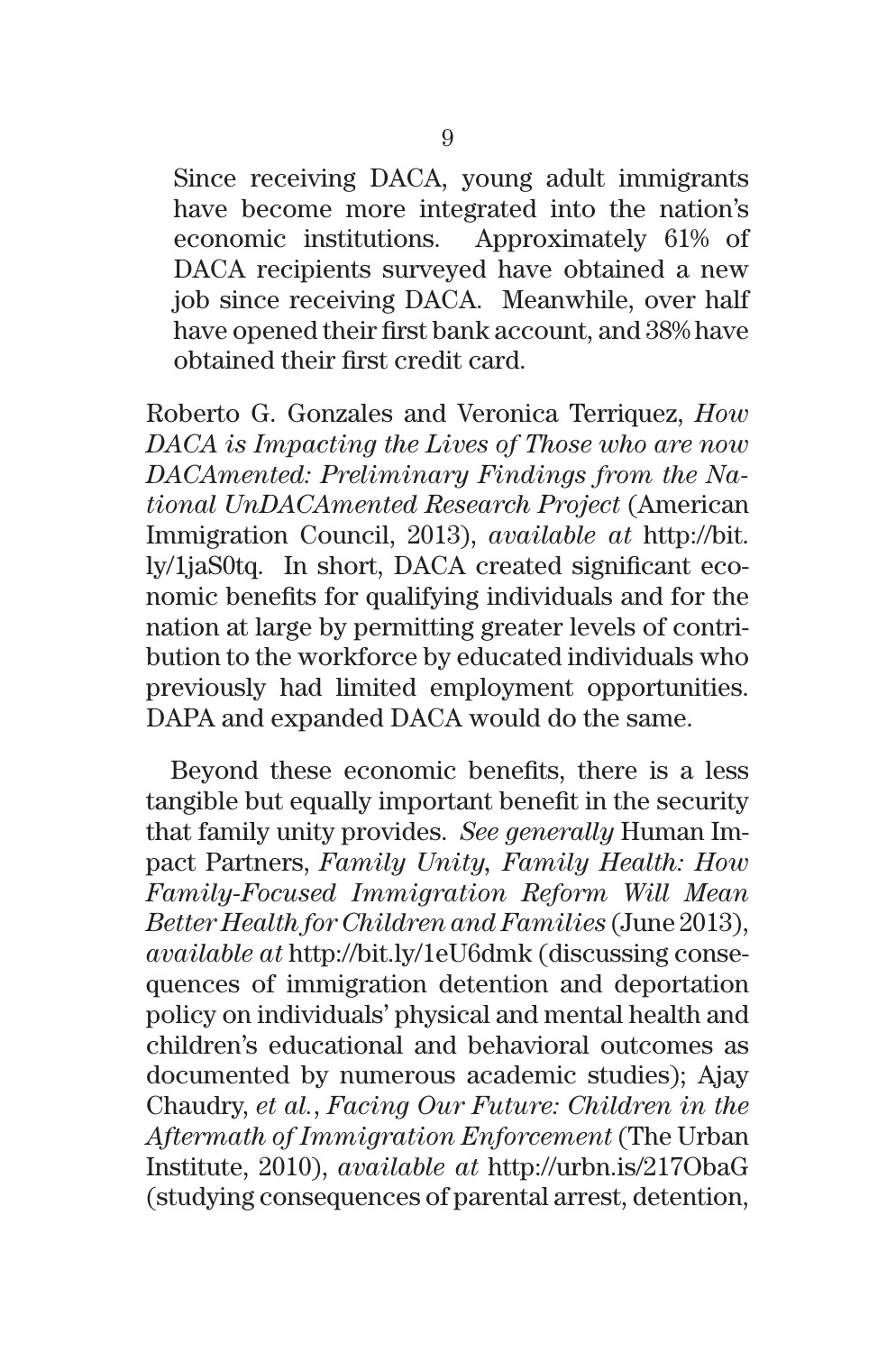and deportation on children). DAPA and expanded DACA would allow families to stay together, and alleviate the anxiety that families feel about the possibility of being separated.

### **II. The Human Impact Of The Enjoined Initiatives**

The stories of the individuals described below highlight the benefits of permitting DHS to implement DAPA and expand DACA unimpeded by judicial intervention. The following are descriptions of individuals who, with their families and communities, stand to benefit from deferred action and who have long made the United States their home and contributed in a multitude of ways.<sup>3</sup>

### **A. Individuals Who Immigrated As Children**

A significant number of individuals meet the educational and other requirements for initial DACA, but are ineligible under that initiative because they do not satisfy the age and arrival date requirements. Expanded DACA would allow certain individuals who came to the United States as children to apply for temporary protection from deportation and for work authorization regardless of their age on the date of the 2012 DACA announcement, so long as they were already living in the United States on January 1, 2010. The preliminary injunction blocking expanded DACA bars these individuals from seeking this important relief, even as they contribute significantly to our so-

<sup>3</sup> Information for all descriptions is on file with Karen Tumlin at NILC.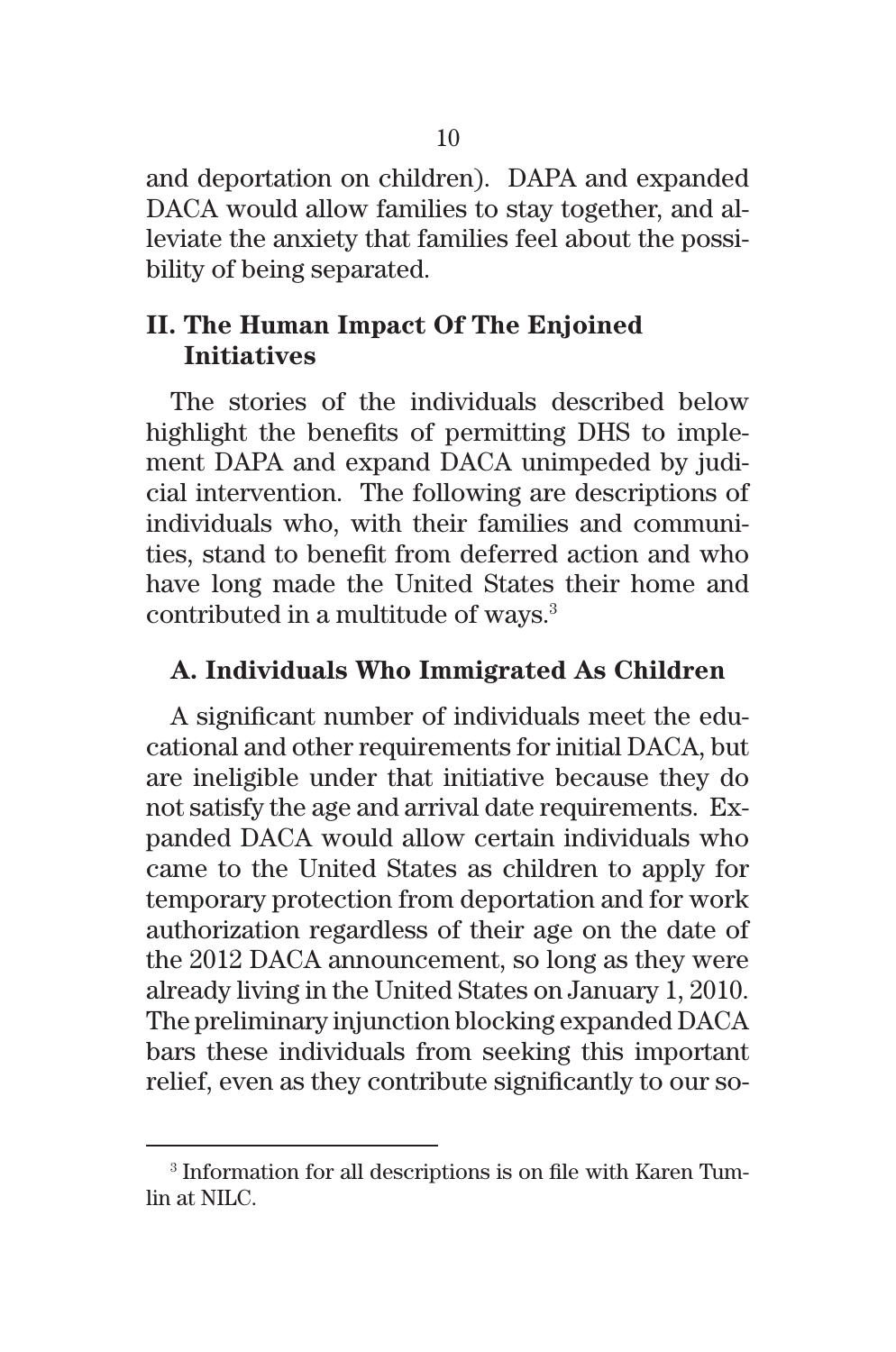ciety. The following are some of the many people who would be eligible for DACA but for the preliminary injunction in this case.

*Jose Antonio Vargas*.Jose Antonio Vargas, who is now 35, arrived in the United States at age 12 from Antipolo, Philippines. He currently lives in Los Angeles, California. Jose Antonio is a gay Pulitzer Prize winning journalist who was part of the *Washington Post* team covering the Virginia Tech shootings in 2011. He is also a filmmaker and founder of the nonprofit media and culture campaign, "Define American," which seeks to elevate the immigration conversation in the United States. Jose Antonio discovered he was undocumented at age 16 when he attempted to apply for a driver's license. He is the only undocumented person among his more than 30 family members living in the United States, including his U.S. citizen grandmother whom he supports.

Jose Antonio missed the age cut-off for original DACA by a few months, but would qualify for expanded DACA. He is an American entrepreneur and business owner who has made tremendous contributions to society through his films and advocacy work. Jose Antonio has created at least 23 jobs for U.S. citizens despite lacking his own work authorization. He is the owner and editor of a new for-profit news website, #EmergingUS, which has already resulted in eight additional job opportunities.

*Alejandro*. Alejandro is 21 years old and lives in Los Angeles, California. He was born in Mexico, but came to the United States in 2008 when he was 13 years old. Alejandro is currently in the honors program at Los Angeles Community College, and he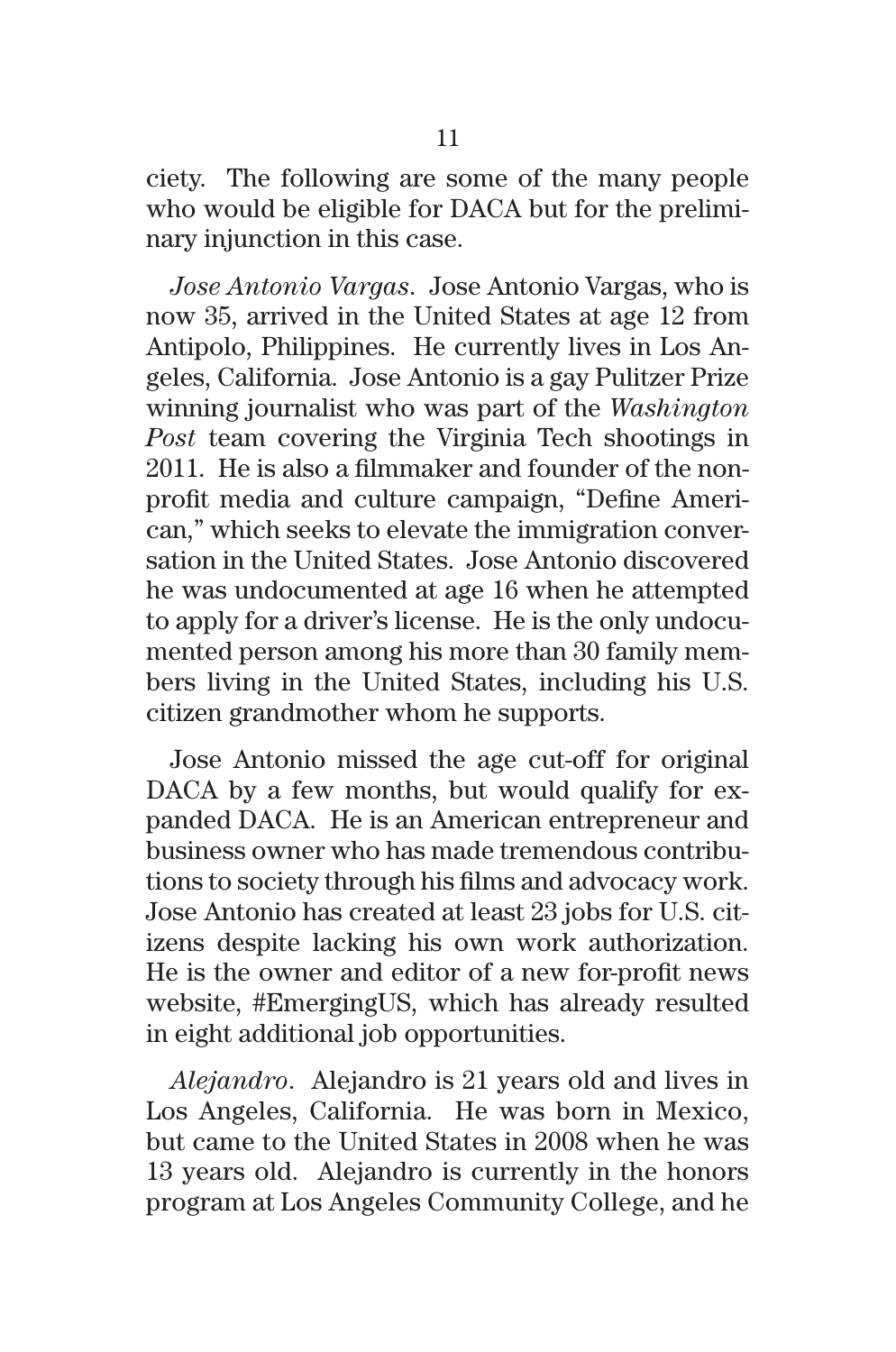is the first person in his family to attend college. Alejandro is an active member of his academic community and has held numerous positions in student government, including his current position as a Senator-at-Large. Additionally, he volunteers with his school's Puente Program, mentoring other students and coordinating campus events focused on enabling students to transfer to four-year institutions. Alejandro himself will transfer to a four-year college in the fall.

Despite these accomplishments, Alejandro faces numerous impediments to his academic and professional success due to his lack of work authorization. For example, although he has been offered a number of jobs at school as a result of his civic engagement, he has had to decline them. Obtaining work authorization would not only permit him to continue his education, but also to develop his resume to allow him to succeed when he enters the workforce. Alejandro fears that absent the ability to work legally in this country, his academic and career choices will be severely curtailed.

*Cris*.Cris was born in the Philippines and arrived in the United States at the age of 6, but missed the original cut-off for DACA by one year. Cris is the founder of an award-winning start-up company, GrantAnswers, which helps low-income and firstgeneration students secure academic and career opportunities. Cris founded this company after helping students earn more than one million dollars in grants and scholarships for college. He is also developing a career readiness mobile application called KeyJargon. He holds a Bachelor's degree in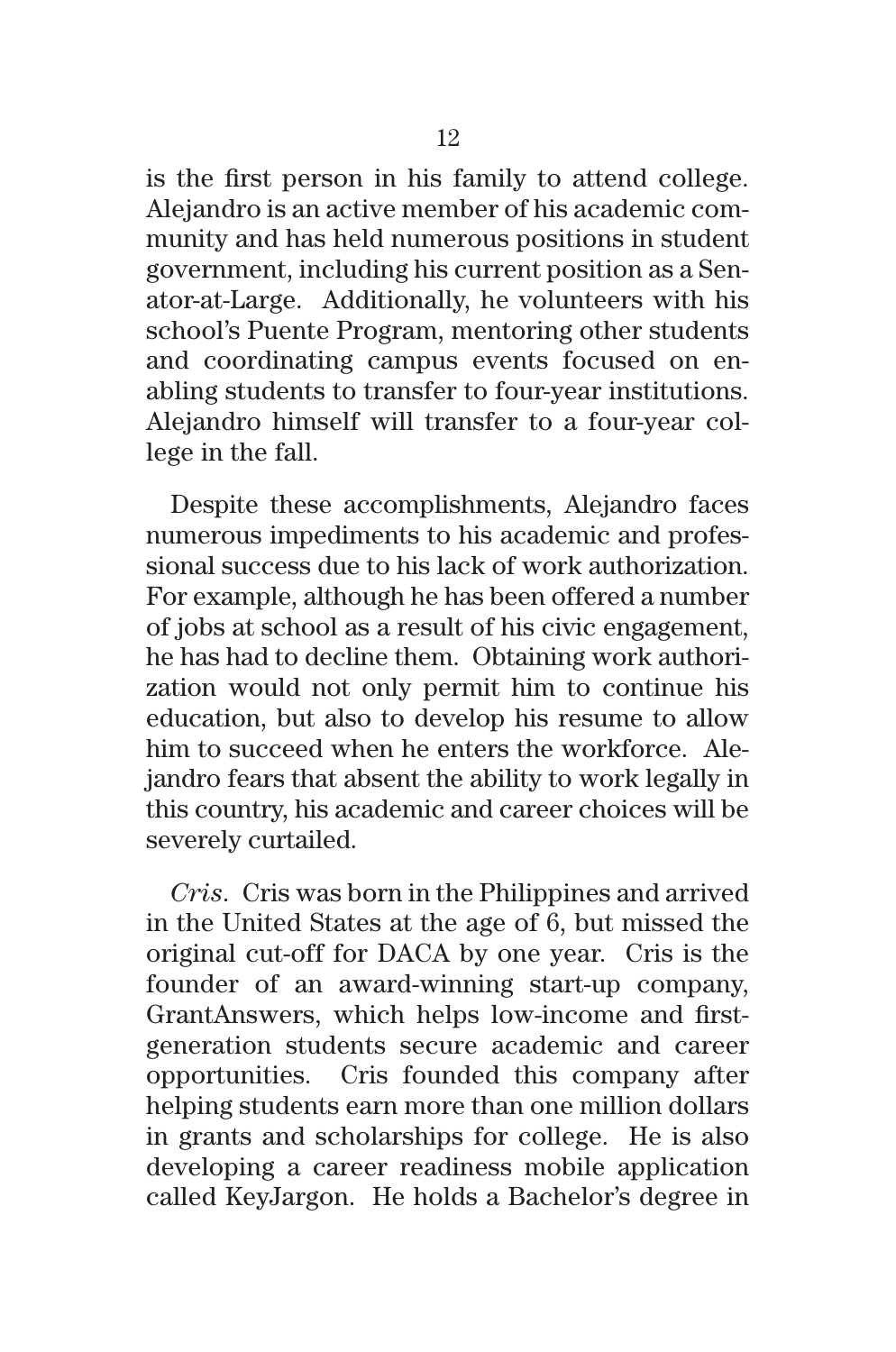Psychology and a Master's degree in Criminal Justice from the City University of New York, and has nearly completed his PhD.

Despite his professional successes, Cris remains undocumented. The implementation of expanded DACA would alleviate his and his family's concerns that he may be deported. Through expanded DACA, Cris would be able to continue his doctoral studies, the funding for which was revoked due to his immigration status, and pursue additional career opportunities in public service helping youth and marginalized groups.

*Jorge*. Jorge came to the United States from Mexico in July 2008 when he was 15 years old, just over a year too late to qualify for the original DACA initiative, but he would qualify for expanded DACA. Jorge and his mother fled Mexico after two family members were killed in drug cartel-related violence. Since arriving in the United States, two more of Jorge's family members in Mexico have been killed. As a result, Jorge is now the oldest living male in his family on his mother's side, and he fears returning to Mexico because of the risk of violence.

Jorge is attending college at the University of Wisconsin at Milwaukee, where he studies civil engineering. He anticipates earning his degree in 2017. He currently works two part-time jobs: as a janitor for office buildings and retirement complexes, and as a restaurant cook. Jorge has been offered jobs that pay higher wages and offer employment-related benefits, but he cannot access them due to his lack of work authorization. Receiving DACA and work au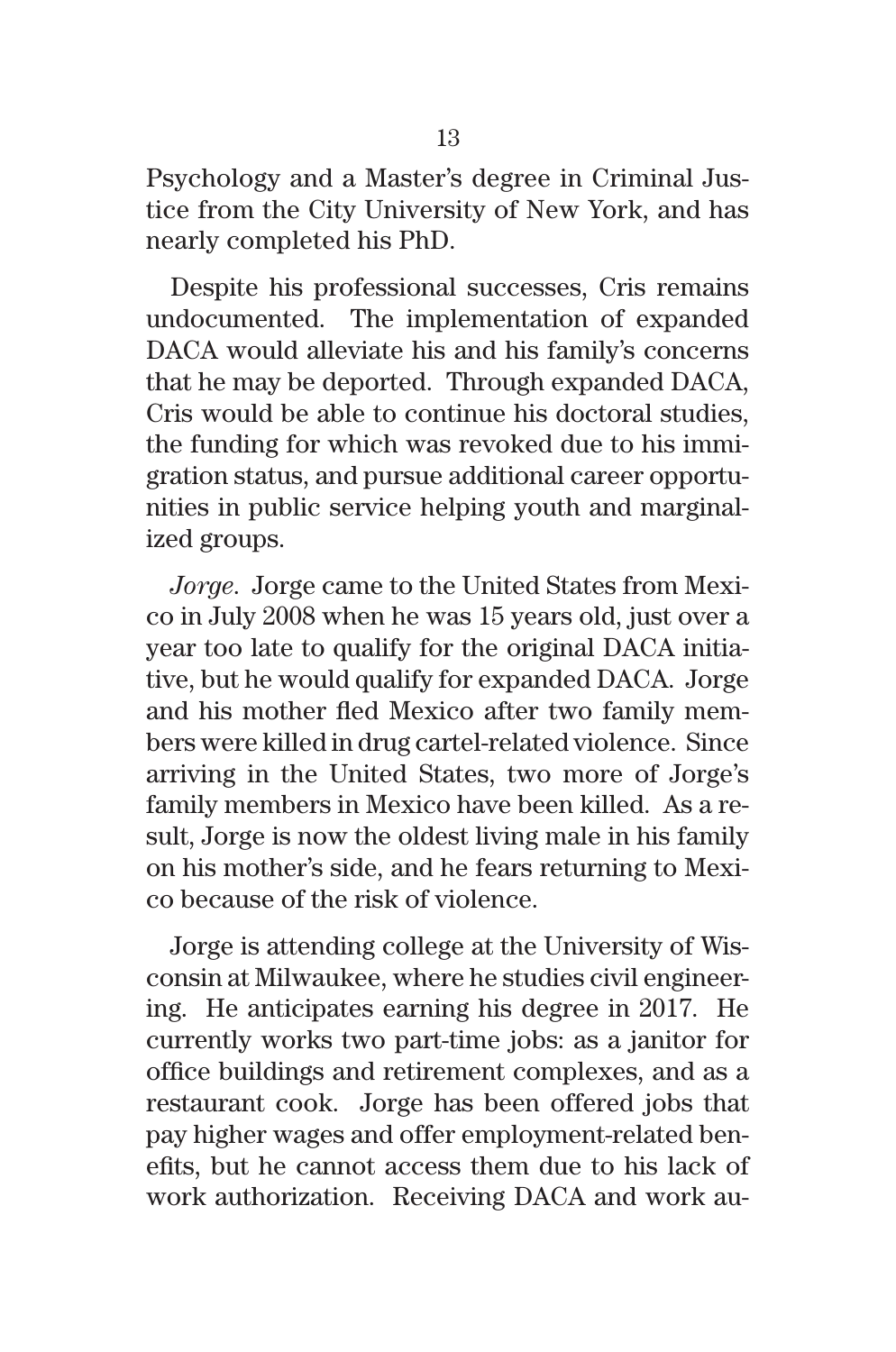thorization would not only enable Jorge to obtain better employment now, but would also make him eligible to pursue his dream job as a civil engineer once he graduates from college.

*Aly*. Aly has lived in the United States for 30 years. He arrived in 1985 from Dakar, Senegal, at age 8. He currently lives in Syracuse, New York, where he is a community organizer. Aly came to the United States as the son of a diplomat working at the United Nations. He eventually traded his diplomatic visa for a student visa, graduated from Georgetown Preparatory School, attended the University of Pennsylvania, and graduated with a Bachelor of Arts in Political Science from Le Moyne College in Syracuse. He missed the age cut-off for original DACA, but would be able to apply under the expansion.

*Juan Carlos*. Juan Carlos is 22 years old and lives in Maryland. He was born in El Salvador and came to the United States when he was 15 years old. He was detained while crossing into the United States in 2008, and was placed in removal proceedings. Unable to speak directly with an attorney and confused about the process, he accepted voluntary departure but did not leave the United States. Juan Carlos was not eligible for original DACA, having missed the June 15, 2007 cut-off date for entry into the United States. Following his high school graduation in June 2012, Juan Carlos was offered admission to five colleges. He reluctantly turned down these opportunities because, as an undocumented student, he did not qualify for in-state tuition and could not afford to pay the out-of-state tuition at the colleges that accepted him.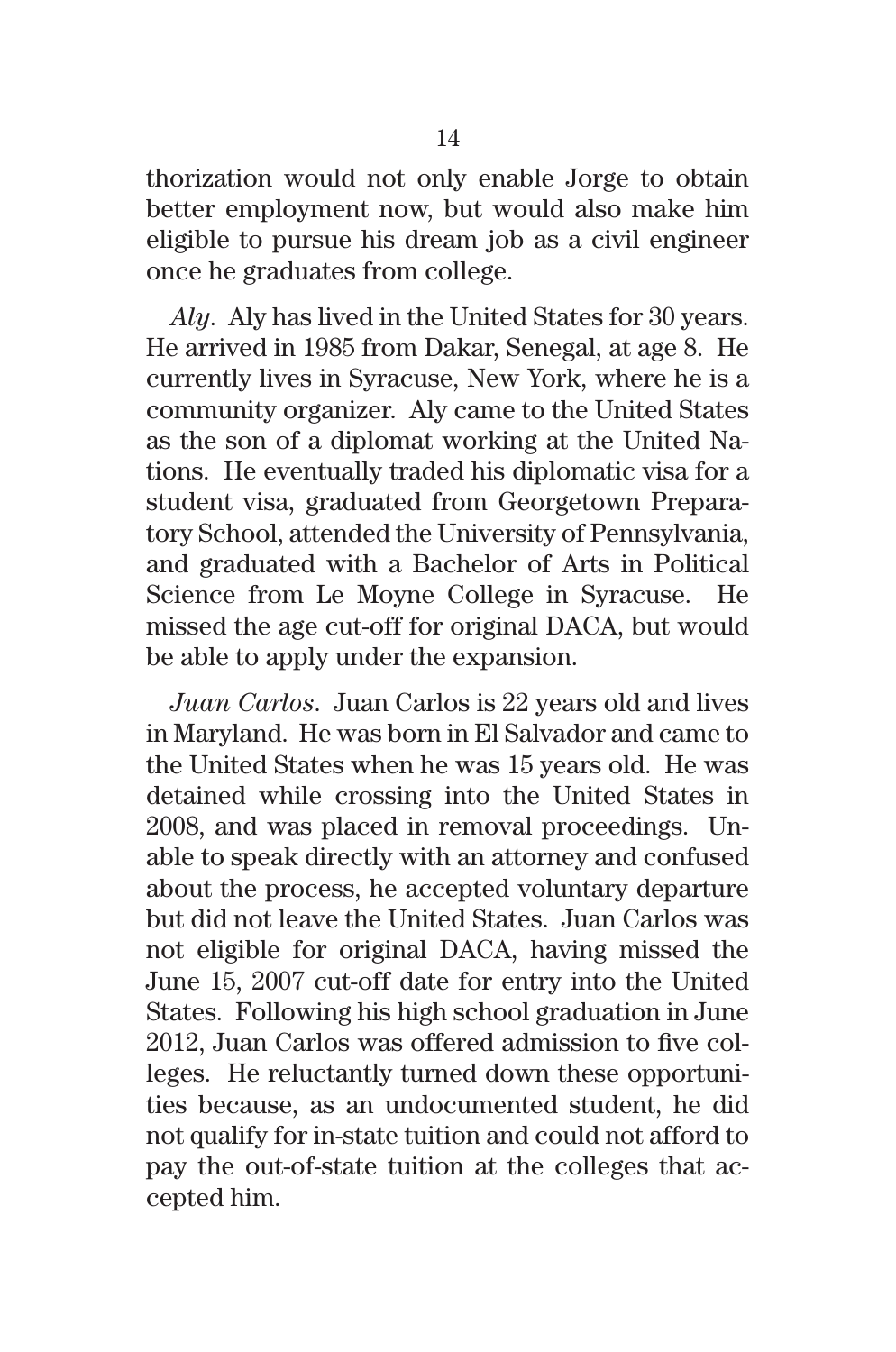Juan Carlos lives in constant fear of deportation. As a gay man, his deportation to El Salvador could result in severe persecution or even death given El Salvador's history of anti-gay hate crimes and discrimination. In addition to alleviating this fear of deportation, deferred action would allow Juan Carlos to pursue his dreams of attending college and eventually becoming an architect.

*Shariece.*Shariece was born in the Bahamas and arrived in the United States in 1985 at the age of four. She would qualify for expanded DACA. Shariece graduated from a design architecture high school, with the goal of attending Savannah College of Art and Design. Without a social security number or work authorization, however, she was not able to pay tuition and enroll. She also faces the loss of her current housing and difficulty obtaining basic nutrition. Shariece suffers from abdominal pain that may be caused by a mass in her abdomen. The expanded DACA initiative would allow her to put food in the refrigerator, keep a roof over her head, and obtain the medical treatment she needs. Moreover, expanded DACA would allow Shariece to live a full life instead of just existing day to day.

## **B. Parents Of U.S. Citizens And Lawful Permanent Residents**

DACA was aimed at young people brought to the United States as children who have strong ties to this country. DAPA would provide similar relief for undocumented parents of U.S. citizens and lawful permanent residents—providing important family stability to millions of children. Like DACA recipients,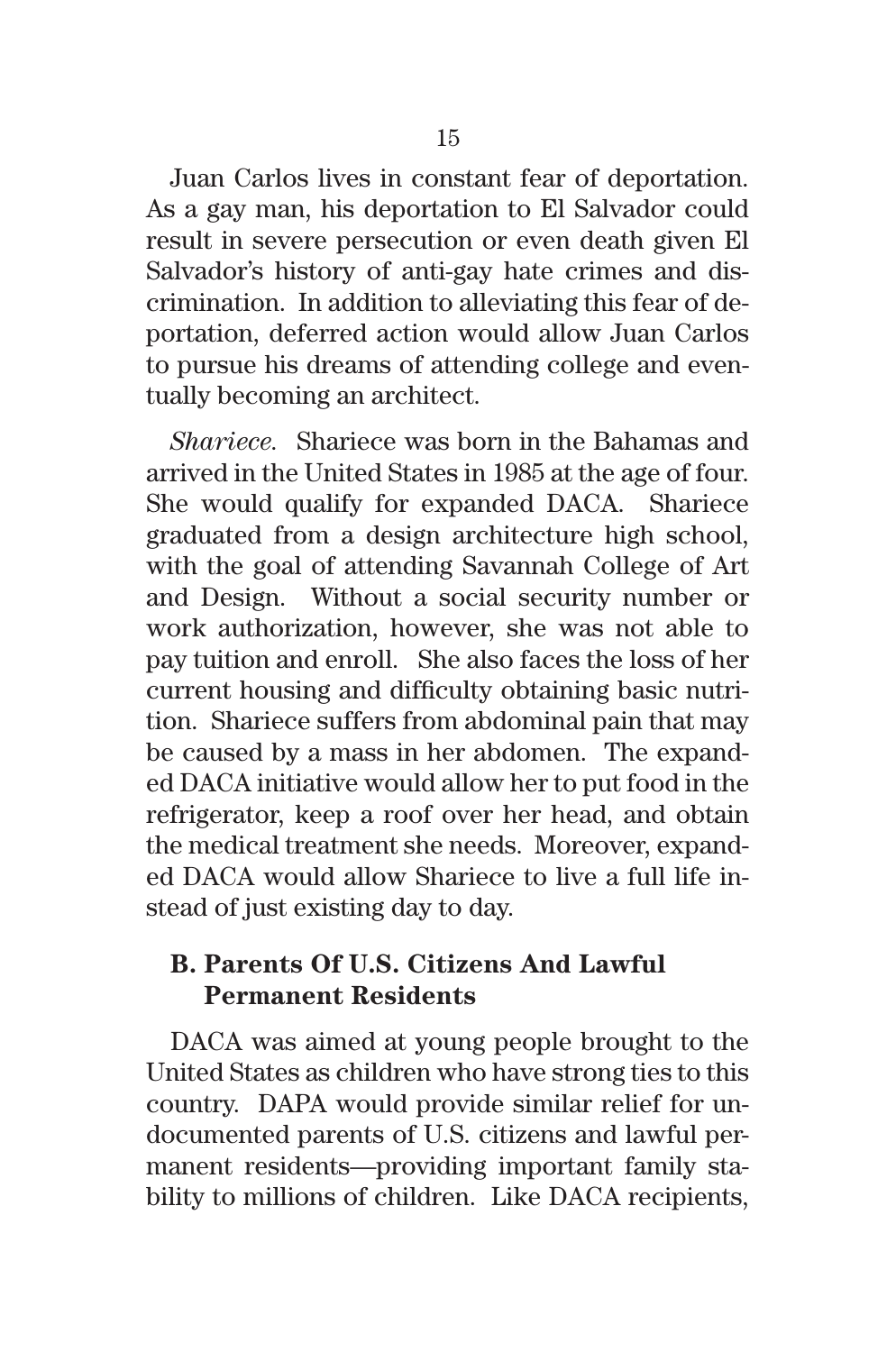individuals eligible for DAPA necessarily have longstanding ties to the community. An estimated 69 percent have resided in the United States for ten or more years, with 25 percent living in this country for at least 20 years. Randy Capps, *et al.*, *Deferred Action for Unauthorized Immigrant Parents: Analysis of DAPA's Potential Effects on Families and Children* (Migration Policy Institute and Urban Institute, 2016). Their continued presence in the United States and ability to earn a living are crucial to the development and success of their U.S. citizen and permanent resident children. Given the millions of parents who would be eligible for DAPA, there would also be millions of children who would benefit from the initiative. DAPA recognizes that the task of raising a child is made ever more difficult when uncertainty looms whether related to deportation or financial insecurity. The following are some people who would be eligible for DAPA if the preliminary injunction is lifted.

*Lorena.*Lorena is a 30-year-old who lives in San Pablo, California, with her husband and their 10-yearold U.S. citizen son. Growing up in Guanajuato, Mexico, Lorena was locked in isolation for two years, deprived of food, and assaulted both physically and sexually. At age 19, she traveled to the United States with the hope of making an entirely new life for herself. Lorena began volunteering with the Latina Center, where she organized a project to deliver food to day laborers. Building on that experience, she founded and designed a similar program through her church for homeless and low-income families in need of food, clothing, and other basic amenities. In addition, Lorena successfully completed English language courses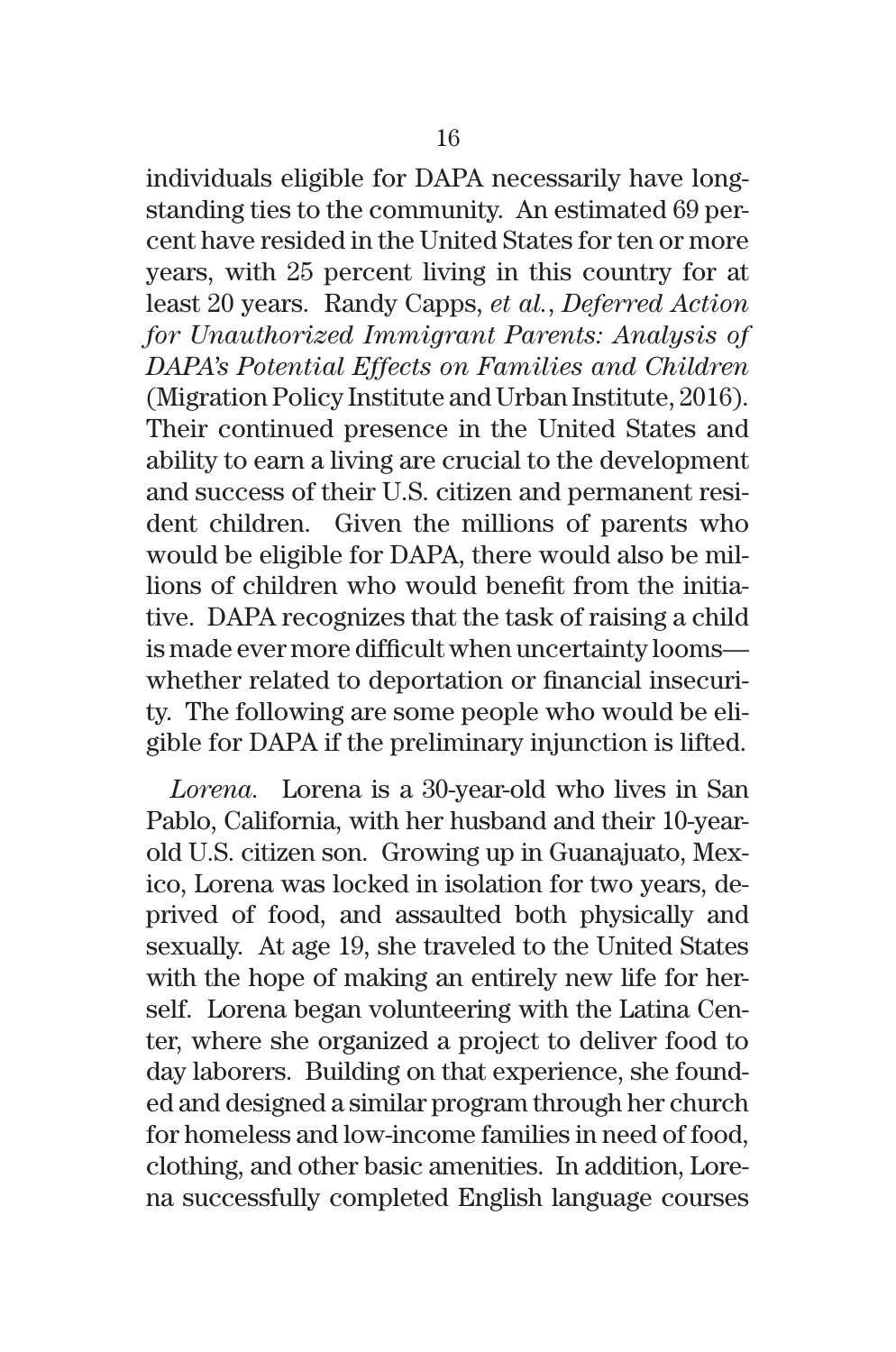and enrolled in community college as an astrophysics and mathematics major. At college, she is creating an astronomy lab and volunteers as a math and astronomy tutor. Her husband works as a carpenter. Lorena would be eligible for DAPA, and receiving it would alleviate her constant fear she will be deported, separated from her son, and returned to Mexico where she would face the same specter of physical, sexual, and emotional violence she previously experienced. DAPA would represent the recognition of Lorena's efforts to improve her own life and the lives of others in her community, as well as an investment in her future contributions to this society.

*Juan.*Juan arrived in the United States from Mexico more than 15 years ago. Now 42 years old, he lives in Baltimore, Maryland, with his 5-year-olddaughter, a U.S. citizen. Juan's daughter has Down syndrome and suffers from cardiac problems that will require her to undergo several surgeries. She also receives physical therapy at Johns Hopkins University. Although in kindergarten, Juan's daughter is just starting to speak. The multiple medical treatments and care that she receives in the United States are virtually unavailable in Mexico.

Juan attended school only until third grade in Mexico, but believes in the importance of education and has been taking English classes at Goucher College for about eight years. Although he has worked at the same auto body shop for the past 13 years, if he received work authorization through DAPA, he would seek a better job to help support his family. Juan believes that DAPA and work authorization would change his life, allowing him to purchase a home,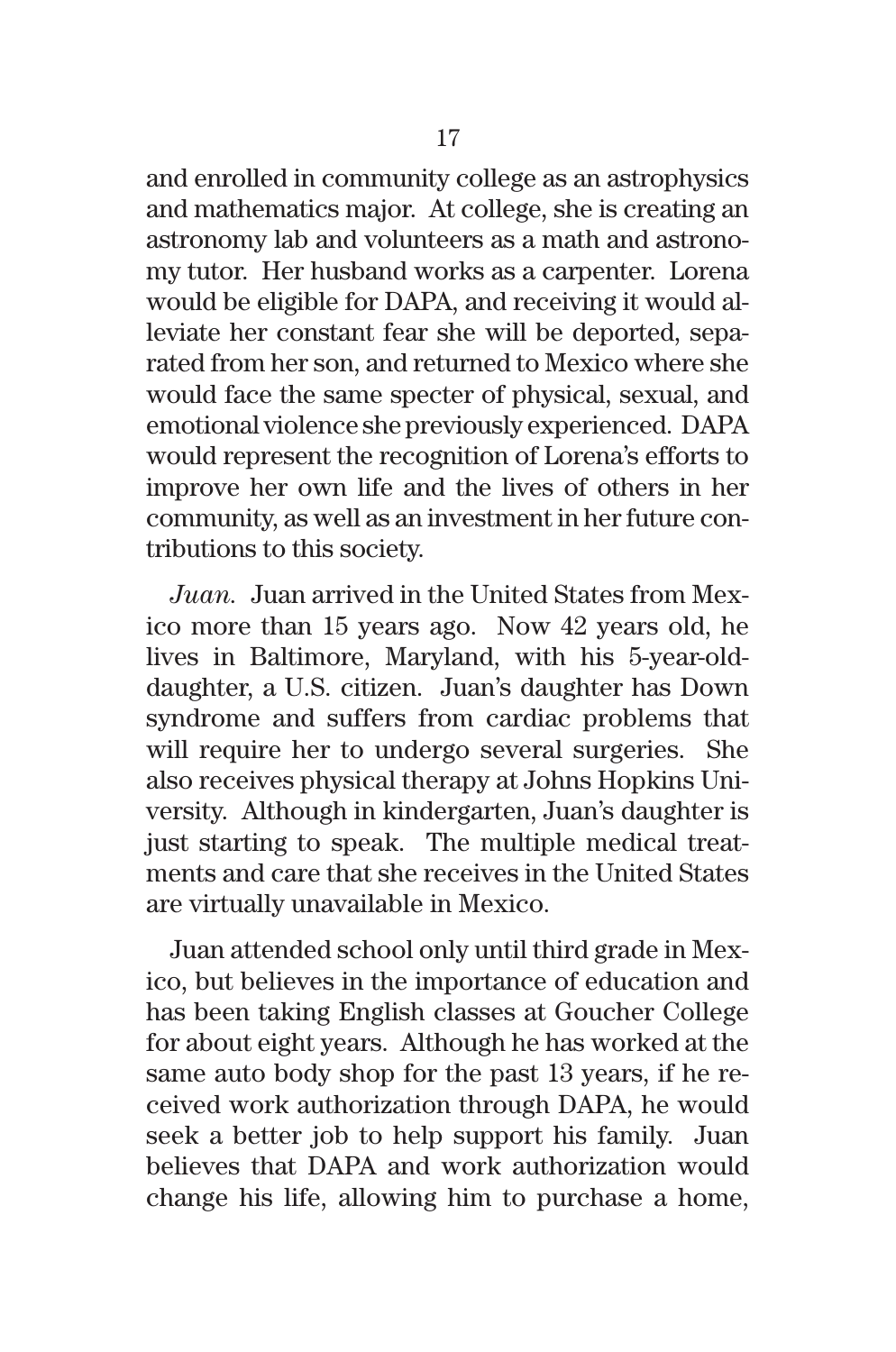plan a Christmas vacation, and live without fear of deportation. He is deeply committed to his community and indebted to the United States for the opportunities it has given him and the person it has allowed him to become. Juan envisions an education for his daughter and other opportunities that only the United States could provide.

*Dr. Alina Kipchumba.* Dr. Alina Kipchumba, a citizen of Kenya, came to the United States in 1995 to begin a Ph.D. program. In 2002, she obtained a Ph.D. in Biological Sciences from the University of Illinois in Chicago. For six years she had work authorization, and she was employed at the University of South Florida and then at the Sarasota Christian School. Dr. Kipchumba's 11-year-old son, a U.S. citizen, was born with a serious heart condition and has undergone multiple open-heart surgeries. Her son's pediatric cardiologist warned her that it would be impossible for her son to receive the medical treatment he requires in Kenya and that returning to Kenya would be "a death sentence" for him. DAPA would enable Dr. Kipchumba to once again have work authorization, resume working as a teacher, and support her U.S. citizen child.

*Mireya.*Mireya, 35, and her husband, 38, arrived in the United States 13 years ago and settled in San Bernardino, California, where they live with their three U.S. citizen children, ages 12, 9, and 6. Originally from Michoacán, Mexico, Mireya and her husband traveled to California in 2003, in an attempt to overcome the dismal wages and employment opportunities in Michoacán. For the past 13 years, Mireya's husband has been working as an auto mechanic.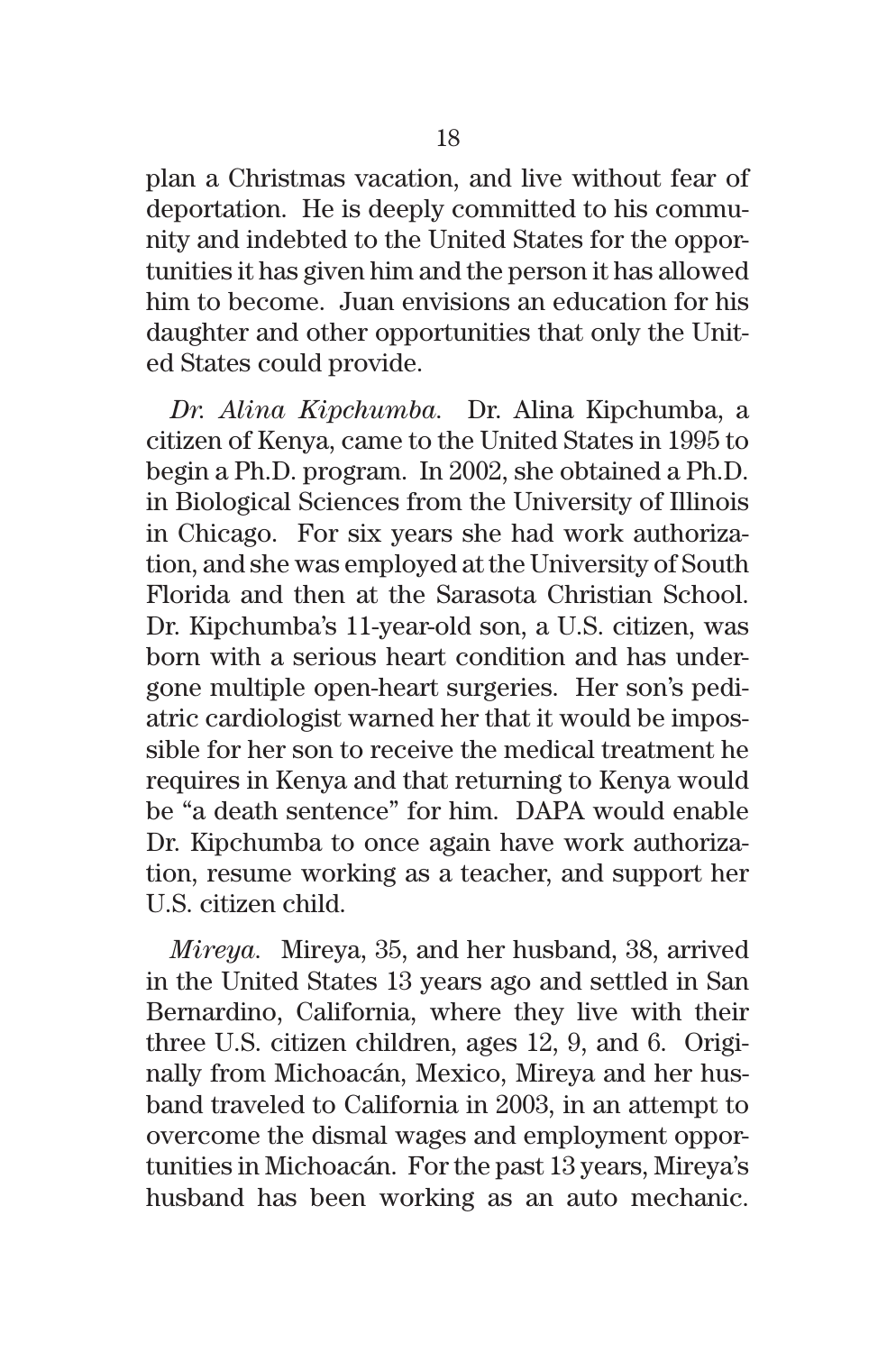With their children in school and established roots in their community, it is increasingly difficult for the family to imagine leaving all they have built. DAPA would enable Mireya to resume the education in dentistry that she began in Mexico, and would allow her husband to open his own auto repair business. Mireya believes the biggest benefit of DAPA would be that her children would feel a sense of belonging and security that they now lack because she and her husband are undocumented. Mireya remembers the moment when her then four-year-old son asked her why their family was not "normal." In their Catholic parish, Mireya and her husband counsel families just like theirs, who are raising their children with dignity and moral values, despite the obstacles the lack of documentation creates.

*Miguel Claros*. At age 33, Miguel arrived in the United States in 1998 from Bolivia with a visa that has since expired. More than 15 years later, Miguel lives in Silver Spring, Maryland, with his wife, who is also undocumented, and their two U.S. citizen sons, ages 7 and 2. Miguel is the owner of a small auto repair shop. If granted DAPA, Miguel's anxiety about being deported would subside. His greater sense of security would allow him to invest in the expansion of his business and hire other workers. Miguel's life is informed by his devout Christian beliefs. He volunteers in community organizations including CASA de Maryland, where he helps other immigrants as they adjust to life in the United States.

*Maria*. Maria is a 46-year-old citizen of Mexico who has lived in the United States for 26 years and currently resides in Durham, North Carolina. She is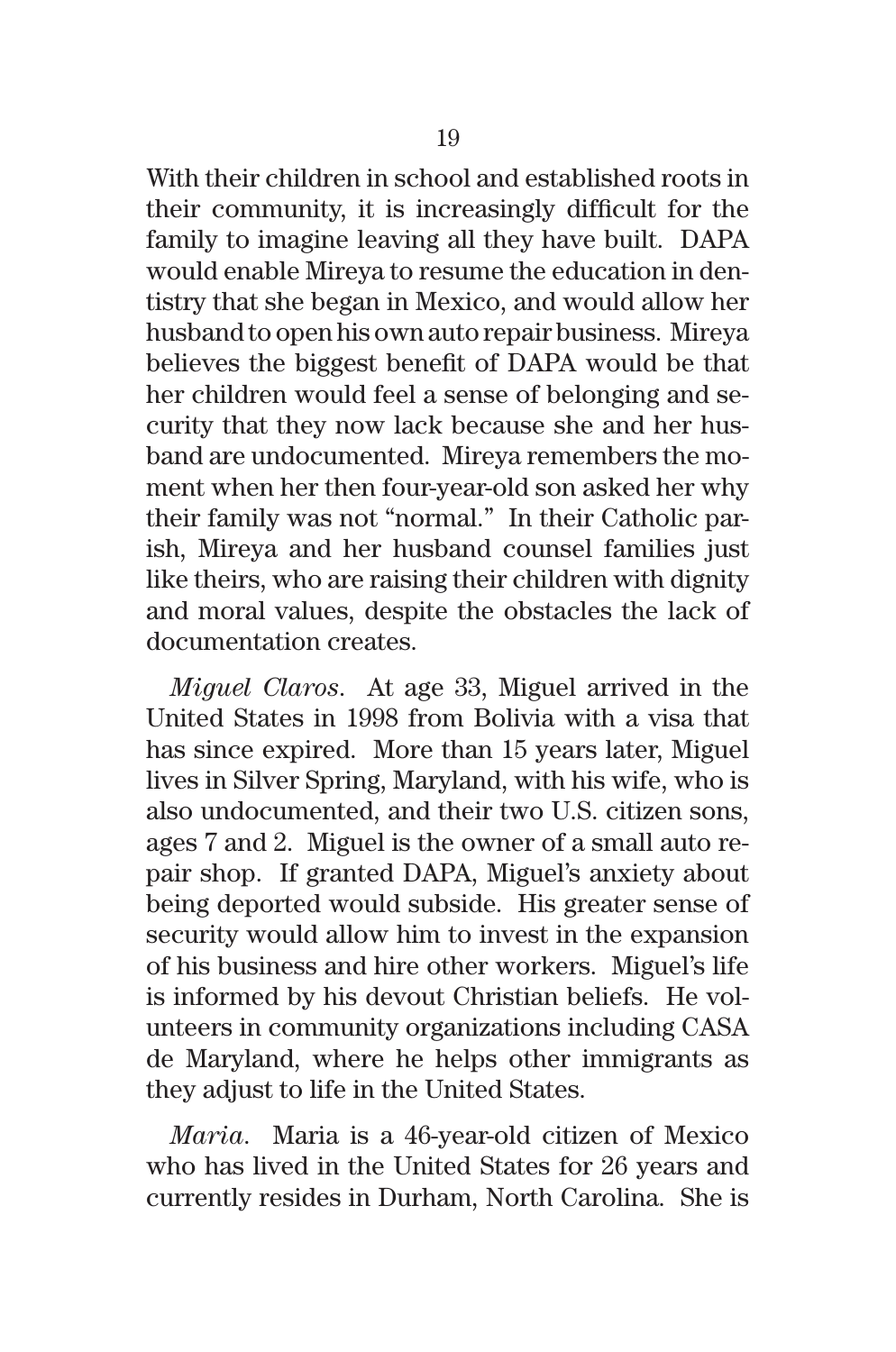the single mother of two U.S. citizen children, a 19 year-old son and a 16-year-old daughter. To support her family, Maria works three jobs: washing dishes and cooking in a restaurant, cleaning houses, and cleaning a school that her son attended on a scholarship through eighth grade. In Maria's words, the implementation of DAPA would be a "dream come true" and would enable her to follow her dream of continuing her studies and opening her own beauty shop. In addition to enabling Maria to realize her potential, DAPA would relieve the fear her children feel that their mother could be removed at any moment.

*Baldo*. Baldo came to the United States from Michoacán, Mexico, in 1988, when he was 17 years old. He lives in Pasadena, California, with his wife and their two U.S. citizen daughters, ages 10 and 14. While in the United States, he trained as an electrician and, for nearly 20 years, worked for the same company installing electrical wiring and residential security systems. Baldo lost his job in March 2014 when his employer discovered that he was undocumented. Baldo's employer told Baldo that he hated to lose him and that he would like to rehire him as soon as Baldo obtained work authorization. Baldo's current work as an independent contractor has created financial difficulties for him and his family, as he can no longer rely on a weekly paycheck and cannot even count on getting work every week. The lack of a reliable income makes it difficult for Baldo to plan for his family's financial future.

Baldo's financial difficulties are compounded by his fear of being forced to return to Michoacán, where he has not lived in nearly 30 years. He has heard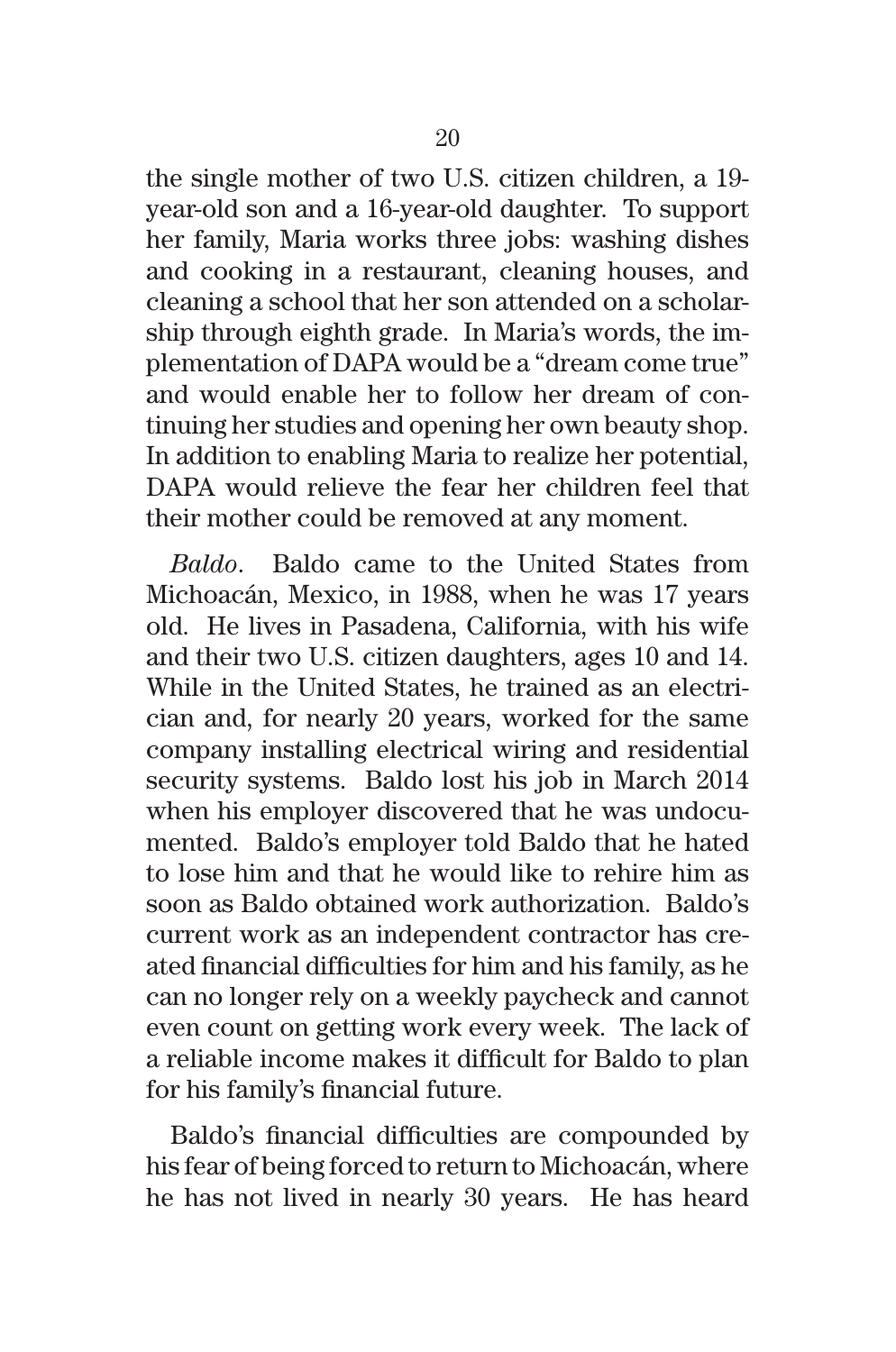from family members about kidnappings and other drug cartel-related violence, and would not feel safe returning to Michoacán. Given the risk of harm, he would not want to take his daughters there, but he also would not want to be separated from them.

As the father of two U.S. citizen children, Baldo would benefit from DAPA, which would enable him to return to his former employer and regain the financial stability his family lost when he was terminated from his long-time job. Deferred action would also relieve Baldo of his fear of deportation and allow his family to remain together.

*Denis and Reina*. Denis has lived in the United States for 12 years. His wife, Reina, has lived in the United States since 2007. Both are from Honduras and have a 2-year-old son who is a U.S. citizen. Denis left Honduras in 2003 because he feared for his life. He has lived in the New Orleans area since Hurricane Katrina. A skilled roofer and construction worker, Denis came to the city to help rebuild New Orleans.

Unfortunately, Denis and Reina's son has been diagnosed with respiratory complications that require regular physician visits as well as emergency care. Denis' income is the family's main source of financial support, and multiple physicians have advised him that his continued presence in the United States is critical to ensuring that his son receives adequate medical care. Denis is subject to a final removal order, which was issued following proceedings that he did not adequately understand and at which he appeared *pro se*. Denis lives in constant fear of deportation. DAPA would protect Denis and Reina from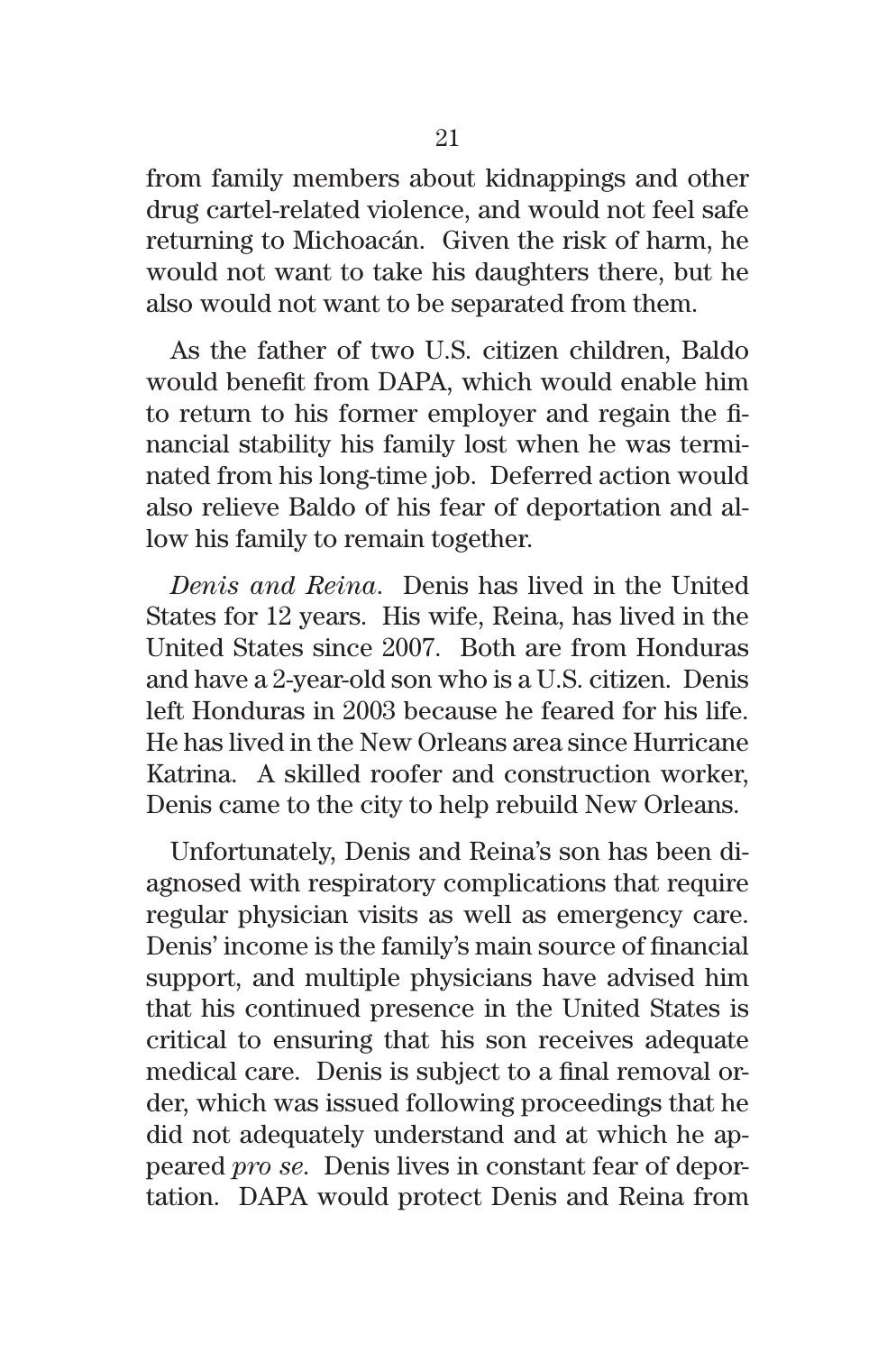deportation, allowing their family to remain together and maximizing the chances for a healthy future for their son.

*Mercedes*. Mercedes lives in Boulder, Colorado, and is a single mother caring for three U.S. citizen daughters. Mercedes has not seen her husband since late 2011, when he was deported as a result of a warrant for failure to appear in court for a traffic citation. Her husband had previously been the sole provider for the family, and Mercedes, now age 49, has taken on all the various roles that the two of them used to share in raising their daughters, ages 17, 15, and 10. To make ends meet, Mercedes works two jobs, as a private childcare provider and a caregiver for the elderly.

Her husband's deportation created emotional and practical challenges for Mercedes and her family. As a result of his absence, her middle child has been suffering from depression, refusing to leave home other than to go to school. Mercedes' own health has also deteriorated. She suffers from anemia, osteoporosis, and a heart murmur, in addition to being pre-diabetic. Because she cannot afford health insurance, she avoids getting echocardiograms due to the high cost. The possibility of being deported is Mercedes' chief concern when she thinks about the future of her daughters. Not only would her two younger daughters no longer have a mother to raise them, but her oldest daughter, who is nearly 18, would have to defer her own dreams of going to college and becoming a forensic anthropologist to take care of her sisters. The implementation of DAPA would mean Mercedes would no longer risk separation from her children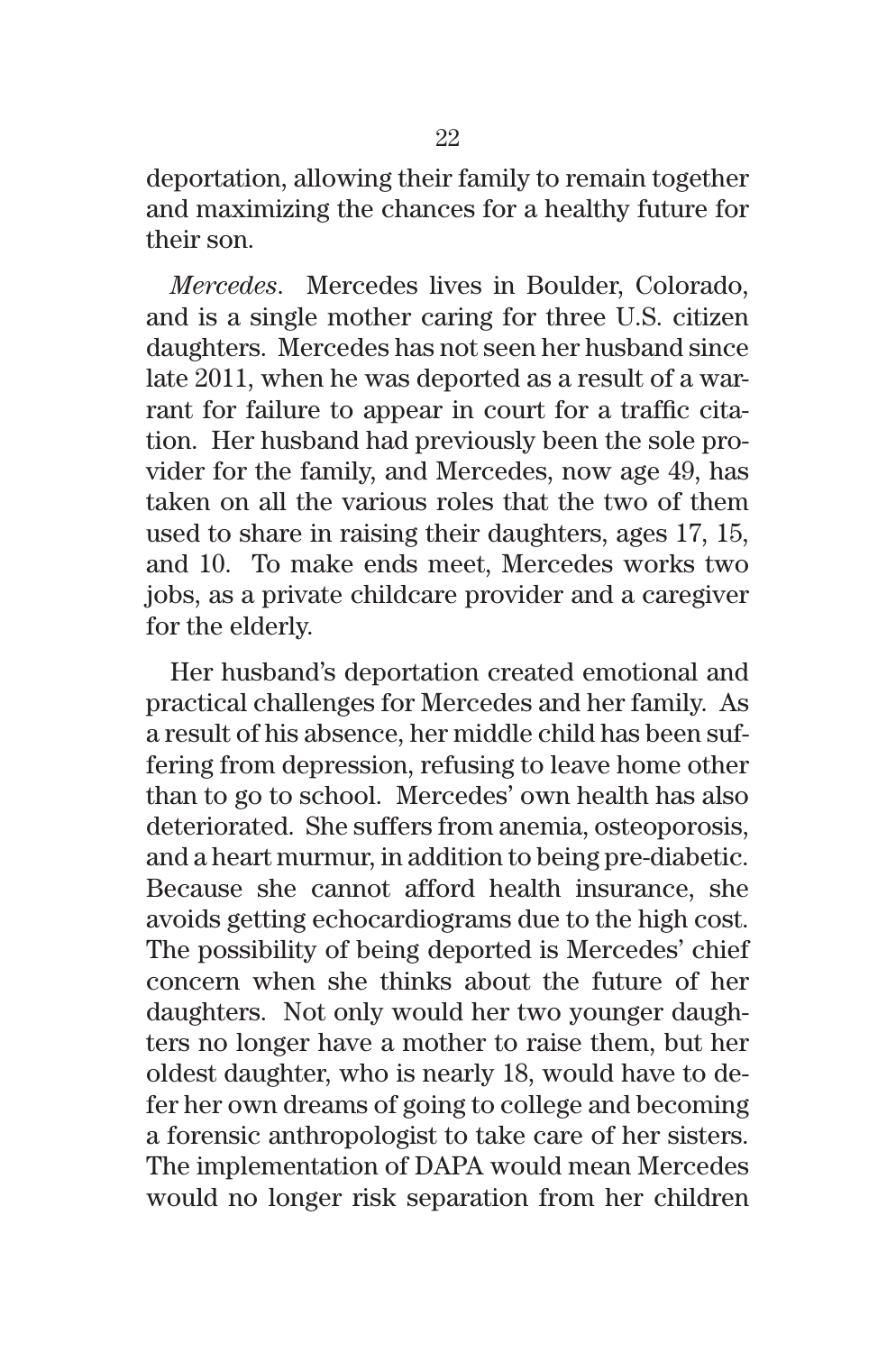and would have enhanced opportunities to provide for her family and contribute to her community.

*Nga*. Nga came to the United States from Vietnam on a V-nonimmigrant visa in 2004 to reunite with her husband, a lawful permanent resident. She started working in Houston, Texas, and became an integral part of her community. But her marriage ended in divorce before her immigrant visa process was finalized. She moved in with her uncle until 2007, when he sexually abused her. She moved out, sought legal assistance, and reported his conduct to the police, but her uncle was never prosecuted. Nga was placed in a women's shelter as she had nowhere else to go. Later, she moved in with her partner, who was a lawful permanent resident. In 2009, when her partner found out that Nga was pregnant with his child, he broke up with her. Nga was, once again, left to fend for herself. In June 2010, Nga gave birth to a baby girl, a U.S. citizen, and began raising her as a single mother.

Around the same time, Nga's work permit expired. She was left without a way to earn a steady income, and became embroiled in a custody battle with her ex-partner over their child. Based in part on Nga's lack of stable employment, the father of the child was awarded custody. Nga currently sees her daughter weekly, while working low-paying jobs in the restaurant industry. DAPA would help Nga seek better and more stable employment opportunities, and regain more equitable custody of her daughter.

*Mayela*. Mayela is a 53-year-old mother of two U.S. citizens, ages 15 and 16. She immigrated to the Unit-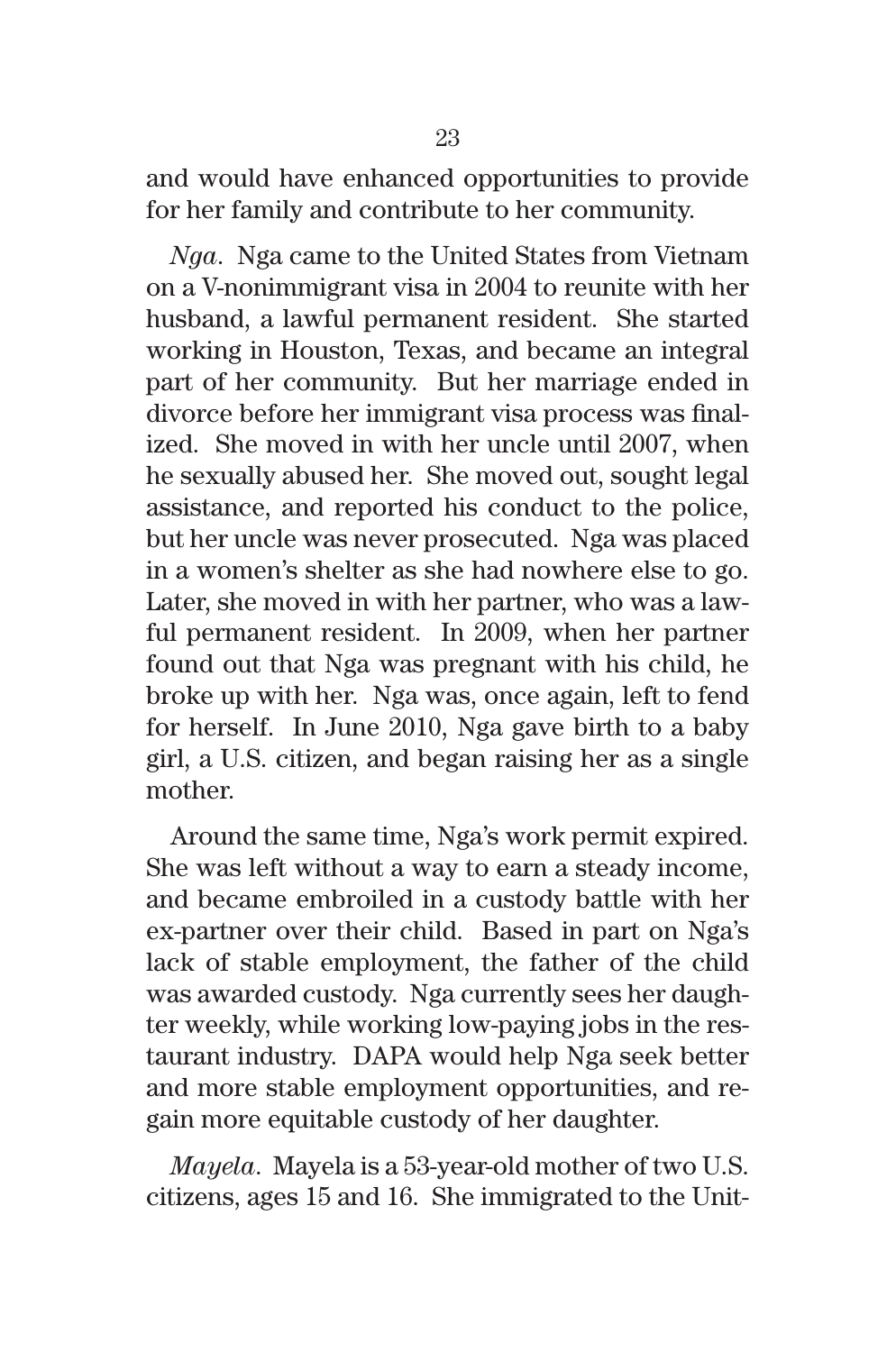ed States from Mexico more than 20 years ago, and lives in San Jose, California. She and her husband are both undocumented. Mayela cleans homes, babysits children, and cares for senior citizens. Her husband works four low-paying jobs. Mayela's diabetes requires her to pay for monthly clinic visits, laboratory fees, and medications because she is ineligible for medical coverage.

DAPA would offer Mayela a sense of security as she would no longer live in fear of deportation. DAPA would also enable her to apply for a work permit and to seek higher-paying jobs to help her sons, who plan to attend college. Mayela wants one day to feel accepted and included in the country that she considers her home.

*Antonio and Ramona*. Antonio and Ramona came to the United States from Mexico in 1995. They currently reside in Sacramento, California. Antonio, age 53, and Ramona, age 52, have three children. Their two younger daughters are U.S. citizens, and their oldest daughter is a DACA recipient. Antonio and Ramona began cleaning buildings when they arrived in the United States, and are now the proud owners of a cleaning business that they have operated for more than 15 years. Through their business, they have employed various individuals.

Antonio and Ramona would like to finally feel secure. They were unable to drop off one of their U.S citizen daughters at college in San Diego and cannot visit her there due to immigration checkpoints on the road from Sacramento to San Diego. Diana, their oldest daughter, is able to make trips from Sacra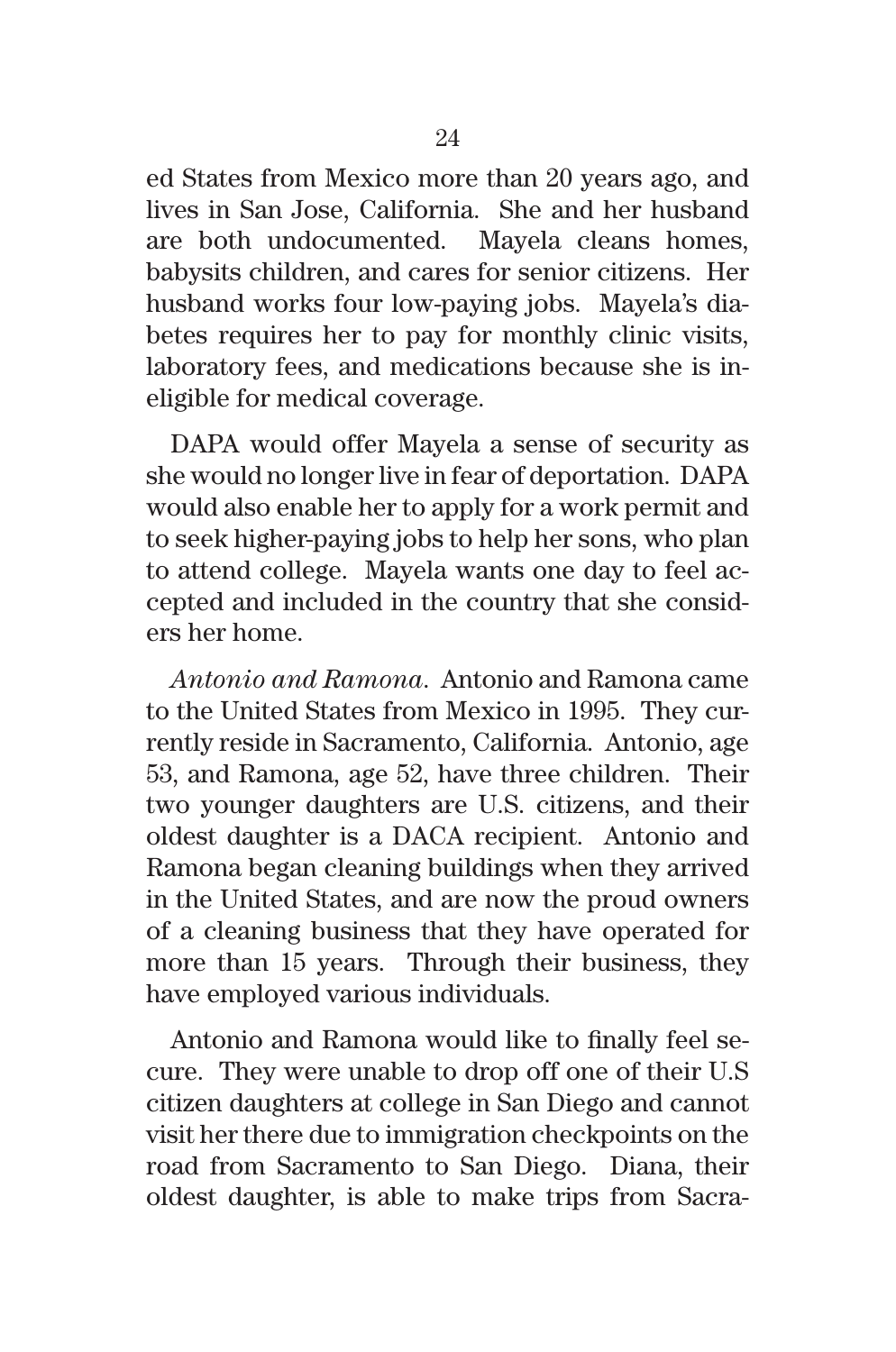mento to San Diego to see her sister because DACA enables her to travel without the fear of being stopped and deported. Diana hopes that her parents can soon apply for DAPA so that the family can participate in common experiences without fearing separation.

## **III. Contributions Of Formerly Undocumented People**

The stories in the preceding section provide a small glimpse into the human toll the preliminary injunction has caused by blocking the important immigration initiatives at issue. The stories also illustrate the benefits DAPA and expanded DACA would provide to the nation's families and communities. Many undocumented immigrants develop deep ties to the United States over time, and the people who are the subjects of the stories above have already contributed in myriad ways to their communities. But the loss of human potential without DAPA and expanded DACA is severe. There is no way of knowing what the many people who would benefit from these initiatives would contribute to their communities and society as a whole if they were not held back by their marginalized status. As the stories below demonstrate, when undocumented immigrants are given the opportunity to come out of the shadows, their talents and capacities blossom, enriching their communities and the United States as a whole.

*Julissa Arce*. Julissa, a 32-year-old U.S. citizen, lives in Los Angeles, California. Profiled in Bloomberg News, "How an Undocumented Immigrant from Mexico Became a Star at Goldman Sachs," as well as on NBC News and other media outlets, Julissa was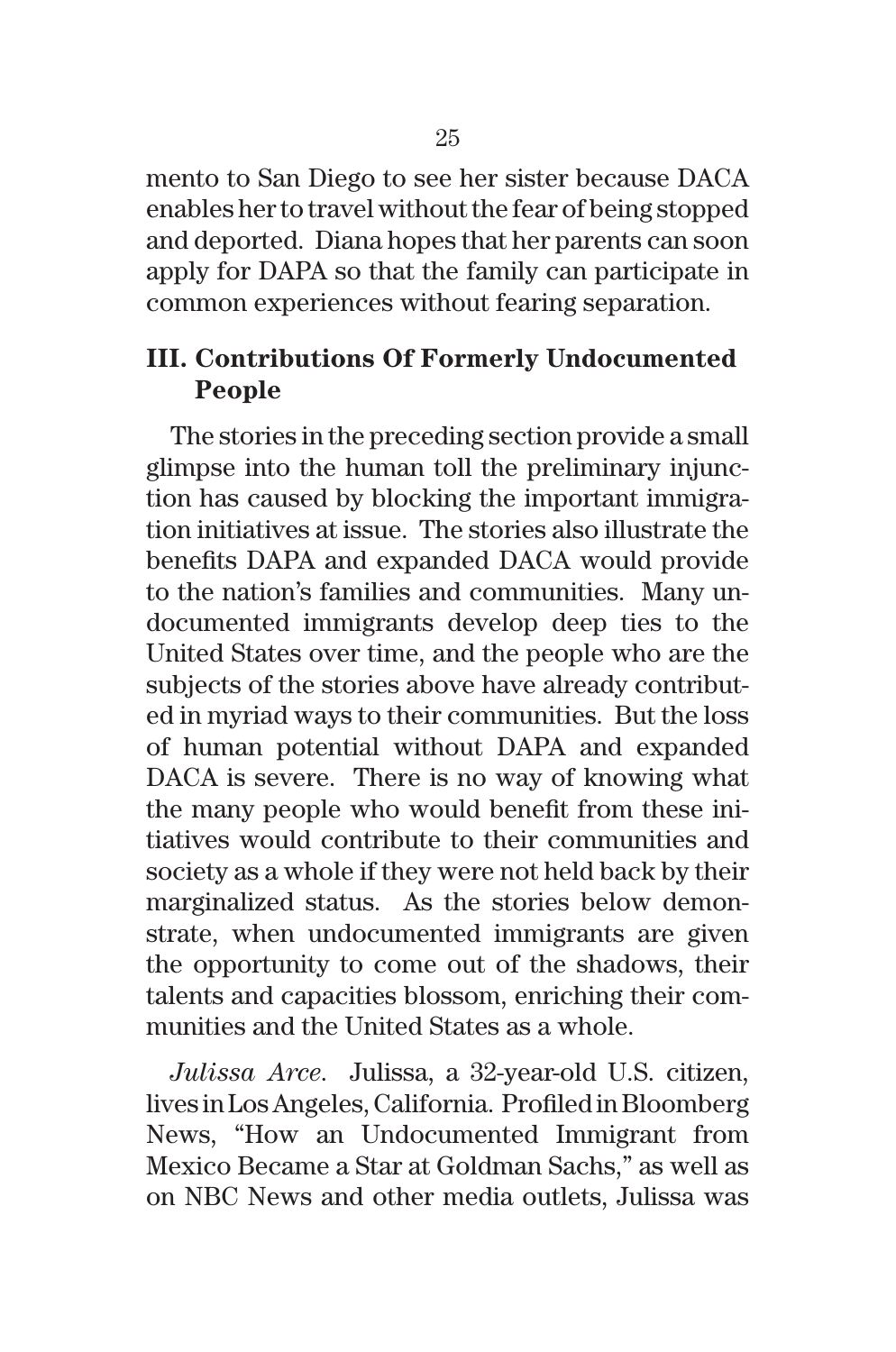born in Mexico and came to the United States when she was 11 years old. She thereafter attended secondary school and college in the United States, and in the summer before her senior year of college, she worked as an intern at Goldman Sachs. In 2005, while still undocumented, Julissa began working fulltime as an analyst at Goldman Sachs. Over the course of the next six years, she moved up in the organization, eventually becoming a Vice President. None of her colleagues knew her immigration status. After she married in 2008, she was able to adjust her status to become a legal permanent resident, and on August 8, 2014, she became a U.S. citizen.

Despite her more than \$300,000 salary, Julissa left her job at Goldman Sachs, seeking to make a contribution to her community. She currently is the chair and co-founder of the Ascend Educational Fund, a college scholarship and mentorship program for immigrant students in New York City. For Julissa, one of the proudest days of her life was the day she became a U.S. citizen. After a decade of living in the shadows, she feels grateful to be able to contribute fully to the country she considers home. She is relieved that she will never again have to live in fear of being deported from the country she loves, and that on November 8, 2016, she will be able to cast a ballot for President for the first time in her life.

*Suamhirs Montecristo Piraino-Guzman*. Suamhirs, a U.S. citizen, is 25 and lives in San Diego, California. Born in Honduras, Suamhirs was kidnapped and brought to the United States as a victim of sex trafficking when he was around 14 years old. Approximately six months later, he was rescued and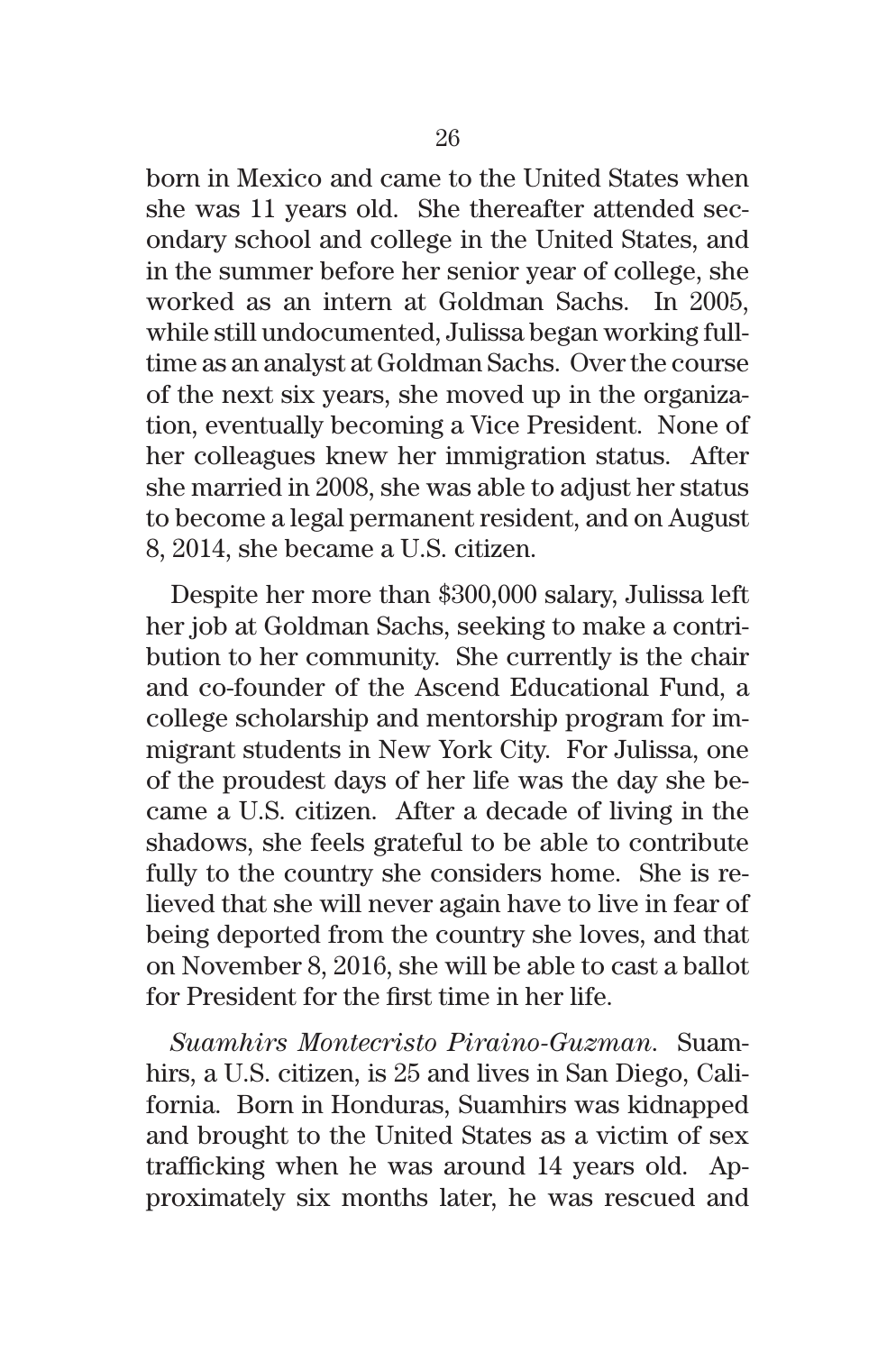placed in foster care. After three years of living without legal status, in September 2008 he became a legal permanent resident through the Special Immigrant Juvenile program, which is available to foreign-born children in the United States who have been abused, abandoned, or neglected. Suamhirs graduated from the University of California at San Diego in 2013. He became a certified behavioral health specialist and counselor in 2015. Using his own personal experience to address the mental health needs of victims of severe crimes, he created a training program to help other counselors. As a result of this innovative training, the White House invited Suamhirs to become a member of the U.S. Advisory Council on Human Trafficking, through which survivors of trafficking provide input and expertise to federal agencies on U.S. anti-trafficking policy. Suamhirs is thankful for the opportunity to live legally in the United States, obtain an education, and serve his country by helping former victims of trafficking like himself.

*Mariana Zamboni*. Mariana, a 31-year-old U.S. citizen, lives in Los Angeles, California. She was born in Guatemala and came to the United States when she was 7 years old. From the time she arrived through her undergraduate years at the University of California, Los Angeles, Mariana was undocumented. In 2007, she was able to become a legal permanent resident through the Nicaraguan Adjustment and Central American Relief Act. That year, Mariana was accepted into Harvard's Graduate School of Education, where she received her Master's of Education degree in 2008. Mariana's lawful status was essential to her Harvard education because it allowed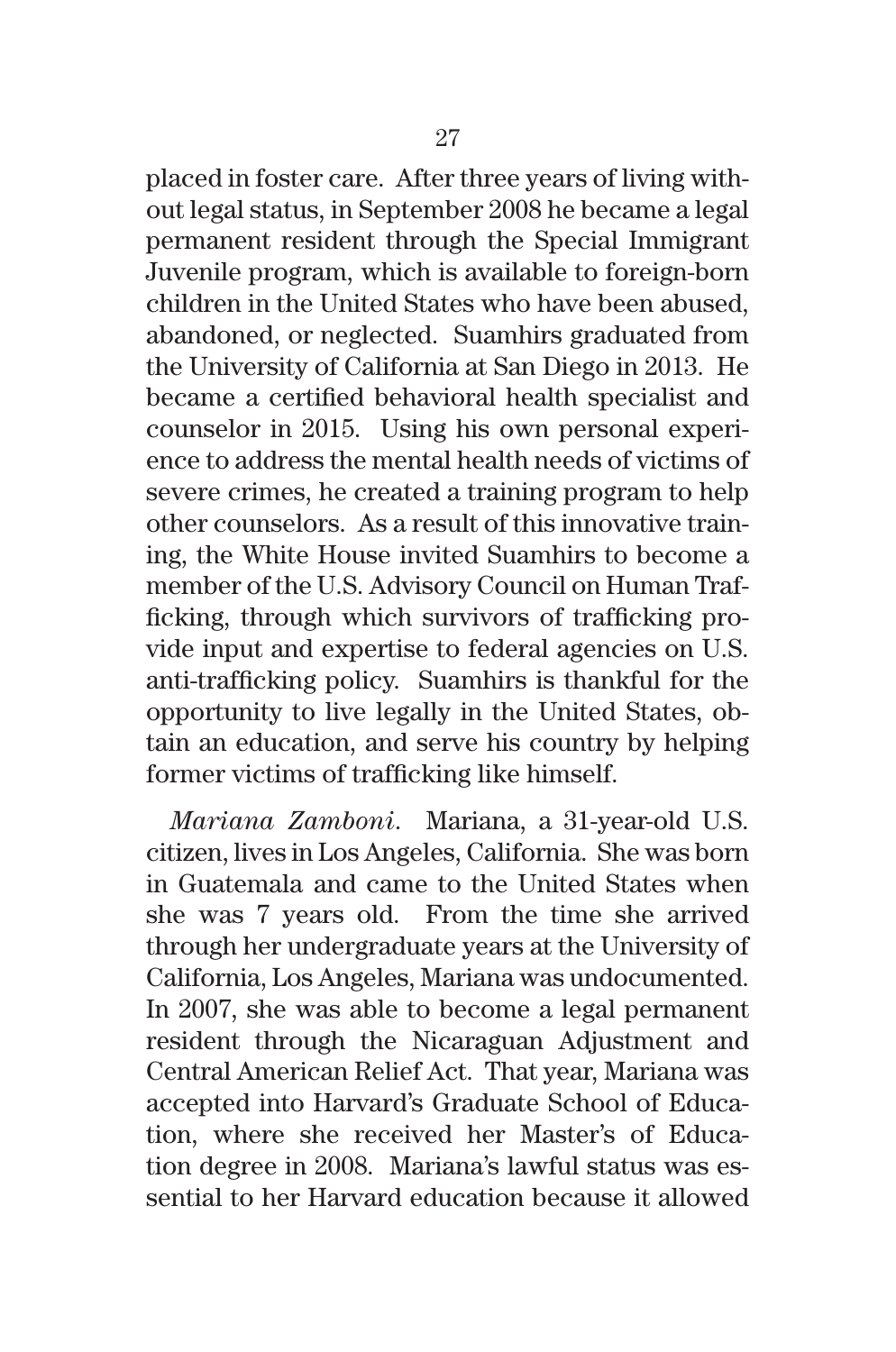her to qualify for the necessary financial aid. Throughout Mariana's career she has served her community, both as a member of AmeriCorps and as an educator promoting the importance of literacy to low-income families. She has also taught second grade, worked with children with special needs, and advocated for educational access for immigrant youth. Additionally, she has been an active member of a faith community for 15 years. She currently works as a Program Coordinator for Fuller Theological Seminary. Mariana, a U.S. citizen, no longer lives with the fear of being deported from the country that is her home or of being separated from her family or her church.

*Alexander Brian Arredondo (known as "Carlos" Arredondo)*. Carlos is a 55-year-old U.S. citizen, living in Boston, Massachusetts. Born in Costa Rica, he came to the United States in 1980. For five years Carlos lived in the United States without documentation and supported himself by fixing typewriters. He became a legal permanent resident after his marriage. The father of two U.S. citizens, his life changed in 2004 when his elder son, Alexander, was killed in combat in Iraq. Shortly thereafter, his younger son, Brian, committed suicide. Following these tragedies, Carlos became an advocate for military families. He has worked with the Gold Star Families for Peace and established the Arredondo Family Foundation, an organization that provides emergency funds for families of veterans who commit suicide. In 2013, Carlos became a hero in the aftermath of the Boston Marathon bombing when he ran into the carnage to rescue the injured. One of the men he helped carry to the emergency medical tent was a man whose legs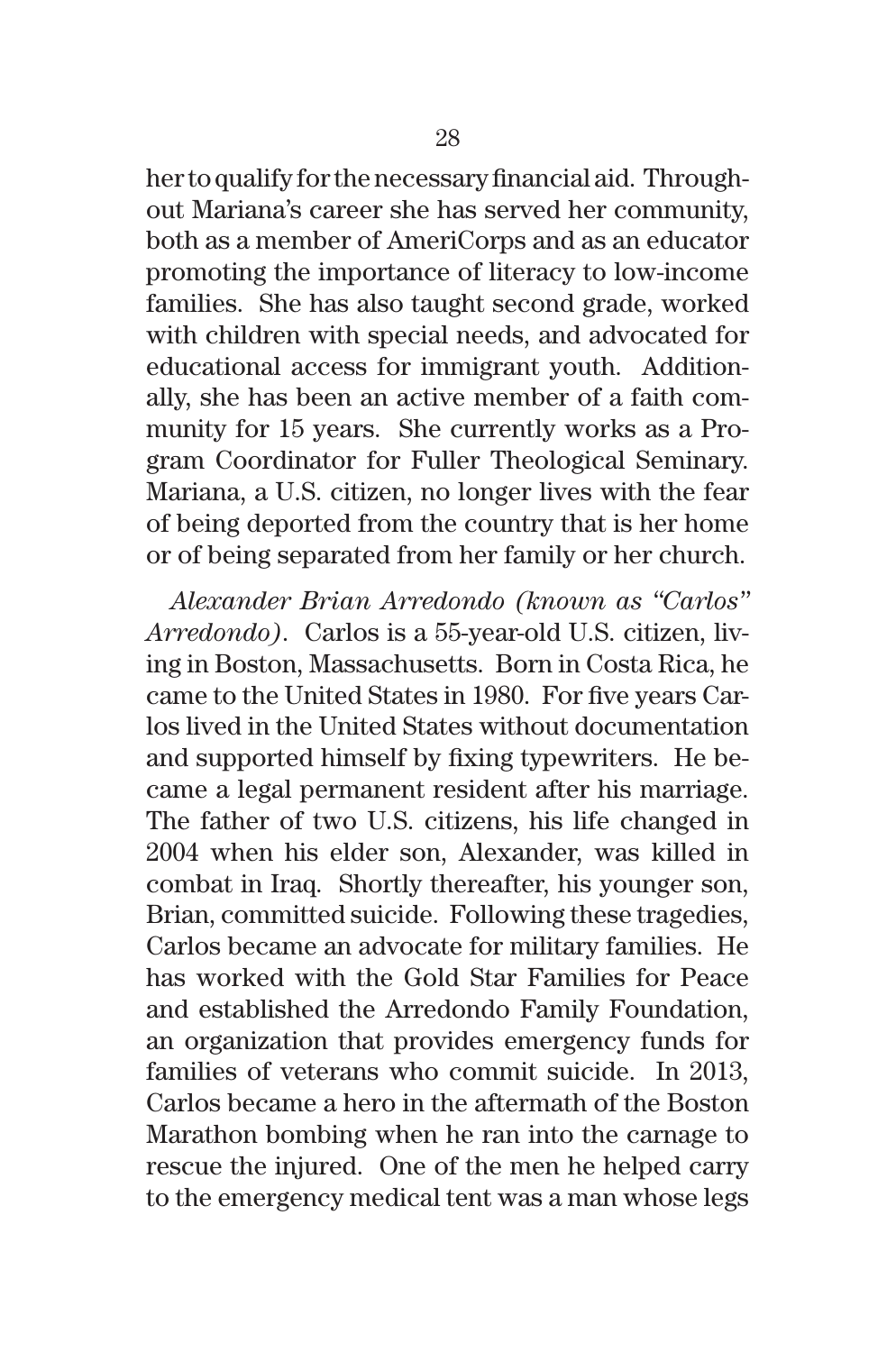had been blown off. He also helped direct Spanishspeaking marathon runners to safety. Carlos continues to work to ensure that issues affecting the Latino community, including veterans' issues, are acknowledged and addressed by lawmakers.

*Dr. Alfredo Quiñones-Hinojosa*. Born and raised in Mexico, Dr. Quiñones-Hinojosa (better known as "Dr. Q") is an internationally renowned neurosurgeon and neuroscientist who leads cutting-edge research to cure brain cancer. He currently directs the Brain Tumor Surgery Program at Johns Hopkins Bayview Medical Center, the Pituitary Surgery Program at Johns Hopkins Hospital, and the Brain Tumor Stem Cell Laboratory at Johns Hopkins School of Medicine. From the age of 14, Dr. Q came to the United States every summer to work in the fields to help support his family. When he was 19, he settled in Fresno, California, where he spent two years working as a cotton picker, painter, or welder by day, and attending school in the evening. In 1988, he began working with a railroad crew and, one year later, was promoted to foreman.

As a result of legislation that allowed certain farmworkers to regularize their status, Dr. Q became a legal permanent resident in 1991. The following year, he received a scholarship to the University of California at Berkeley, where he studied psychology. Following his graduation, Dr. Q was accepted to Harvard Medical School. During his studies, he pursued research fellowships, obtained numerous academic honors, and became a U.S. citizen in 1997. He ultimately graduated cum laude in 1999 and gave the commencement speech.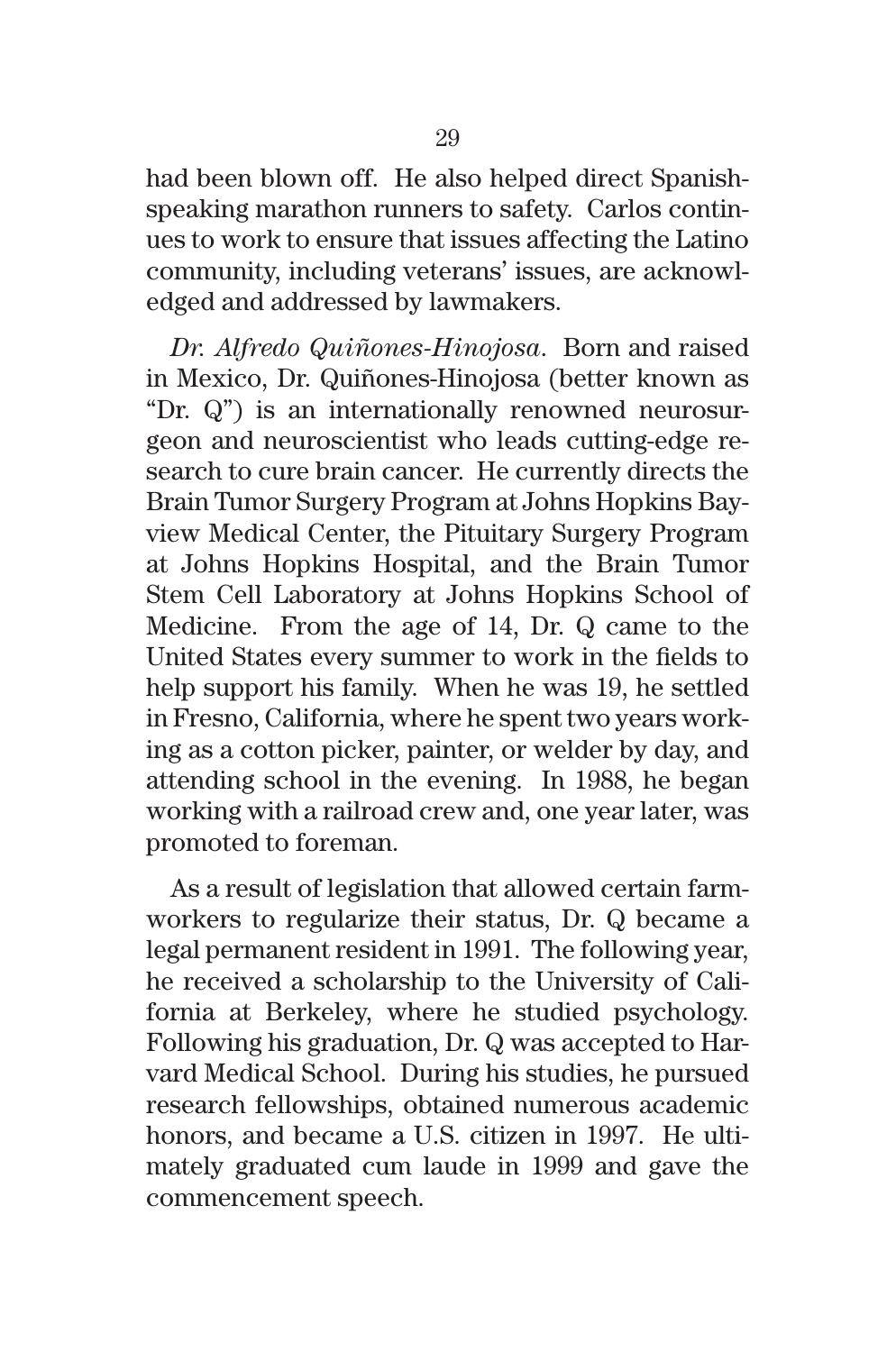Over the next six years, Dr. Q did an internship, residency, and post-doctoral work at the University of California, San Francisco, and found his calling as a neurosurgeon. In 2005, Dr. Q came to Johns Hopkins as a professor and surgeon specializing in brain cancer and pituitary tumors; he received tenure in 2011. Dr. Q specializes in brain cancer surgery and uses his hands, feet, and mouth to control instruments and a microscope. He traces his ability to manipulate multiple objects to the time he spent working in the fields. Dr. Q feels honored to be able to contribute to the United States and privileged to be able to watch his children grow up as U.S. citizens.

## **IV. DHS Line Officers Have Discretion To Evaluate Requests For Deferred Action On A Case-By-Case Basis**

Notwithstanding how meritorious any individual's claim for deferred action may be and what that person can contribute to society, opponents of deferred action profess to be concerned that DHS will not exercise its discretion to withhold deferred action from undeserving individuals, a position that the court below adopted. Pet. App. 55a-64a. As Petitioners have explained, however, DHS maintains complete discretion to decide on a case-by-case basis whether to grant any particular individual's request for deferred action. Pet. Br. 4-5, 71-73.

In the experience of *amici*, many of whom have advised DACA applicants and their lawyers, some DACA denials are based solely on this unreviewable prosecutorial discretion. That is, individuals meeting all the DACA eligibility requirements are none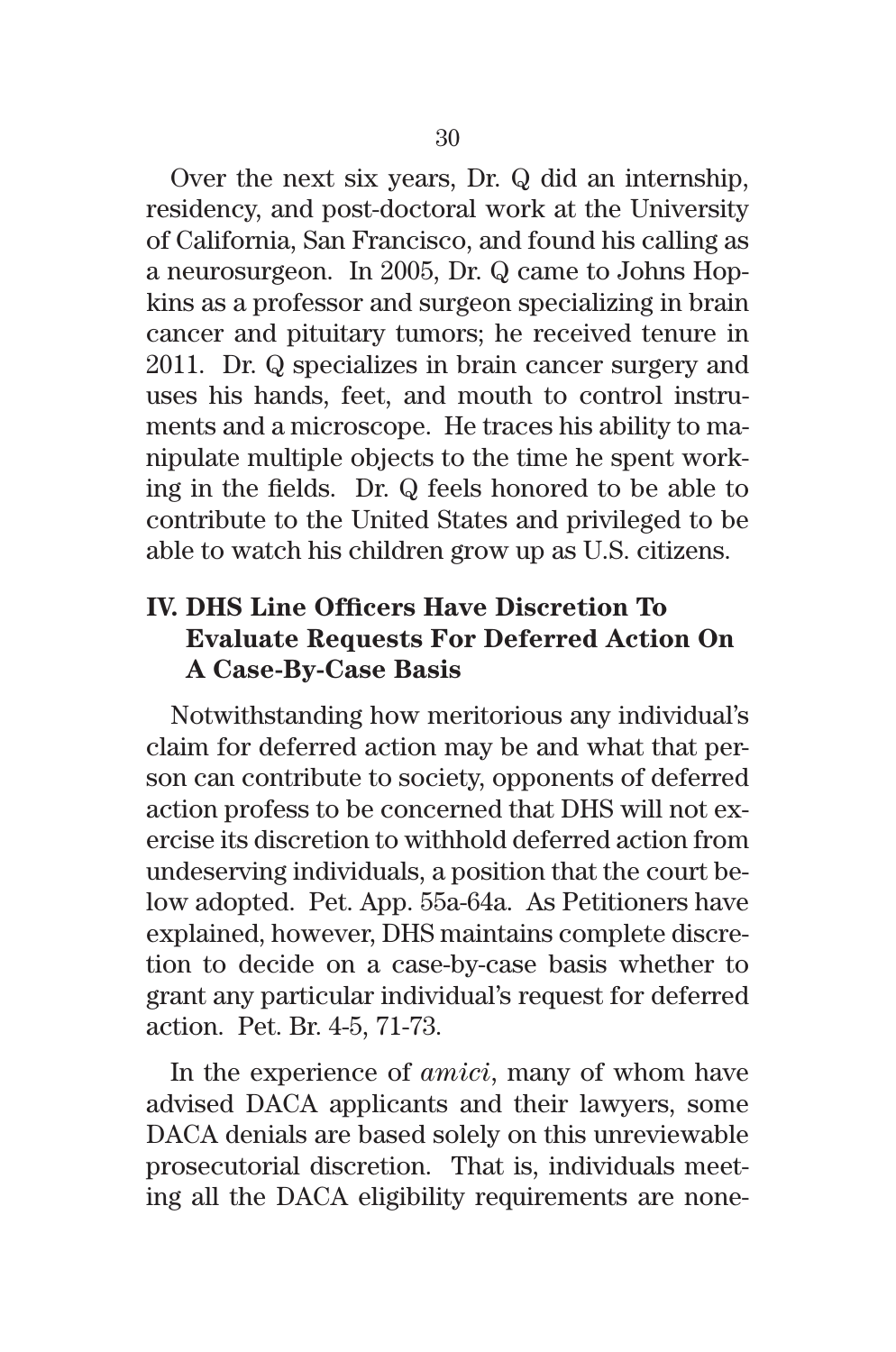theless denied deferred action, and have no further recourse. Indeed, a form used for denial of DACA requests includes a box specifically allowing denials solely on the basis of discretion—even where eligibility guidelines are met—as well as another box permitting denial where the requestor "do[es] not warrant a favorable exercise of prosecutorial discretion because of national security or public safety concerns." Applicants cannot appeal the denials, nor are they entitled to reconsideration of these discretionary determinations.

The following case examples illustrate the types of circumstances that have led DHS officials to exercise their discretion to deny or terminate DACA in cases of individuals who met all of the threshold eligibility criteria.

*Christian.*Christian, a 24-year-old Guatemalan national, received a discretionary DACA denial in August 2013. Christian came to the United States when he was 8 years old. His family settled in the Kansas City area. In 2009, following a consolidated hearing with his father in which his father was denied asylum, Christian and his father were ordered removed. During the removal proceeding, the government accused Christian's father of engaging in war crimes during the Guatemalan civil war. That war concluded in 1996, when Christian was 5 years old.

Despite the immigration judge's decision, Christian did not leave the United States because his U.S. citizen daughter suffers from a chromosomal abnormality called Turner's Syndrome. Christian was the primary provider for the child and the child's mother.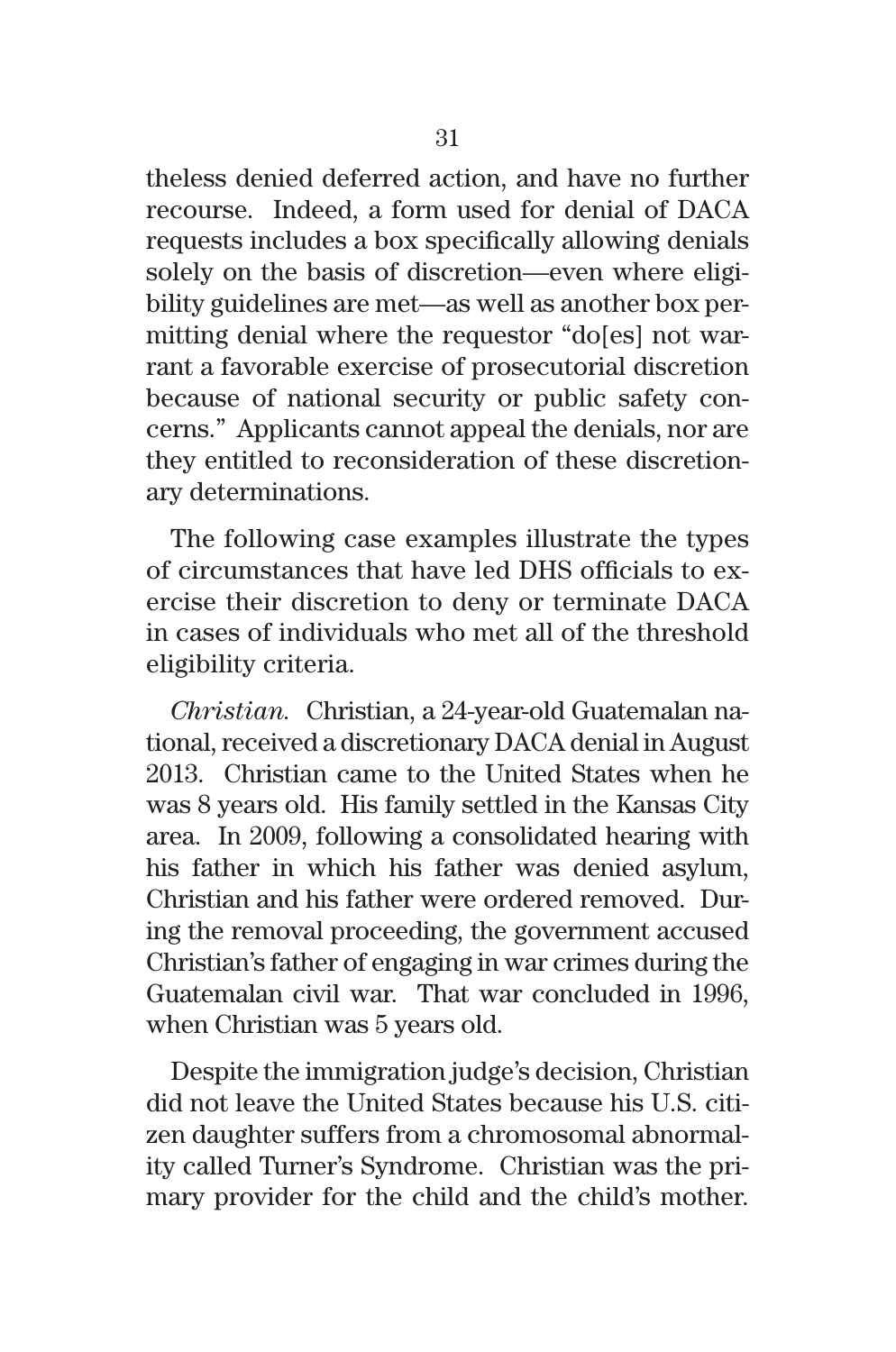After DACA was announced, Christian applied. He met all the established eligibility guidelines. Christian stated in his application for work authorization that he sought a work permit to provide for his immediate and extended family, and to make donations to his church. He expressed a desire to attend college and enlist in the U.S. military. USCIS denied Christian's DACA request. The denial provided that Christian had not established that he warranted a favorable exercise of prosecutorial discretion. No further explanation was given.

*Adolfo.*Adolfo also was denied DACA despite meeting all the eligibility guidelines. Adolfo, now age 29, came to the United States from El Salvador when he was 14. He fled violence at the hands of his uncle. He initially resided in Los Angeles and then moved to the Washington, D.C., area.

After arriving in the United States, Adolfo joined a gang. Two years later, at age 16, he decided to turn his life around and escaped the gang. For the next several years, Adolfo helped law enforcement combat gang activity. He began working with a local non-profit that seeks to keep Latino youth out of gangs and in school. He regularly travelled to schools to explain why young people should stay out of gangs. Adolfo went on to obtain his GED degree, and works full-time to support himself and his young U.S. citizen child.

Adolfo disclosed his former gang membership in his DACA application. In connection with his DACA request, an immigration officer questioned Adolfo for approximately three hours regarding his former gang membership. Several months later, Adolfo re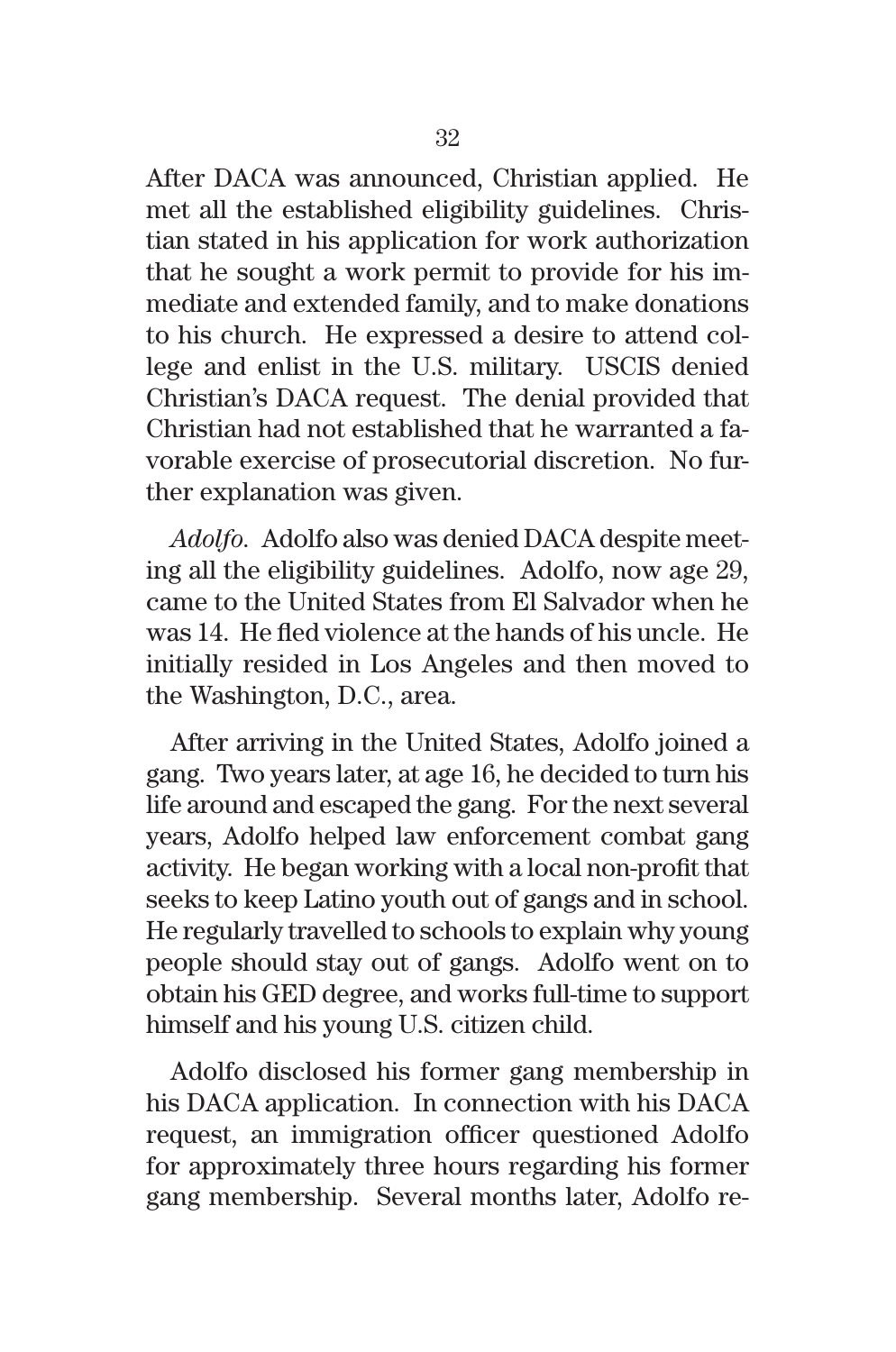ceived a denial of his DACA request solely on the ground that he did not warrant a favorable exercise of prosecutorial discretion.

*Francisco.*<sup>4</sup> In January 2014, DHS denied the DACA request of Francisco, a young Virginia man. Francisco came to the United States from Mexico when he was 10 years old. Francisco is married to a U.S. citizen and is the father of a 6-year-old U.S. citizen child. At the time he requested DACA, Francisco was enrolled in a local community college and was working full-time to support his family. Francisco's mother and siblings lawfully reside in the United States. Although Francisco had minor criminal convictions, his criminal history did not disqualify him from DACA. DHS nonetheless denied Francisco's DACA request on the ground that he did not warrant a favorable exercise of prosecutorial discretion.

*Luis.* Luis has lived in the United States since he came from Mexico when he was 3 years old. He grew up in California and, after completing three years of high school, moved to Colorado. There, Luis got married and had a daughter. Finding work in painting and construction, Luis dedicated himself to supporting his family. He enrolled in a GED program to complete his high school education.

Luis had contact with the justice system on four occasions, but did not run afoul of the DACA disqualifying grounds because of the nature of the offenses. Luis applied for DACA and submitted proof that he

<sup>4</sup> This individual's name has been changed at his counsel's request.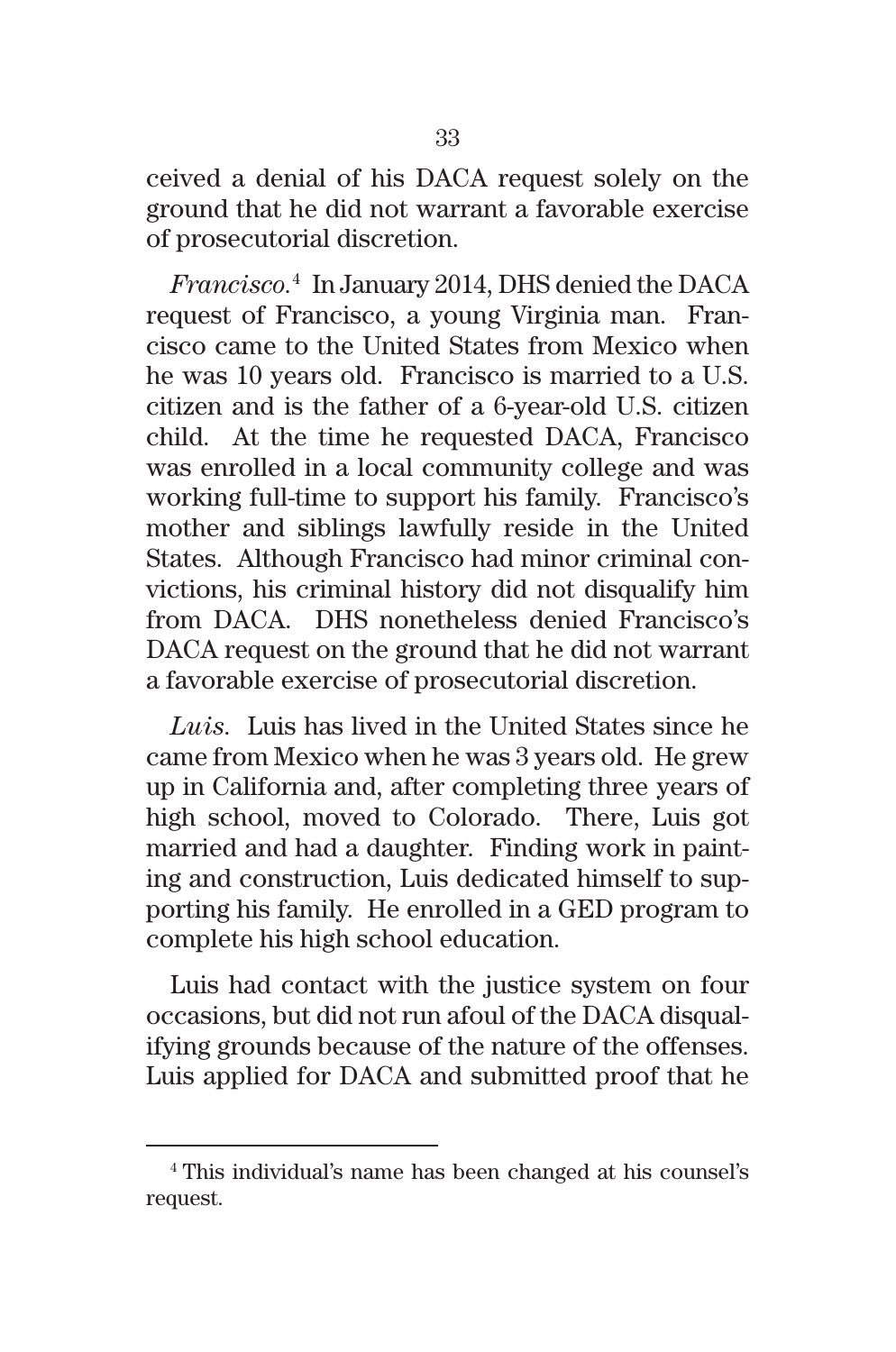met the eligibility guidelines. Nevertheless, DHS denied his application as a matter of discretion. The only box checked on the template denial he received provided: "You have not established that you warrant a favorable exercise of discretion."

*Jose.* Jose came to the United States from Mexico when he was 4 years old. His family settled in Texas, where Jose excelled in school. After graduating from high school, he enrolled in community college courses while working various jobs to help provide for his family. Jose helped support his niece and nephew. He dreamed of one day being able to complete his education.

In October 2014, he received a discretionary DACA denial. Jose met all the DACA guidelines, had no criminal convictions, is married to a U.S. citizen, is the father of a U.S. citizen, and helps his lawful permanent resident mother take care of his three siblings, two of whom are U.S. citizens and one of whom has DACA.

The only blemish on Jose's record is a criminal charge that did not result in conviction. In 2011, Jose was arrested and accused of sexual assault of a child under 17 years of age based on his relationship with a woman who was then his girlfriend and is now his wife and the mother of his U.S. citizen child. A grand jury investigated the case and declined to indict Jose. Upon his release from state custody, Jose was placed in removal proceedings. An immigration judge subsequently ordered Jose's release on bond, which enabled him to request DACA.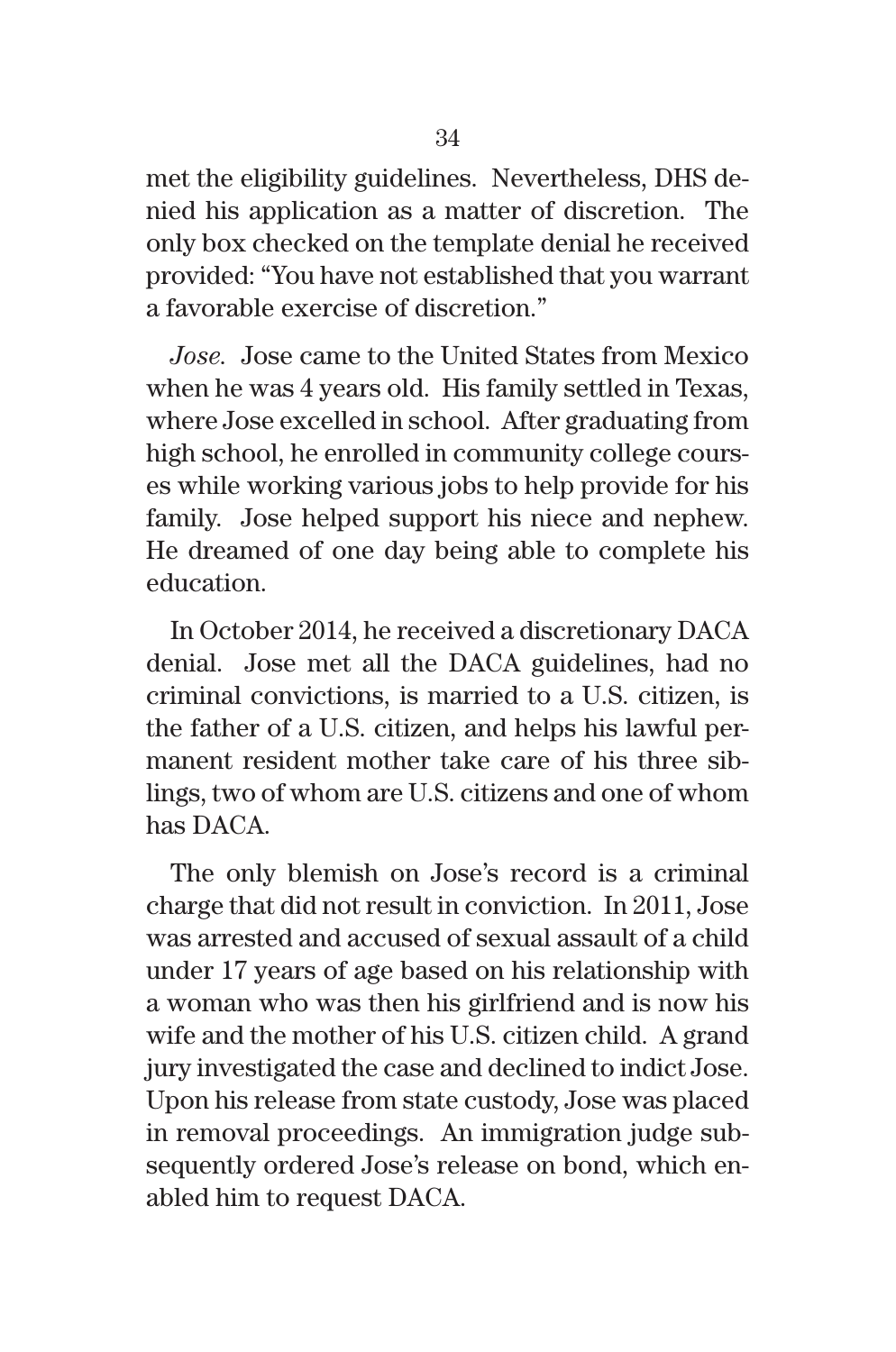Jose demonstrated that he met all the DACA guidelines. That removal proceedings were pending when he submitted his DACA request did not render him ineligible. Likewise, that Jose had been charged with a felony did not disqualify him because he was not convicted. Nevertheless, his application was denied solely because, according to DHS, Jose did not warrant a favorable exercise of discretion.

*Gabriela.*Gabriela, a 31-year-old Mexican national who has resided continuously in the United States since 2006, received DACA in June 2014. A year and a half later, however, DHS exercised its discretion to revoke her DACA status although there had been no change in her eligibility. Today, Gabriela is a single mother raising three U.S. citizen children. Her son Abraham suffers from numerous physical disabilities, including a ventricular defect, pulmonic stenosis, transposition of the great arteries, and a heart murmur. Gabriela has managed to finish high school, purchase her own mobile home, and become a staunch advocate for immigrants' rights with a local organization called Border Network for Human Rights. Without DACA, she cannot work legally in the United States and will have great difficulty providing for her children.

As the above stories indicate, the argument that the government lacks discretion to deny deferred action, or to revoke it at any time once granted, is simply wrong. DHS has complete discretion to deny deferred action for any reason, and the argument to the contrary should not be a basis for preventing individuals from applying for DAPA and expanded DACA,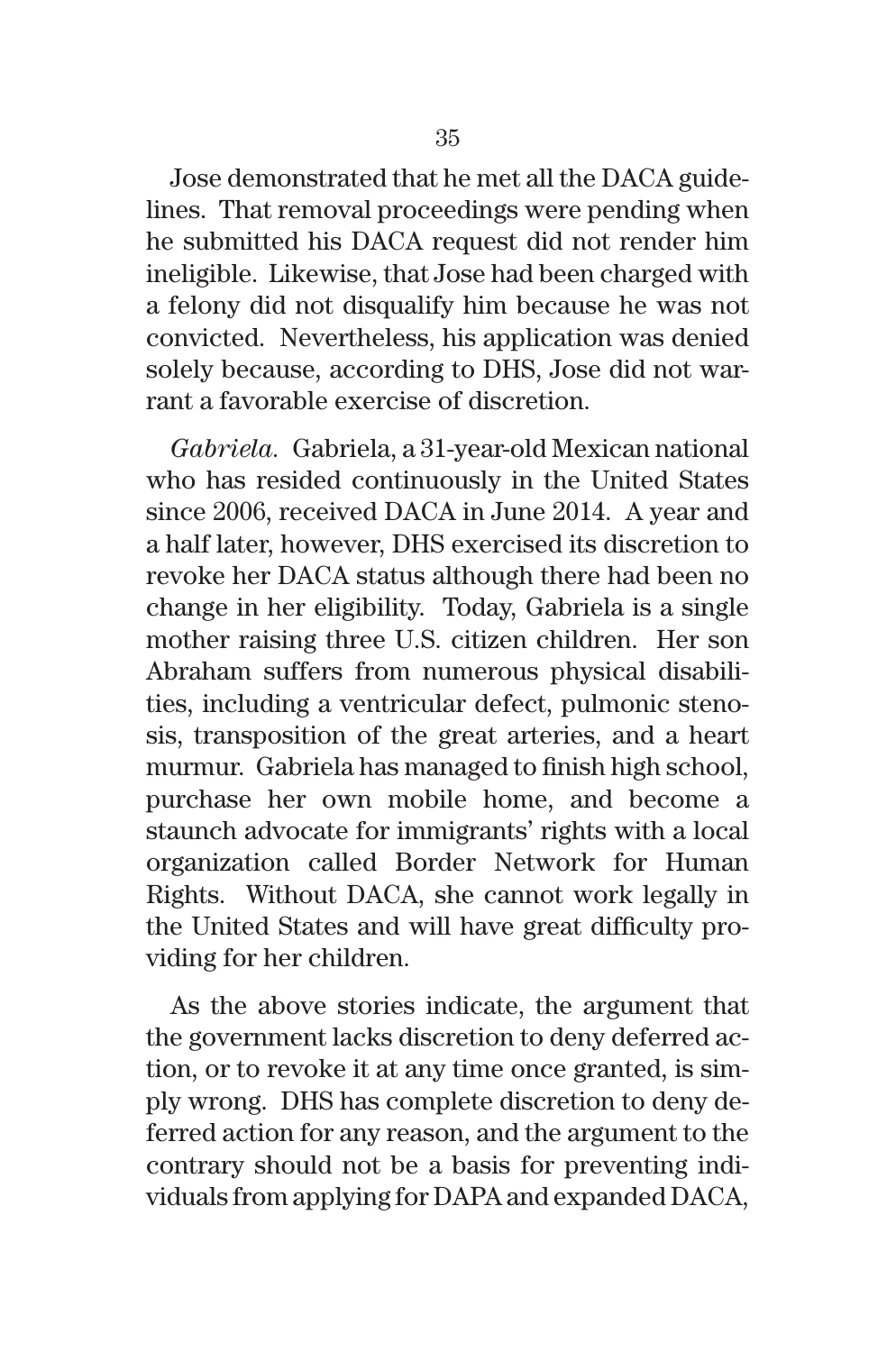which could be of great benefit to them, their families, their communities, and the country as a whole.

#### **CONCLUSION**

For the reasons provided by Petitioners and the reasons given above, this Court should reverse the decision below and vacate the preliminary injunction that is standing in the way of implementing DAPA and expanded DACA, which would benefit this country in countless ways.

Respectfully submitted,

JUDITH A. SCOTT DEBORAH L. SMITH Service Employees International Union 1800 Massachusetts Ave., NW Washington, D.C. 20036 Tel: (202) 730-7455

JonAthAn WeiSSgLASS  *Counsel of Record* StAcey m. Leyton **ERIC P. BROWN** Altshuler Berzon LLP 177 Post Street, Suite 300 San Francisco, CA 94108 Tel: (415) 421-7151 jweissglass@altshulerberzon.com

*Attorneys for* Amicus Curiae *Service Employees International Union* [Additional Counsel on Inside Cover]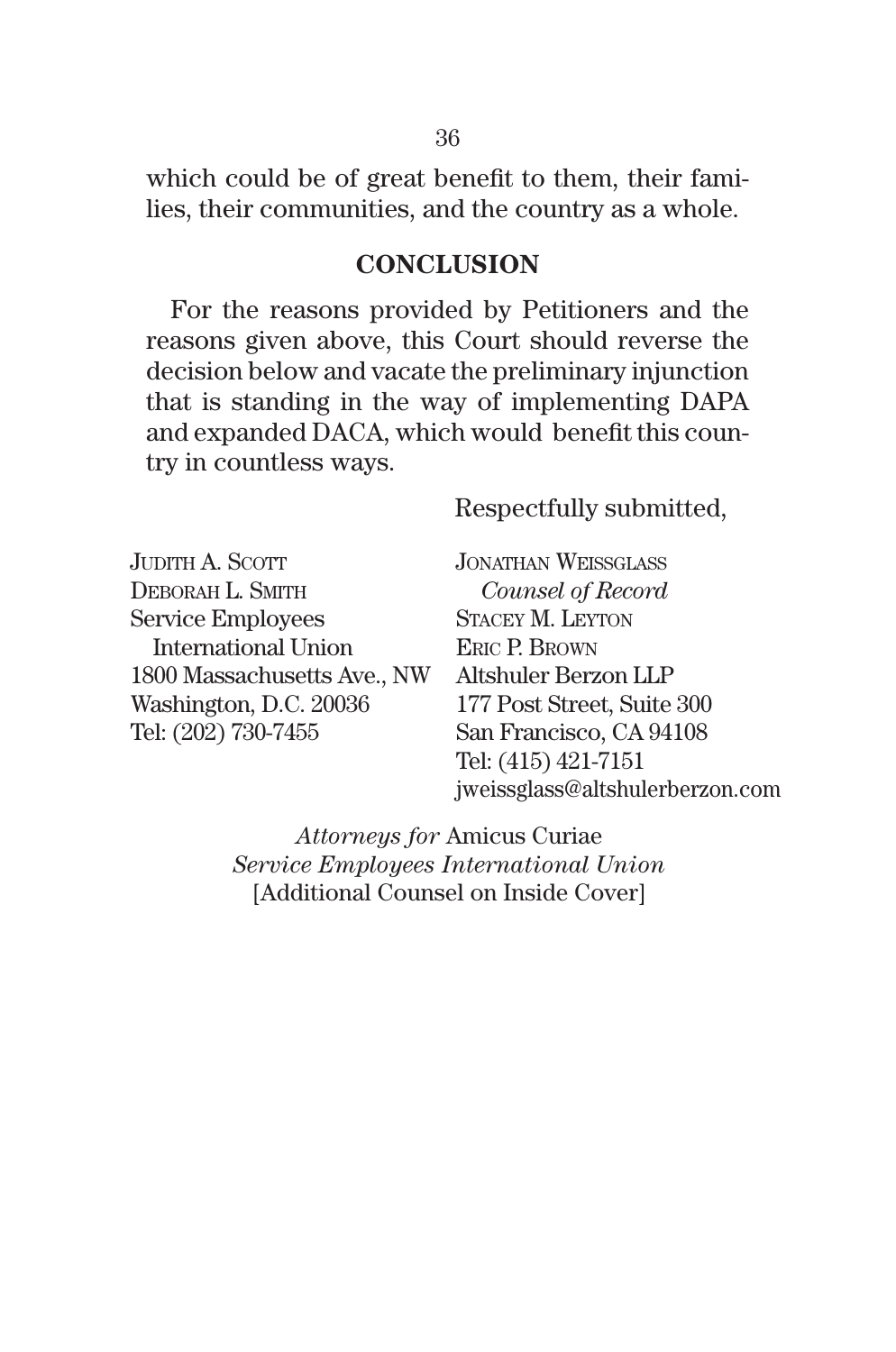#### **ADDITIONAL COUNSEL FOR** *AMICI CURIAE*

MELISSA CROW American Immigration Council 1331 G Street, N.W., Suite 200 Washington, D.C. 20005 Tel: (202) 507-7523

MARIELENA HINCAPIÉ LINTON JOAQUIN KAREN C. TUMLIN National Immigration Law Center 3435 Wilshire Blvd., Suite 2850 Los Angeles, CA 90010 Tel: (213) 639-3900

*Attorneys for all* Amici Curiae *except Service Employees International Union, Advancement Project, LatinoJustice PRLDEF, and The Leadership Conference on Civil and Human Rights*

PENDA D. HAIR FLAviA Jimenez Advancement Project 1220 L Street, N.W., Suite 850 Washington, D.C. 20005 Tel: (202) 728-9557

*Attorneys for* Amicus Curiae *Advancement Project*

WADE J. HENDERSON LISA M. BORNSTEIN The Leadership Conference on Civil and Human Rights 1629 K Street, N.W. Washington, DC 20006 Tel: (202) 466-3311

*Attorneys for* Amicus Curiae *The Leadership Conference on Civil and Human Rights*

JUAN CARTAGENA JoSe Perez LatinoJustice PRLDEF 99 Hudson Street, 14th Floor New York, NY 10013 Tel: (212) 219-3360

*Attorneys for* Amicus Curiae *LatinoJustice PRLDEF*

March 7, 2016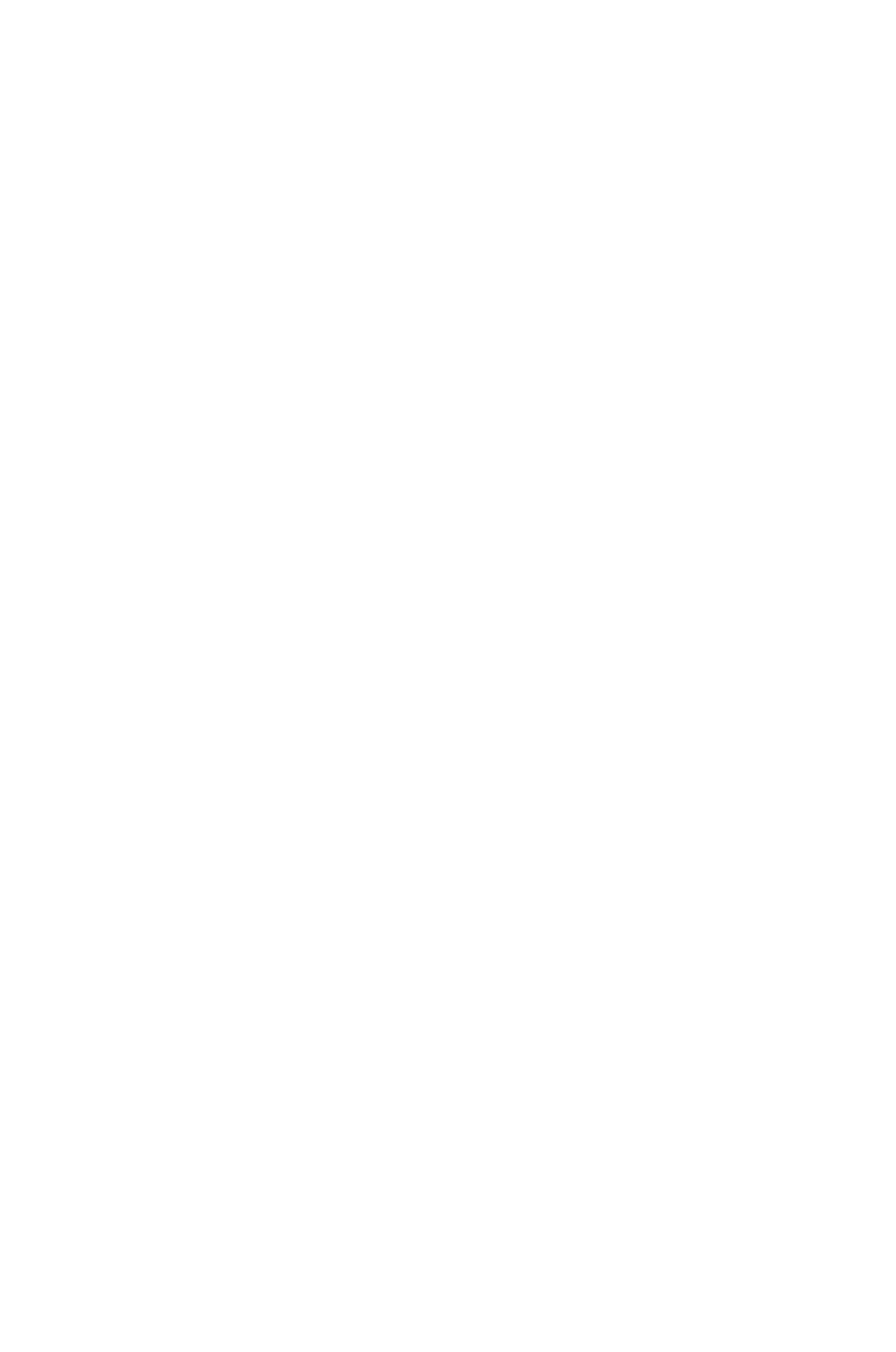### **APPENDIX: LIST OF** *AMICI CURIAE*

- 1. Action NC
- 2. Advancement Project
- 3. The Advocates for Human Rights
- 4. African Services Committee
- 5. AIM for Equity
- 6. Alabama Coalition for Immigrant Justice (ACIJ)
- 7. Alianza Americas
- 8. Alliance for Citizenship
- 9. Alliance San Diego
- 10. American Civil Liberties Union
- 11. American Friends Service Committee (AFSC)
- 12. American Immigration Council
- 13. American Immigration Lawyers Association
- 14. American Jewish Committee
- 15. American-Arab Anti-Discrimination Committee (ADC)
- 16. Americans for Immigrant Justice
- 17. America's Voice Education Fund
- 18. Anti-Defamation League
- 19. API Equality Los Angeles
- 20. Arab American Action Network (AAAN)
- 21. Arab Resource and Organizing Center
- 22. Arizona DREAM Act Coalition
- 23. Arkansas United Community Coalition
- 24. Asian & Pacific Islander American Health Forum
- 25. Asian & Pacific Islander American Vote Michigan
- 26. Asian American Legal Defense and Education Fund (AALDEF)
- 27. Asian Americans Advancing Justice AAJC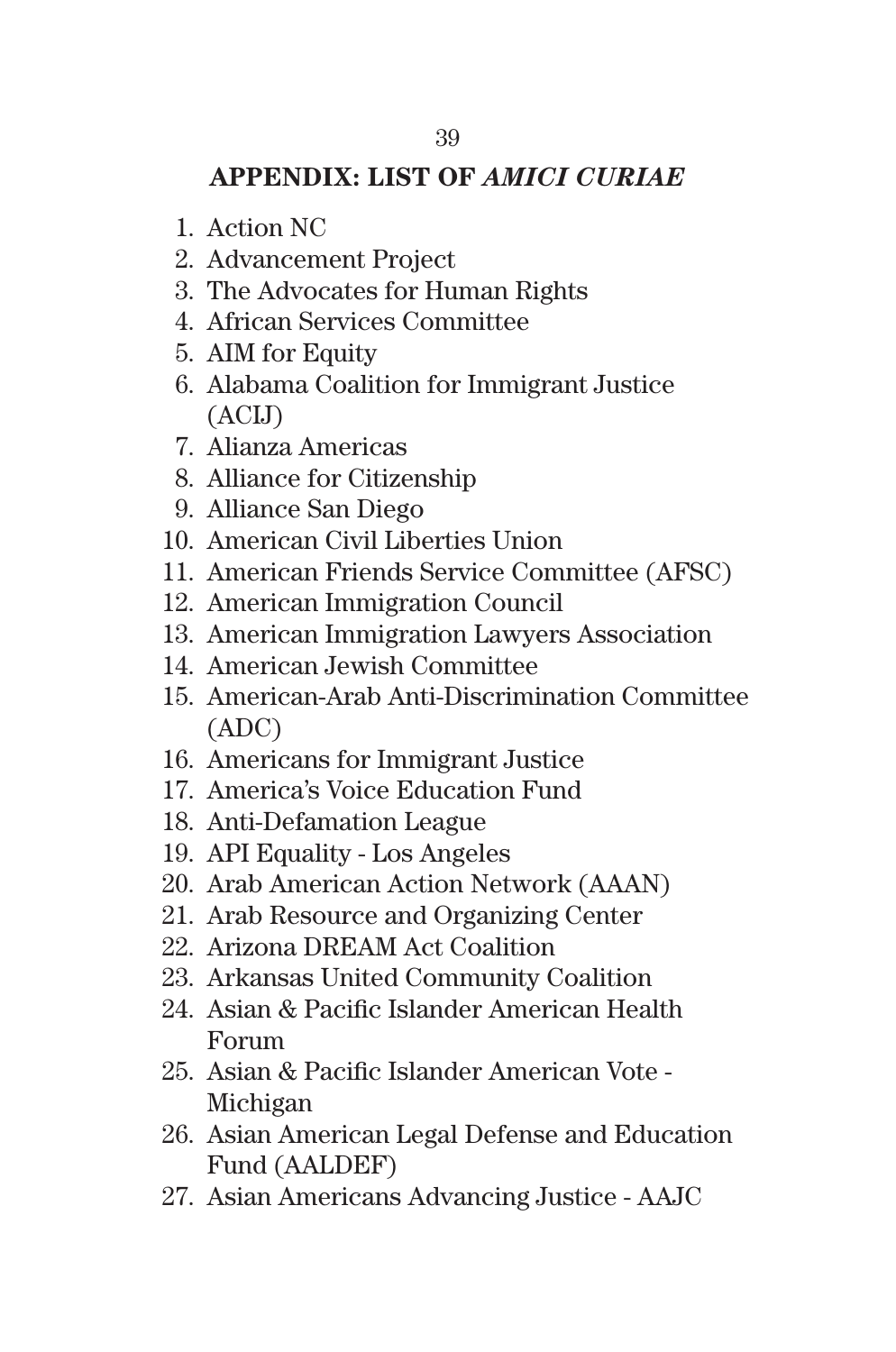- 28. Asian Americans Advancing Justice Asian Law Caucus
- 29. Asian Americans Advancing Justice Atlanta
- 30. Asian Americans Advancing Justice Los Angeles
- 31. Asian Law Alliance
- 32. Asian Pacific American Network of Oregon (APANO)
- 33. Asian Pacific Institute on Gender-Based Violence
- 34. Asian Pacific Islander Legal Outreach
- 35. Asian Pacific Policy & Planning Council
- 36. Asian Services In Action, Inc.
- 37. Asociación de Liderazgo Comunitario
- 38. Association of Asian Pacific Community Health Organizations
- 39. Association of Farmworker Opportunity Programs
- 40. Ayuda
- 41. Bet Tzedek Legal Services
- 42. Black Alliance for Just Immigration
- 43. Black Immigration Network
- 44. Boat People SOS Houston (BPSOS)
- 45. Border Network for Human Rights
- 46. Brazilian Worker Center, Inc.
- 47. Brighton Park Neighborhood Council
- 48. California Immigrant Policy Center
- 49. California Immigrant Youth Justice Alliance
- 50. California Primary Care Association
- 51. California Rural Legal Assistance Foundation
- 52. Canal Alliance
- 53. Caring Across Generations
- 54. CASA
- 55. Casa Cornelia Law Center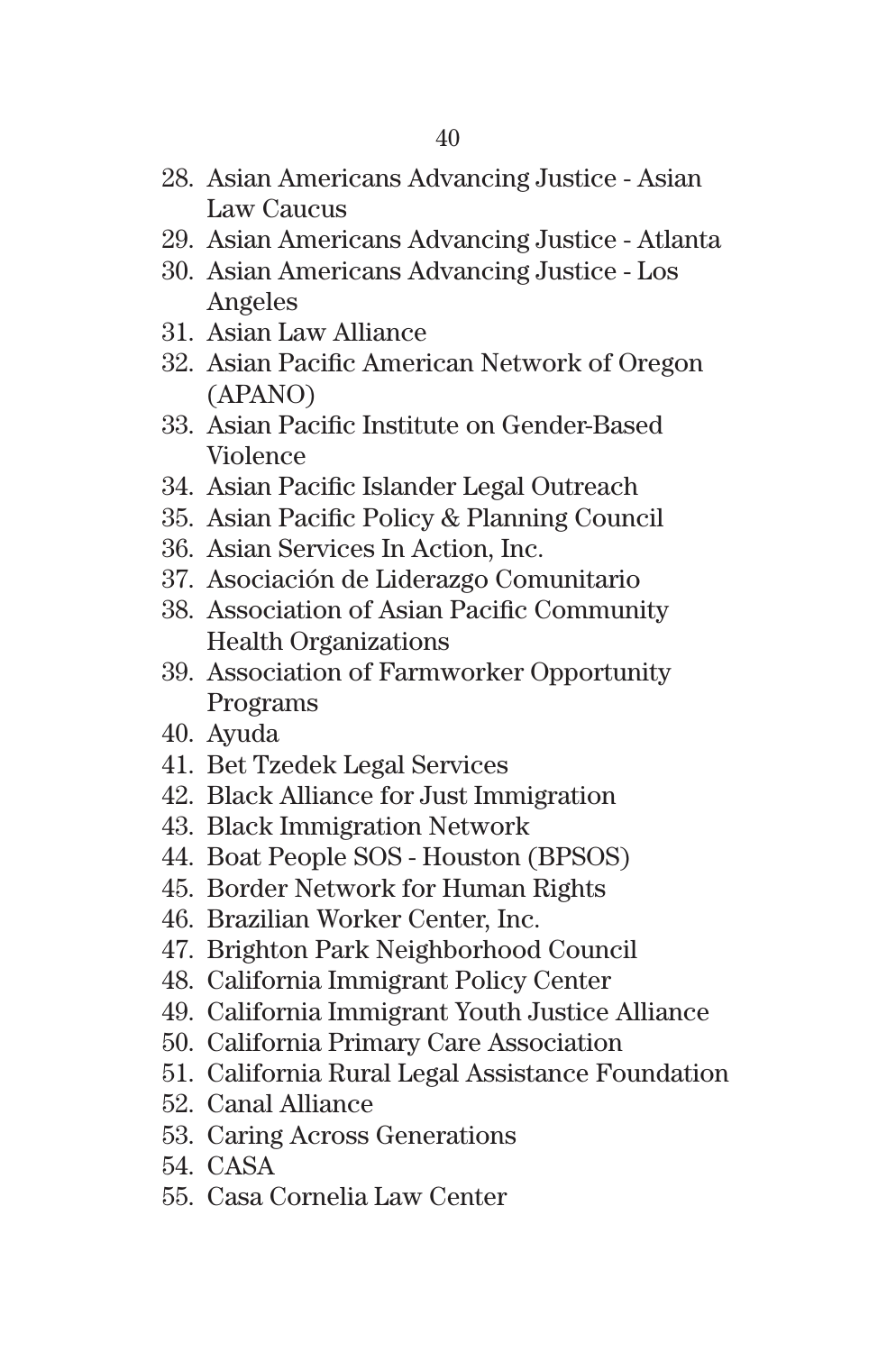- 56. Catholic Legal Immigration Network, Inc.
- 57. Causa Oregon
- 58. Center for Community Change (CCC)
- 59. Center for Employment Training
- 60. Center for Popular Democracy
- 61. Central American Resource Center Los Angeles
- 62. Central American Resource Center (CARECEN DC)
- 63. Central Valley Immigrant Integration Collaborative
- 64. Centro de Información
- 65. Centro de los Derechos del Migrante, Inc.
- 66. Centro Laboral de Graton
- 67. Centro Legal de la Raza
- 68. Chinese American Service League
- 69. Chinese for Affirmative Action
- 70. Cincinnati Interfaith Workers' Center
- 71. Civil Rights Education and Enforcement Center (CREEC)
- 72. Clergy and Laity United for Economic Justice (CLUE)
- 73. Cleveland Jobs with Justice
- 74. Clínica Monseñor Oscar A. Romero
- 75. Clínica Sierra Vista
- 76. Coalition for Humane Immigrant Rights of Los Angeles (CHIRLA)
- 77. Colectiva Legal del Pueblo
- 78. Colorado Immigrant Rights Coalition
- 79. Colorado People's Alliance
- 80. Columbia Legal Services
- 81. Communities for a Better Environment
- 82. Community Health Partnership
- 83. Community Legal Services in East Palo Alto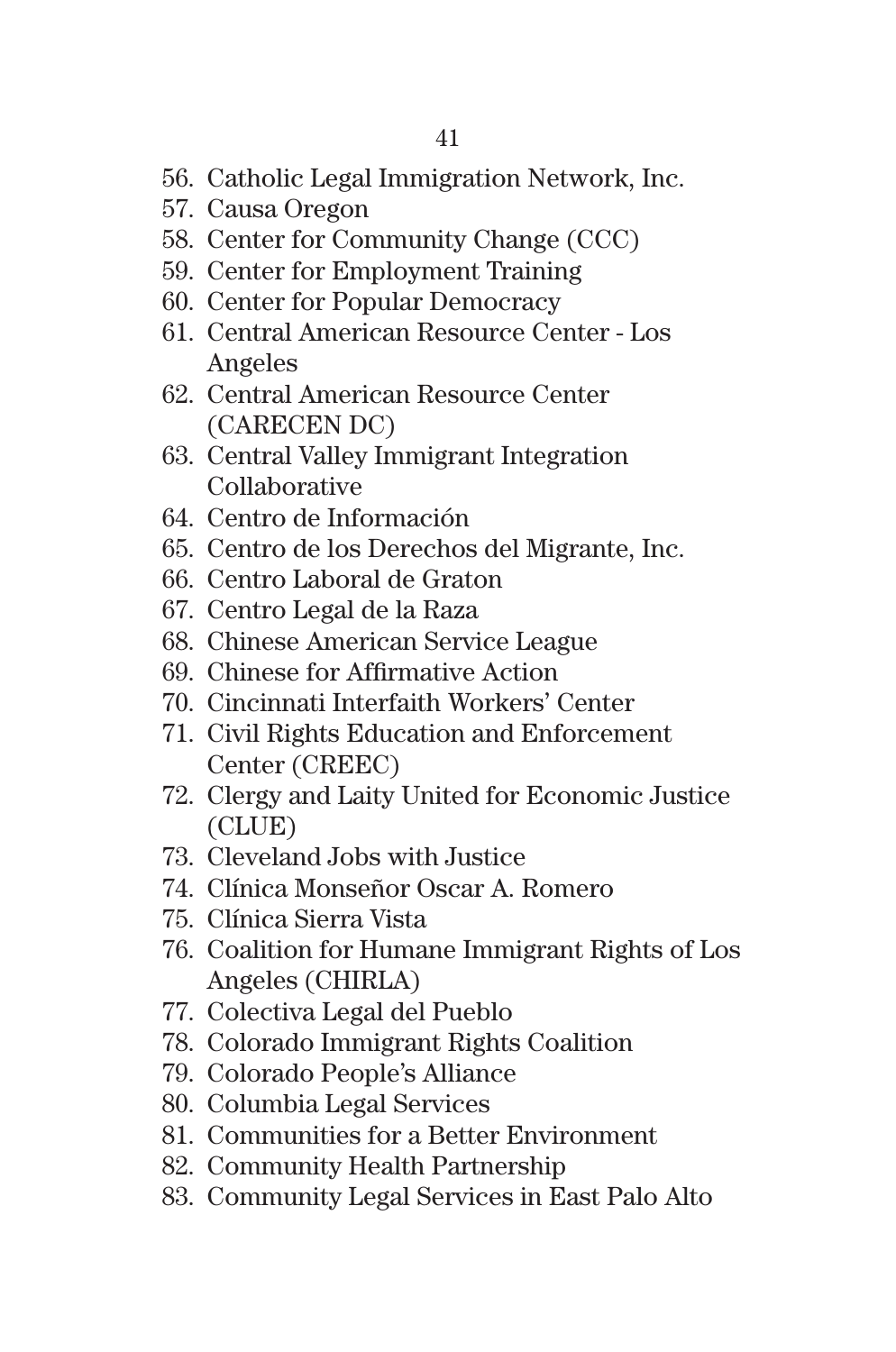- 84. Comunidades Unidas
- 85. Council of Mexican Federations
- 86. Council on American-Islamic Relations
- 87. Cross Border Network
- 88. Define American
- 89. Delaware Alliance for Community Advancement
- 90. Dolores Street Community Services
- 91. East Bay Community Law Center
- 92. East Bay Sanctuary Covenant
- 93. Eastmont Community Center
- 94. Education and Leadership Foundation
- 95. El CENTRO de Igualdad y Derechos
- 96. El Centro de la Raza
- 97. El Centro Hispano
- 98. El Comité de Apoyo a los Trabajadores Agrícolas
- 99. Ella Baker Center for Human Rights
- 100. Emerald Isle Immigration Center
- 101. Equal Justice Center
- 102. Equality California
- 103. Esperanza Immigrant Rights Project, CCLA
- 104. Fair Immigration Reform Movement (FIRM)
- 105. Families First Services Center, Inc.
- 106. Families USA
- 107. Family Forward Oregon
- 108. The Farmworker Association of Florida, Inc.
- 109. Farmworker Justice
- 110. Florida Immigrant Coalition (FLIC)
- 111. Food Empowerment Project
- 112. Fresno Economic Opportunities Commission
- 113. FWD.us
- 114. Gamaliel Network
- 115. Gender Health Center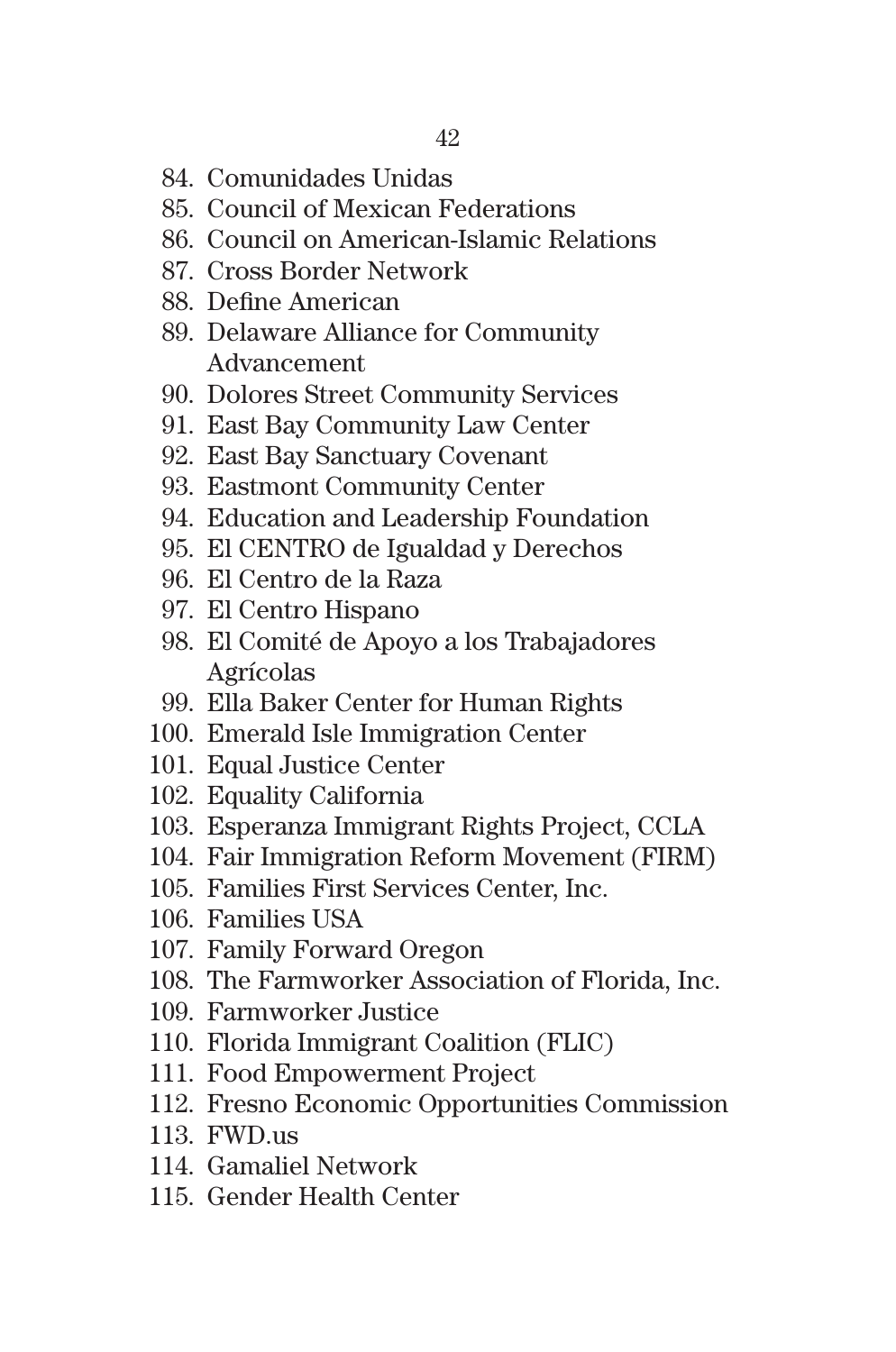- 116. Genesis Center
- 117. Georgia Association of Latino Elected Officials (GALEO)
- 118. Georgia Latino Alliance for Human Rights
- 119. GLBTQ Legal Advocates & Defenders (GLAD)
- 120. Escondido Community Immigration Services
- 121. The Guatemalan-Maya Center
- 122. Gulf Coast Center for Law & Policy
- 123. Hawai'i Coalition for Immigrant Rights
- 124. Highlander Research and Education Center
- 125. Hip Hop Caucus
- 126. Hispanic American Community Education and Services (HACES)
- 127. Hispanic Cultural Center of Idaho
- 128. Hispanic Federation
- 129. Hispanic National Bar Association
- 130. HOLA Ohio
- 131. Human Agenda
- 132. Idaho Community Action Network (ICAN)
- 133. Illinois Coalition for Immigrant and Refugee Rights
- 134. Immigrant Defenders Law Center
- 135. Immigrant Defense Project
- 136. Immigrant Justice Initiative
- 137. Immigrant Law Center of Minnesota
- 138. Immigrant Legal Advocacy Project
- 139. Immigrant Legal Resource Center
- 140. Immigrant Worker Project Ohio
- 141. Immigration Center for Women and Children
- 142. Immigration Equality
- 143. Indo-American Center
- 144. Interfaith Leadership Project
- 145. Interfaith Movement for Immigrant Justice
- 146. Interfaith Worker Justice of East Tennessee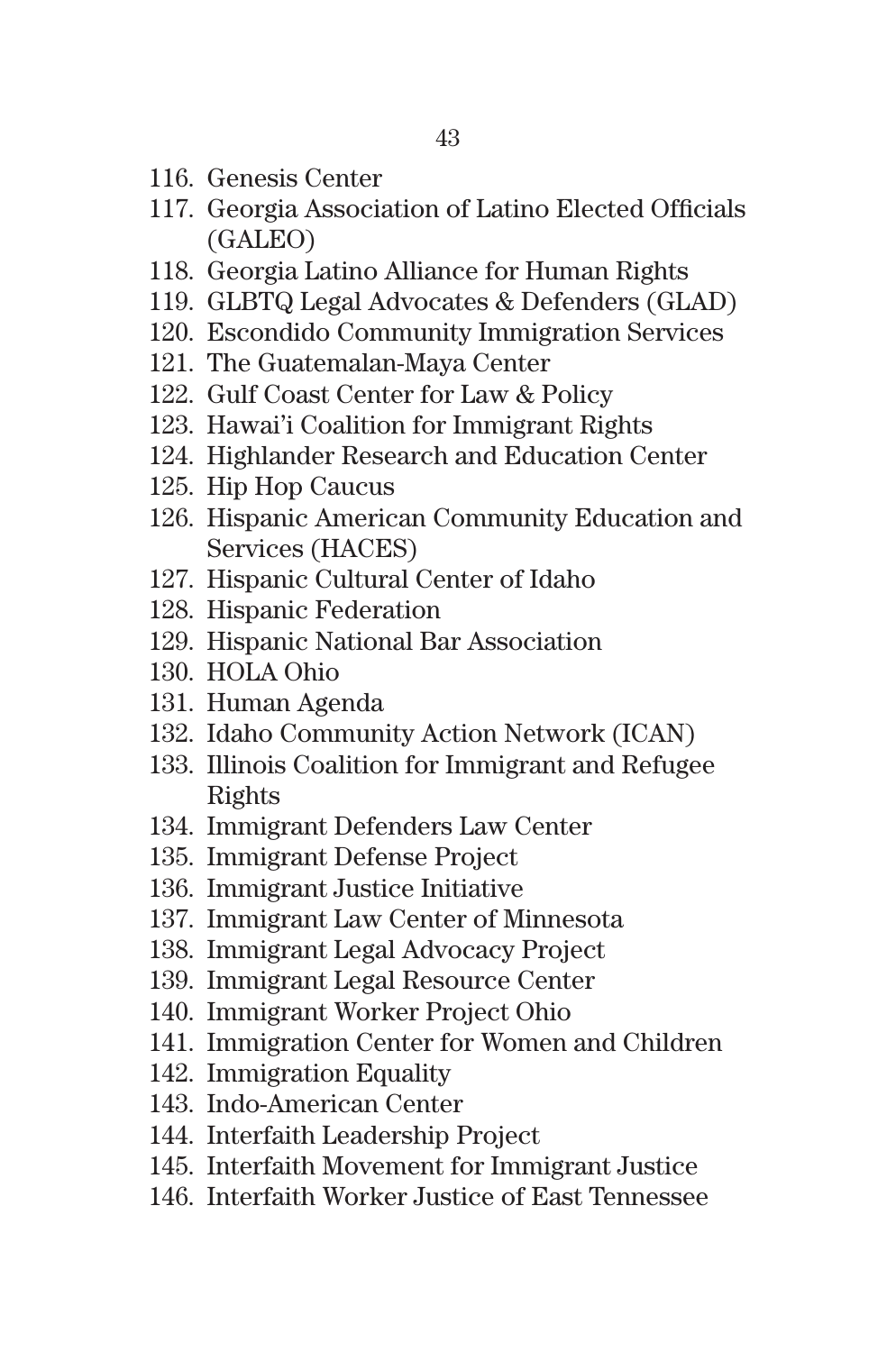- 147. International Brotherhood of Teamsters
- 148. International Service Center
- 149. Iowa Citizens for Community Improvement
- 150. Islamic Center of San Diego
- 151. Japanese American Citizens League
- 152. Jewish Family and Children's Services of the East Bay (JFCS East Bay)
- 153. Jewish Voice for Peace Chicago
- 154. Jobs With Justice
- 155. Junta for Progressive Action, Inc.
- 156. Just Communities
- 157. Just Neighbors Ministry
- 158. The Korean American Association of Chicago
- 159. Korean American Community Services
- 160. Korean Immigrant Workers Advocates of Southern California (KIWA)
- 161. Korean Resource Center
- 162. La Raza Centro Legal
- 163. Lambda Legal Defense and Education Fund, Inc.
- 164. Latin America Working Group Education Fund
- 165. Latin American Coalition
- 166. Latin American Legal Defense and Education Fund (LALDEF)
- 167. Latino Commission on AIDS
- 168. Latino Policy Forum
- 169. LatinoJustice PRLDEF
- 170. Lawyers' Committee for Civil Rights of the San Francisco Bay Area
- 171. The Leadership Conference on Civil and Human Rights
- 172. League of United Latin American Citizens
- 173. League of United Latin American Citizens Cicero/Berwyn (LULAC Cicero/Berwyn)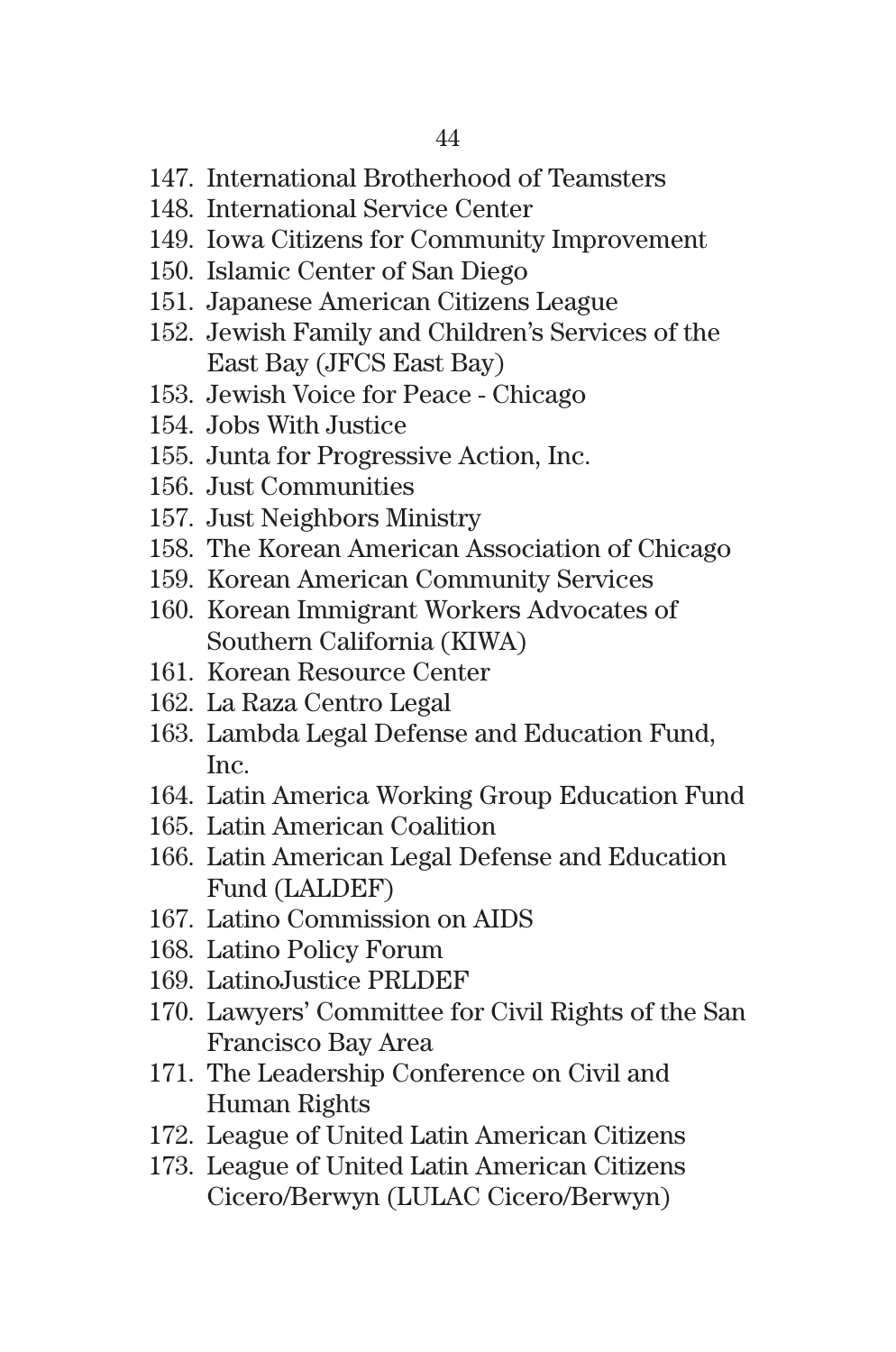- 174. Legal Aid Foundation of Los Angeles
- 175. Legal Aid Justice Center
- 176. The Legal Aid Society
- 177. Legal Aid Society Employment Law Center
- 178. Legal Aid Society of San Mateo County
- 179. Legal Aid Society of Santa Clara County
- 180. Legal Services for Children
- 181. Legal Services of Southern Piedmont
- 182. LifeLong Medical Care
- 183. Long Beach Immigrant Rights Coalition
- 184. Long Island Jobs with Justice
- 185. Los Angeles Center for Law and Justice
- 186. Los Angeles County Federation of Labor, AFL-CIO
- 187. Los Angeles LGBT Center
- 188. Lowcountry Immigration Coalition
- 189. MAFO, Inc.
- 190. Maine Immigrants' Rights Coalition (MIRC)
- 191. Maine People's Alliance
- 192. Maintenance Cooperation Trust Fund
- 193. Make the Road New York
- 194. Massachusetts Immigrant and Refugee Advocacy Coalition
- 195. Mexican American Bar Association of Los Angeles County
- 196. Mi Casa
- 197. Mi Familia Vota
- 198. Michigan Coalition for Immigrant and Refugee Rights
- 199. Michigan Immigrant Rights Center
- 200. Michigan Migrant Legal Assistance Project, Inc.
- 201. Michigan United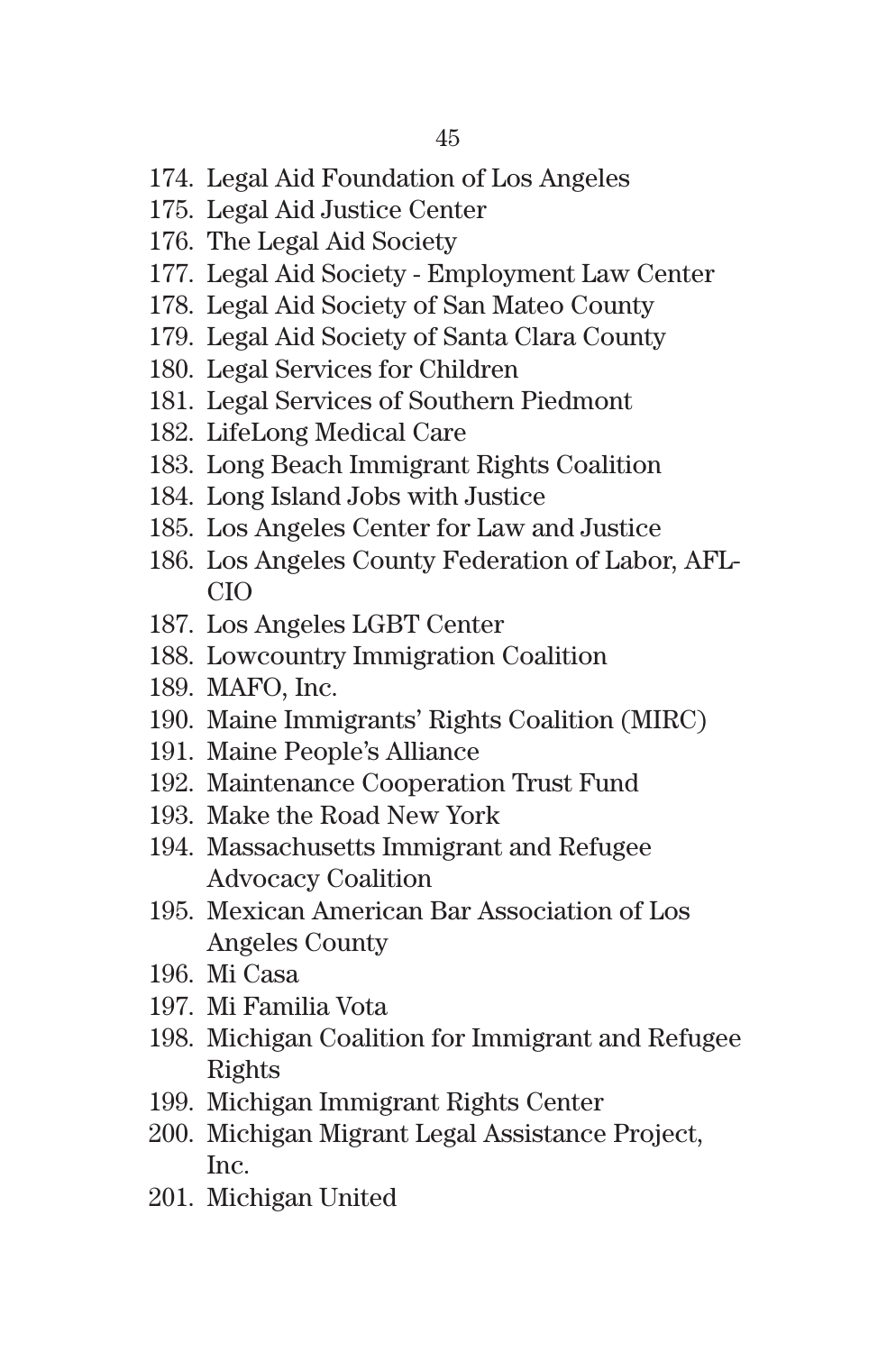- 202. The Migrant and Immigrant Community Action Project (The MICA Project)
- 203. Migrant Justice
- 204. Miguel Contreras Foundation
- 205. Mississippi Immigrants Rights Alliance
- 206. Missouri Immigrant and Refugee Advocates
- 207. Mobilize the Immigrant Vote
- 208. Montana Immigrant Justice Alliance (MIJA)
- 209. Montana Organizing Project (MOP)
- 210. Movement of Immigrants in Action (Mía)
- 211. Mujeres Unidas y Activas
- 212. Multi-Cultural Center of Sioux Falls
- 213. NAFSA: Association of International Educators
- 214. National Asian Pacific American Bar Association
- 215. National Center for Lesbian Rights
- 216. National Coalition on Black Civic Participation
- 217. National Conference of Vietnamese American Attorneys
- 218. National Council of Asian Pacific Americans (NCAPA)
- 219. National Council of Jewish Women
- 220. National Council of La Raza
- 221. National Day Laborer Organizing Network
- 222. National Domestic Workers Alliance
- 223. National Employment Law Project
- 224. National Federation of Filipino American Associations
- 225. National Guestworker Alliance
- 226. National Immigrant Justice Center
- 227. National Immigration Law Center
- 228. National Immigration Project of the National Lawyers Guild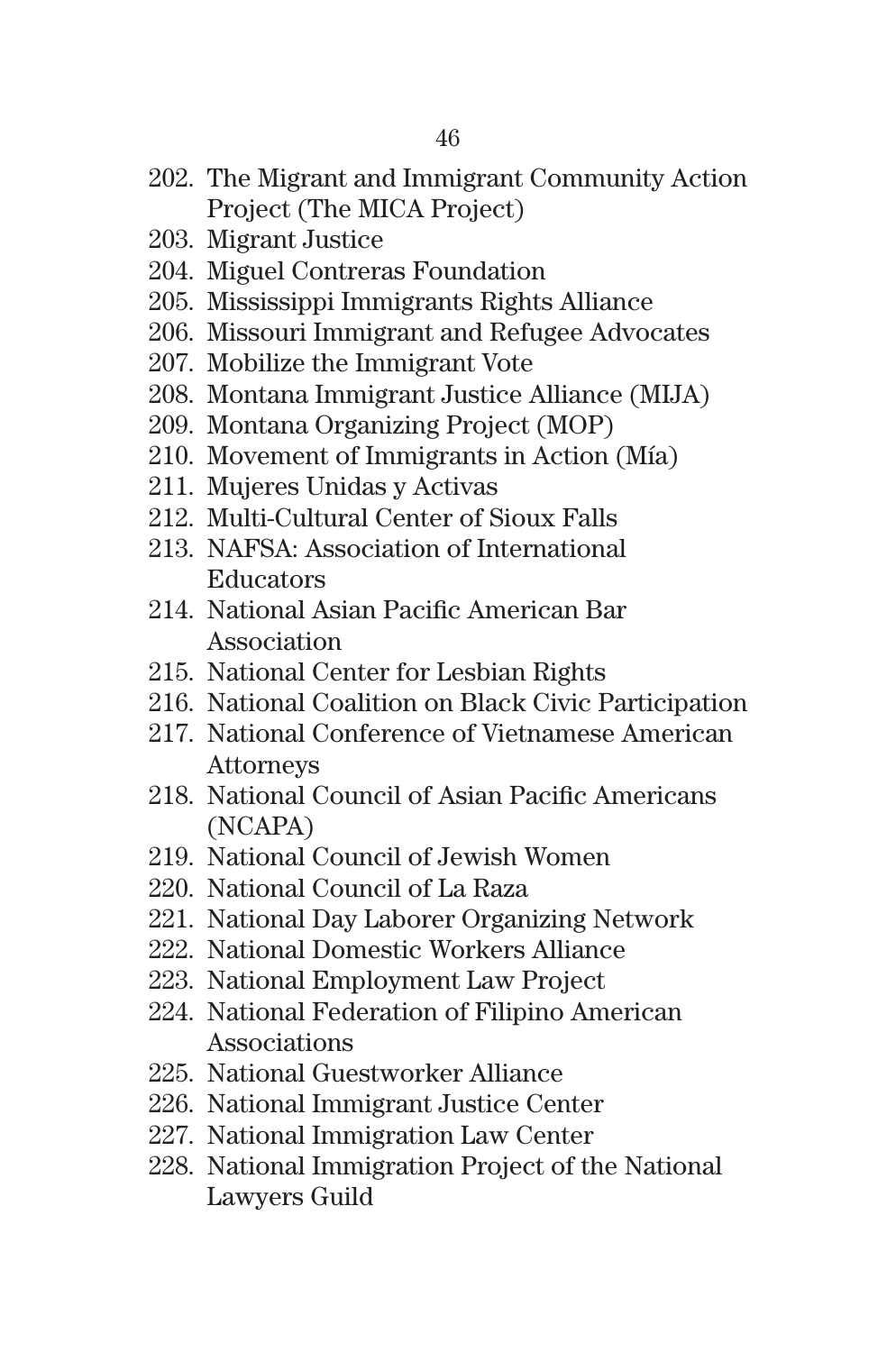- 229. National Korean American Service and Education Consortium
- 230. National Latina Institute for Reproductive Health
- 231. National Network for Arab American **Communities**
- 232. National Partnership for New Americans
- 233. National People's Action
- 234. Nebraska Appleseed Center for Law in the Public Interest
- 235. Neighborhood Centers, Inc.
- 236. New Hampshire Alliance for Immigrants and Refugees
- 237. New Jersey Alliance for Immigrant Justice
- 238. New Jersey Policy Perspective
- 239. New Mexico Immigrant Law Center
- 240. New Orleans Workers' Center for Racial Justice
- 241. The New York Immigration Coalition
- 242. NewBridges Immigrant Resource Center
- 243. 9to5, National Association of Working Women
- 244. North Bay Jobs with Justice
- 245. The North Carolina Justice Center
- 246. Northwest Forest Worker Center
- 247. Northwest Health Foundation
- 248. Northwest Immigrant Rights Project
- 249. Northwestern University Asian Pacific American Coalition
- 250. OneAmerica
- 251. OneJustice
- 252. Orange County Communities Organized for Responsible Development (OCCORD)
- 253. The Oregon Bus Project
- 254. Oregon Latino Agenda for Action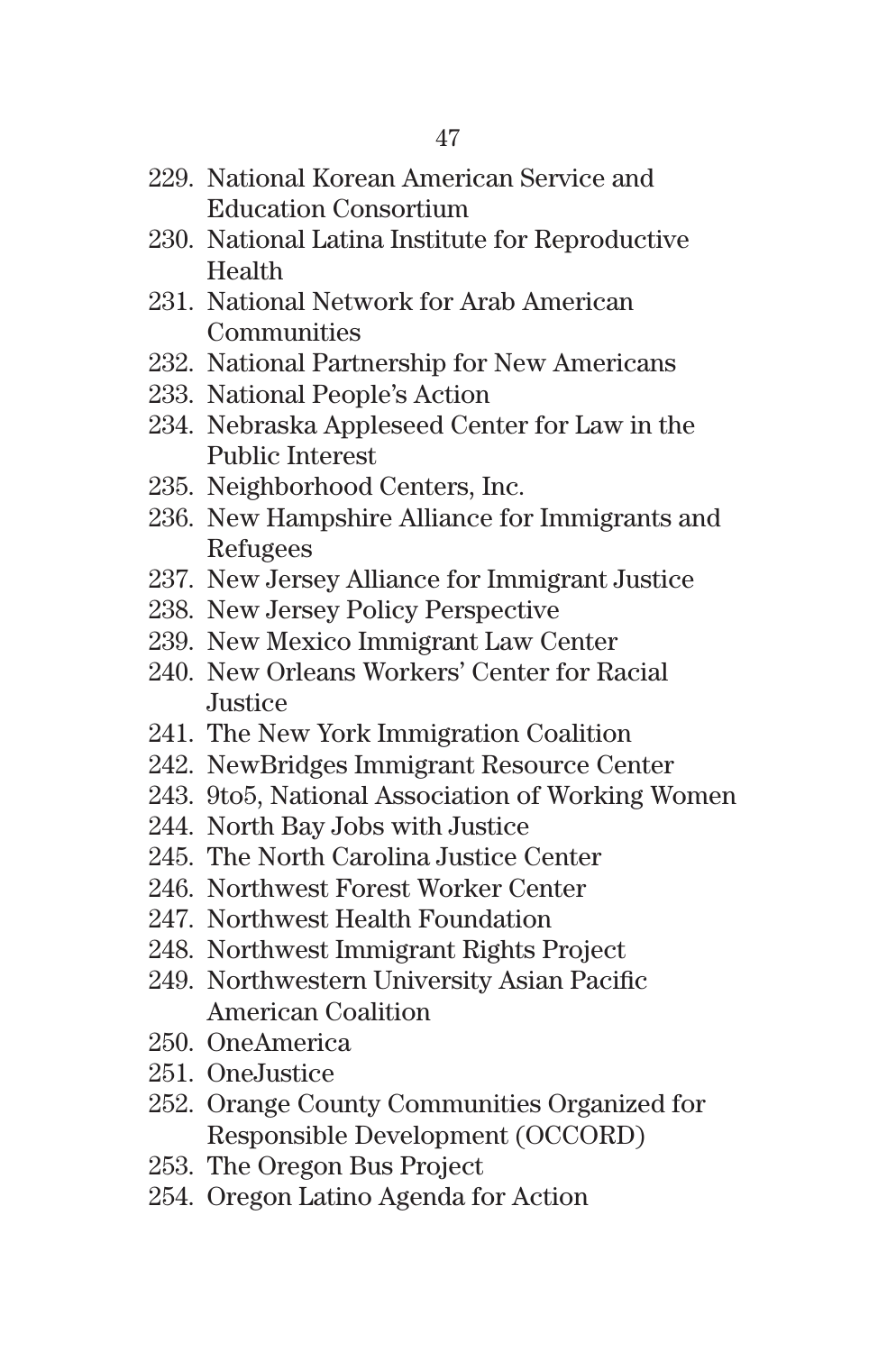- 255. Organization of Chinese Americans Asian Pacific American Advocates (OCA - Asian Pacific American Advocates)
- 256. Pacific American Foundation
- 257. Pangea Legal Services
- 258. Pennsylvania Immigration and Citizenship Coalition
- 259. PICO National Network
- 260. Pilipino Workers Center of Southern California
- 261. Pineros y Campesinos Unidos del Noroeste (PCUN)
- 262. Pisgah Legal Services
- 263. Planned Parenthood Federation of America
- 264. Progreso Latino
- 265. Progressive Leadership Alliance of Nevada
- 266. Promise Arizona
- 267. Public Justice Center
- 268. Public Law Center
- 269. Red Mexicana de Líderes y Organizaciones Migrantes
- 270. Refugee and Immigrant Center for Education and Legal Services
- 271. Sacred Heart Community Service
- 272. Safe Passage Project
- 273. San Diego Immigrant Rights Consortium
- 274. San Francisco Lesbian Gay Bisexual Transgender Community Center (SF LGBT Center)
- 275. San Ysidro Health Center
- 276. Sanctuary for Families
- 277. Sauti Yetu Center for African Women and Families
- 278. Service Employees International Union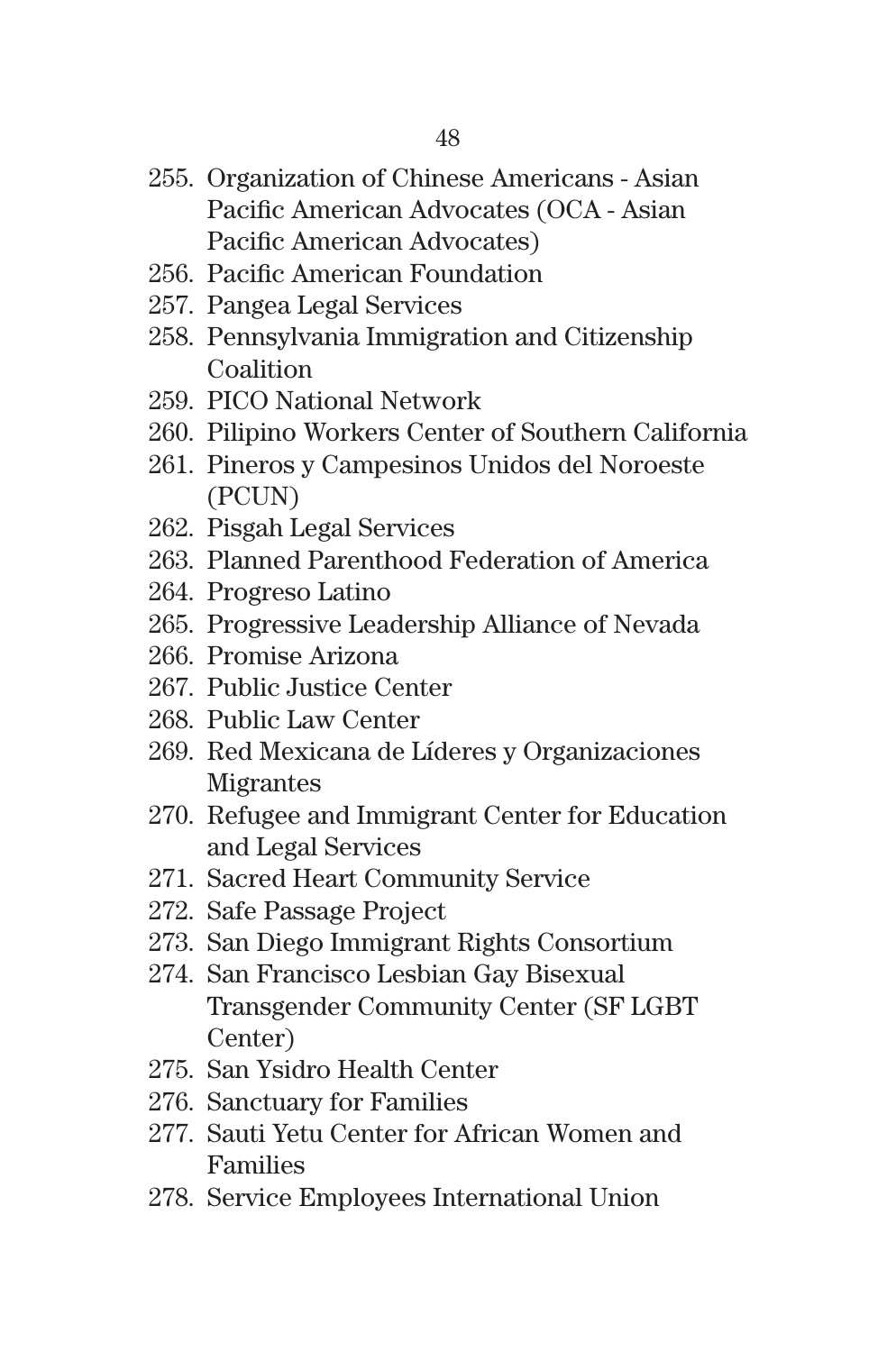- 279. Services, Immigrant Rights, and Education Network (SIREN)
- 280. Sin Barreras/Without Barriers
- 281. Skinner Leadership Institute, Inc.
- 282. Social Justice Collaborative
- 283. Somos un Pueblo Unido (SOMOS)
- 284. South Asian American Policy & Research Institute
- 285. South Asian Americans Leading Together
- 286. South Asian Bar Association of North America
- 287. South Asian Helpline & Referral Agency (SAHARA)
- 288. South Asian Network
- 289. South Carolina Appleseed Legal Justice Center
- 290. Southeast Asia Resource Action Center (SEARAC)
- 291. Southeast Immigrant Rights Network
- 292. Southern Border Communities Coalition
- 293. Southern Poverty Law Center
- 294. Spanish Community Center
- 295. St. John's Well Child and Family Center
- 296. Student Action with Farmworkers
- 297. Sunflower Community Action
- 298. Tacoma Community House
- 299. Tennessee Immigrant and Refugee Rights **Coalition**
- 300. Tennessee Justice Center
- 301. Texas Organizing Project
- 302. Thai Community Development Center
- 303. Tulsa Immigrant Resource Network
- 304. 21 Progress
- 305. UCLA Labor Center
- 306. UNITE HERE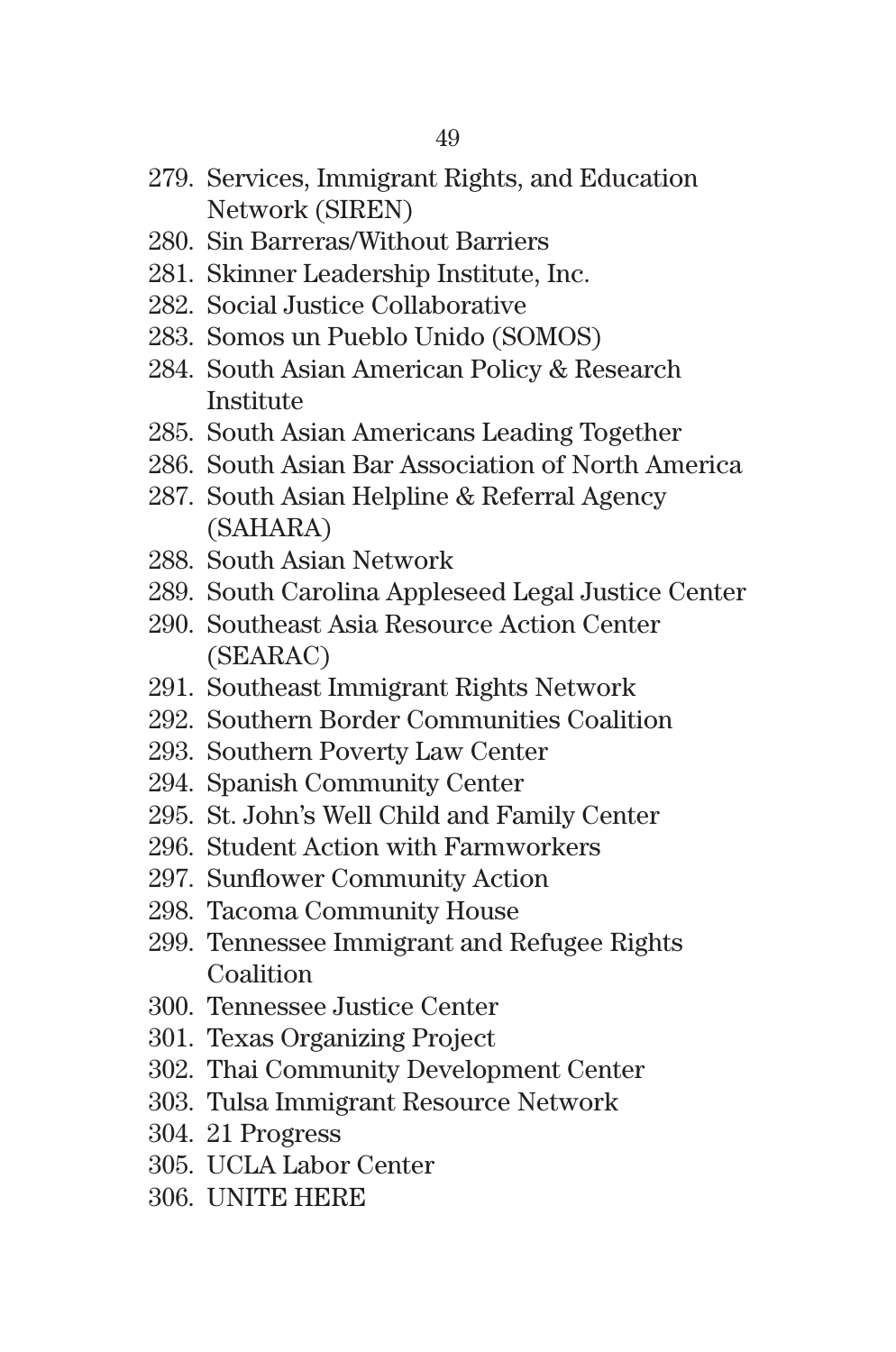- 307. United Farm Workers Foundation (UFW Foundation)
- 308. United Farm Workers of America
- 309. United Migrant Opportunity Services/UMOS, Inc.
- 310. United Taxi Workers
- 311. Valle del Sol
- 312. Virginia Coalition for Immigrant Rights
- 313. Virginia Coalition of Latino Organizations (VACOLAO)
- 314. Voces de la Frontera
- 315. Voice of Vietnamese Americans
- 316. Voto Latino
- 317. The Wage Justice Center
- 318. Washington Community Action Network
- 319. Washington Defender Association
- 320. Washington Dream Coalition
- 321. Wayne Action for Racial Equality
- 322. Western States Center
- 323. Worker Justice Center of New York, Inc.
- 324. Workers Defense Project
- 325. The Workers' Rights Center
- 326. World Relief